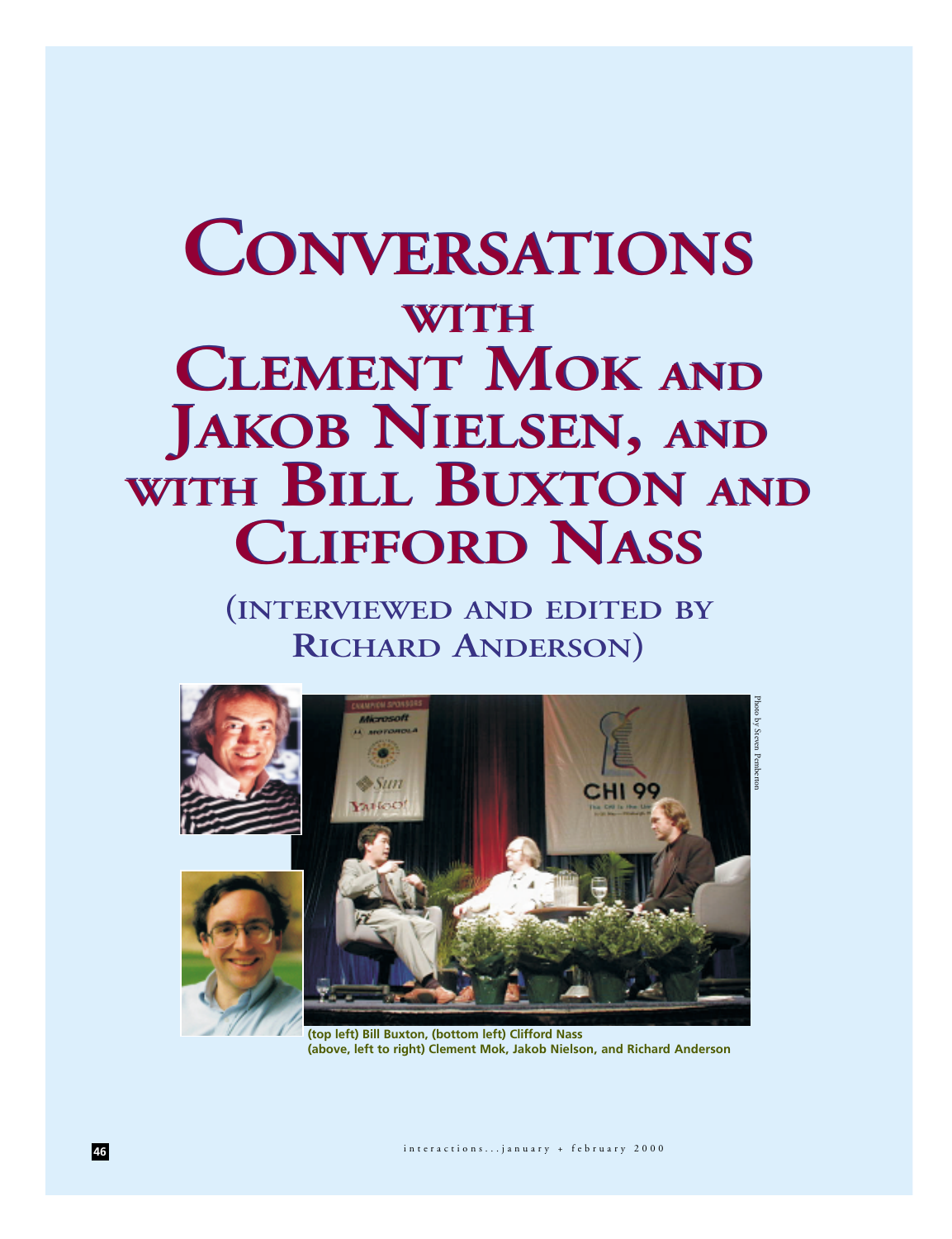The 1999 C<br>
CHI is the Li<br>
are the limit<br>
to overcome<br>
tifying and The 1999 Conference on Human Factors in Computing (CHI 99) had as its theme "The CHI is the Limit." At the conference, participants posed the following questions: What are the limiting factors to the success of interactive systems? How can we enable users to overcome those limits? What techniques and methodologies do we have for identifying and transcending limitations? And just how far can we push those limits? This theme and its questions provided a framework for the first live interview sessions to be conducted at a CHI conference.

Tapped for these interview sessions were some of HCI's most original thinkers. Clement Mok and Jakob Nielsen were asked to address the Web and Web design limits to human–computer interaction (HCI). Bill Buxton and Clifford Nass tackled human limits to HCI. Wayne Gray and Bill Gaver compared their perspectives on methodological limits to HCI. And Don Norman and Janice Rohn squared off to address organizational limits to HCI. The interviewer was the Interviews Chair for CHI 99—Richard Anderson, whose work is all about setting the stage for avoiding or overcoming limits to HCI and who has conducted several interview sessions over recent years on the stage of the BayCHI program.

Two of those CHI 99 sessions are reproduced here. At least one of the other sessions will appear in an upcoming issue.

## **Web and Web Design Limits to HCI: A Conversation with Clement Mok and Jakob Nielsen**

The first session paired individuals who have come to the Web from very different places. Both have made impressive contributions to the Web and to Web design.

Clement Mok is chief creative officer of Sapient Corporation, a consultancy that bills

itself as the architects for the new economy. In 1988, Clement founded Clement Mok Designs, later renamed Studio Archetype, to establish clients' digital presence using interactive media and eventually the Internet. (Studio Archetype was acquired by Sapient Corporation during 1998.) Before forming his own agency, Clement spent 5 years as a creative director at Apple Computer. Clement is the author of *Designing Business: Multiple Media, Multiple Disciplines,* published by Adobe Press.

Jakob Nielsen is a principal of the Nielsen Norman Group, a user experience consultancy. Until July 1998 he was a Sun Microsystems Distinguished Engineer and the company's Web usability guru. Jakob coined the term "discount usability engineering" and has invented several usability techniques for fast and inexpensive improvements to user interfaces. Jakob's most recent book is titled *Designing Web Usability: The Practice of Simplicity* (New Riders Publishing).

*Richard Anderson: Are most Web sites well designed?*

**Jakob Nielsen:** Definitely no. My conclusion is that about 90 percent of all Web sites have miserable, miserable usability. That does not mean that the other 10 percent are great;



**Richard I. Anderson Usability/Design/ Discovery Adventures 63 Woodside Lane Mill Valley, CA 94941 (415) 383-5689 x2 Fax: (415) 383-5187 riander@well.com rianderson@acm.org rianderson@baychi.org http://www.well.com/ user/riander/**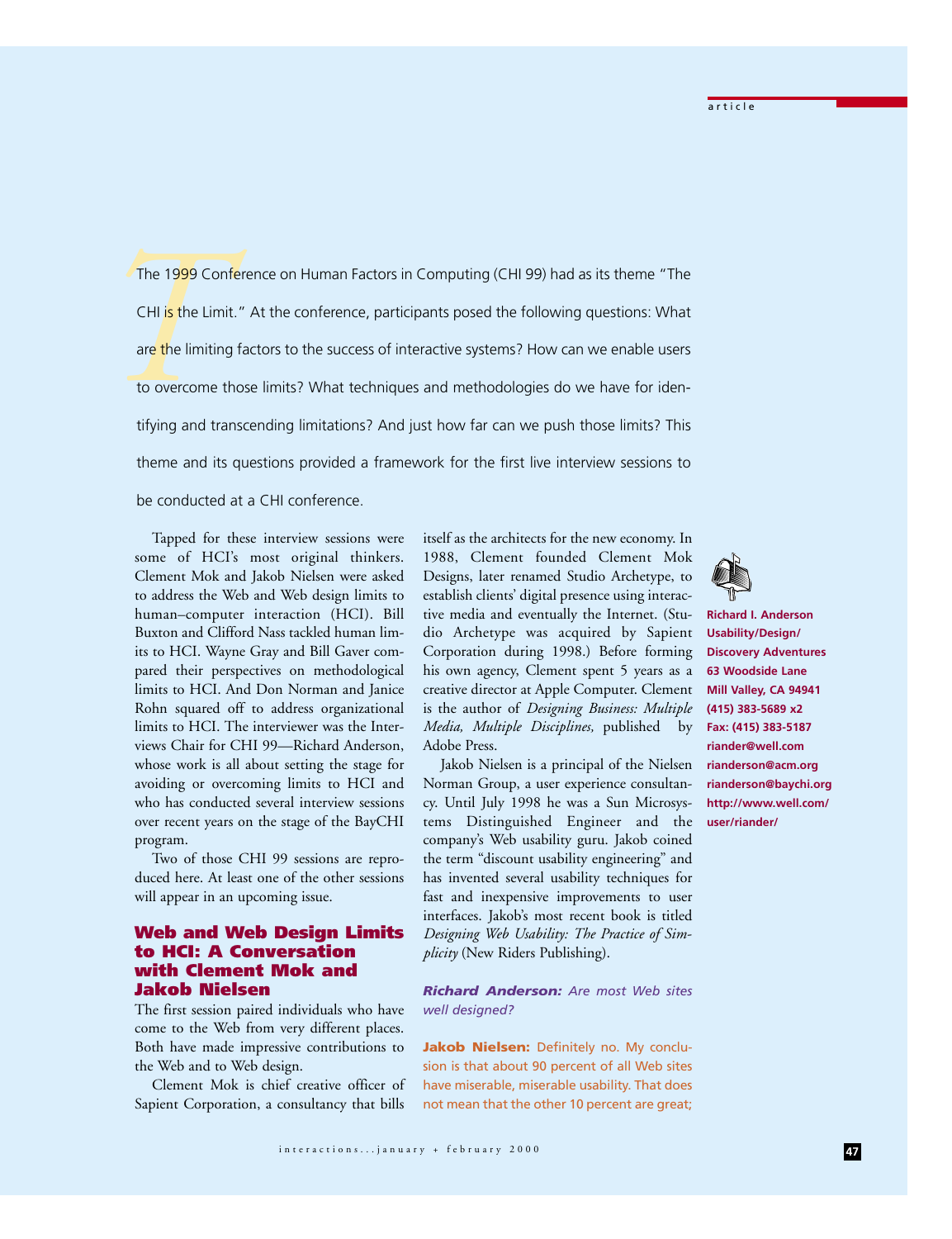

**Clement Mok and Jakob Nielsen**

it just means that they are acceptable. That also does not mean that users spend 90 percent of their time at bad Web sites. People spend most of their time at the good sites, but if you look across all Web sites, the vast, vast majority are extremely difficult to use.

**Clement Mok:** I'm going to answer very much like a graphic designer as well as an art director: it depends. I honestly don't think that our criteria for good Web site design have been determined. The very fact that we quickly make judgment calls about what is good reflects a bias; our judgments are loaded and are colored by a set of lenses. Jakob is from a constituency in this community that is coming to the Web from software development, while I and others come to the Web from the world of communication design. We both have a bias going into this world, and within those limited parameters say things like, "good is about clarity of communication;" or "good is about usability;" or "good is about performance," when in fact, a good Web site is all these things with nuances of gray in-between.

**Clement Mok**



*Richard Anderson: Clement, in your book* Designing Business, *you talk about how old habits die hard. What are some of the old habits that you believe are holding us back or slowing things down in Web design?*

**Clement Mok:** Old habits holding us back reflect the things that we don't know; we very often fall back on things that we know and have been very comfortable with. In looking at the Web and the Internet, each community or discipline needs to fundamentally look at their genetic makeup and their DNA and at what they consider "good" to be, and then challenge the assumptions on which they base their views.

**Jakob Nielsen:** Actually, I think that a lot of the things that we do know are still waiting to be applied. This applies to the software. . .for example, makers of Web browsers still need to implement a lot of the things that we knew in the hypertext field 10 years ago. If we would just do what we know, we would get better browsers.

Regarding Web sites, I'm leaning toward the view now that Web sites are just fundamentally never going to really make it. When I say "never," I mean in the next 10 years or so, because any substantial Web site is a contribution of a very large number of people. You can have a central design team in a company that is in charge of the home page and in charge of the information architecture and search and big picture kinds of things. In many companies, there are decent people working on these things who have a decent clue as to how to do them. So, those things may in fact be done well. But, take five clicks from the home page, and what are you going to get? Something horrible done by a product marketing manager in Kentucky. So the challenge is not just to get the central Web team back at headquarters to understand how to do good Web design, because we are achieving that via our speeches and books and consulting and such. The challenge is to get the thousands of people who are contributing their content to understand good Web design; that is a much harder challenge—a challenge that I don't think will be met over the next 10 years.

Intranet design is even worse, because there you have some random person in the next department creating Web pages. It's a long time coming before we get all these people to understand how to do Web design well.

*Richard Anderson: Talk about some of*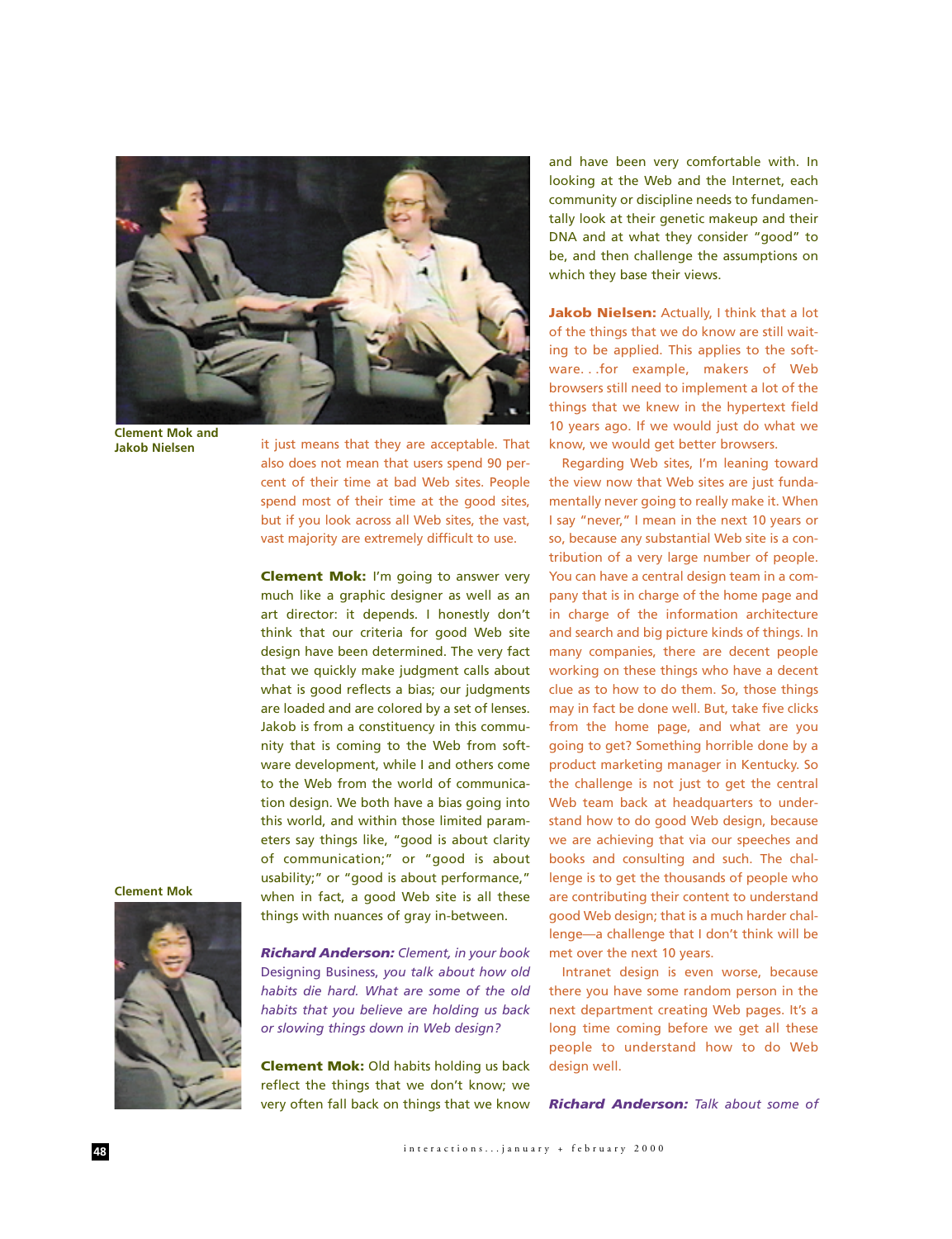## article

*the disciplines you both say need to be involved in the design of Web sites. What are some of them, and why should they be involved?*

**Clement Mok:** Let me start with just a few from my perspective. The Internet started out to be a communication medium, so the discipline and craft of communication design is apropos for Web site design. But the Web has evolved into a way of doing business, a way to conduct transactions. So skills that have to do with interaction design, software design, application design … are needed.

But those are just the surface disciplines. You also need to have a good understanding of the psychology and the social science behind how people interact with the world. Understanding the ergonomics of how something is used is not enough. The Internet and how we deal with the Internet is only a part of a bigger picture. We need to understand how it all fits in with our daily lives.

That entire spectrum of disciplines is needed. It might be difficult to apply all disciplines on every single project. But when one looks at the projects out there and the kinds of Web sites that get implemented—many fall short because these disciplines are not applied.

**Jakob Nielsen:** I agree that you need all these different disciplines. And you can add more. In the future, we will probably have more multimedia on the Web, so you will need people who know about film production or audio design. Right now, the Web is mostly visual design and text and information architecture, but we will keep adding as it changes.

Today the Web is also the main driver for business strategy. So you also need people who understand business models.

I've been known to make lots of snide remarks about marketing people. Actually, I make snide remarks about clueless marketing people. You need clued-in marketing people who understand that the Web is your connection to the customer. The user interface is your customer interface; the two are the same. Therefore, you need usability to be there, because if people can't use the Web site, they are going to become customers of some other company.

But the right business model also has to be there.

On the other hand, we should not be saying that you can't design any Web site unless you have a team of 50 people, including three Harvard MBAs. Sometimes just one person is enough. But in that case, you have to have all these little hats to put on. And you'll need to put on your little usability hat once in awhile and say things like, "Let me go and get some other person in and see if they can use the site." So even if you're the only person involved, you still need to get that outside perspective.

*Richard Anderson: Jakob, the working title of your upcoming book is* Secrets of an Information Architect. *What are some of those secrets?*

Jakob Nielsen: I can't tell you; you'll have to buy the book! (audience laughter)

There are a lot of different levels of information architecture, and some of the more fine-grained levels may not be appreciated. The bigger level deals with how to structure the entire information space. That is often the focus of the professional information architect or is why you need several people on the team, because that's not something that your average marketing person or average writer will be able to do.

There is also information architecture in the small, like when you're constructing a story—let's say a product description. That product description should not just be a page, it should be a set of pages, and architecting that set of pages is information architecture in the small. This may not require a professional information architect; the marketing person might be appropriate for that level of information architecture.

You can get even smaller to answer questions like, "When it's just a few pages, how do you connect them?" An analogy is the work of an interior architect compared to



**Richard Anderson**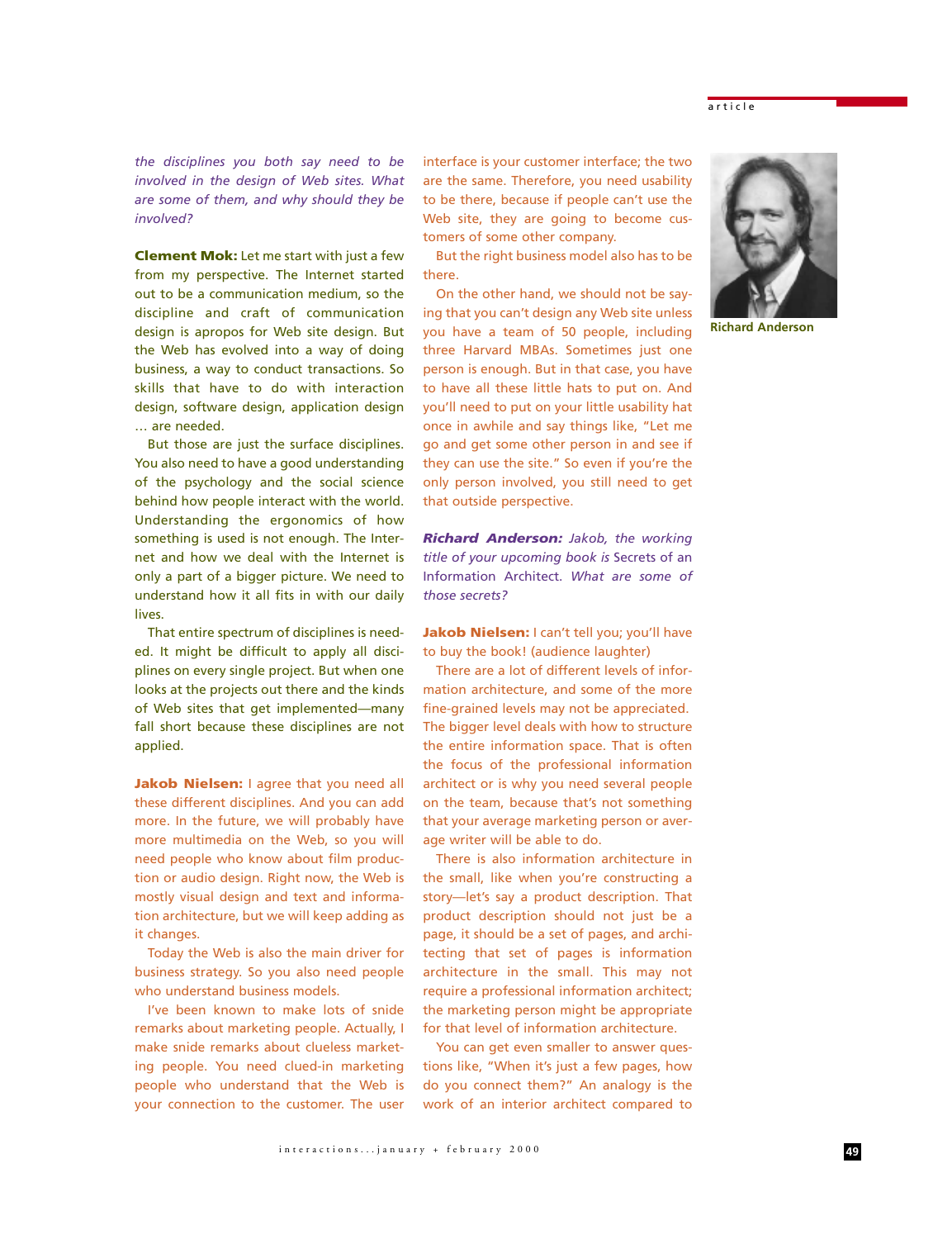the architect of the building; different people work at different levels. In information architecture, it's specialized information architects for some things, Web site editors for others, and also people who are responsible just for a set of pages for a certain event, a product, or an article.

**Clement Mok:** It's interesting how information architecture has very different interpretations in different communities. At Sapient, we define information architecture very differently than Jakob just defined it. The practice of information architecture in our firm is also very different and is actually more specialized. We look at information architecture within the framework of a concept. Yes, we use the word "information," and we also use the word "architecture," but we look at the information architecture from the perspective of the user. We focus on user experience and on what users want out of their experience, and we do so within the framework of a concept as opposed to the thing being created.

There needs to be more discourse about the language of information architecture, because it is a word that gets misused and has very, very different meanings within different communities.

*Richard Anderson: Jakob, you have written and also spoken lots about how people read on the Web, and you've said that too many sites are designed by print people with advertising backgrounds. What is or what should be the difference between Web design and print design?*

**Jakob Nielsen:** I think that there is a very large number of differences. There is the difference in page layout, where in print you have a fixed canvas you can work with, and the entire thing is immediately presented to the reader when the reader turns a page in a magazine. On the Web, download time dominates usability to a great extent, plus you don't really know what the user has on-line, therefore you cannot control every pixel.

Another difference lies in the writing of the words that go on a page or go into an article or go into a headline. When writing headlines for print, you can very often use teasers, puns…fun headlines, while that doesn't really work in the Web. In the Web, you have to be much more straightforward and describe clearly, in that one headline, what the page is about, because people are not going to spend the time reading the rest of the page. In the Web, remember that the default is that you arrive at a bad page. When a user goes to a new page, on average it's bad—on average it's "Back" button time; users don't give a second to decide whether they want to dig into the page. Sure, people also take a short amount of time to decide whether to dig into a print article, but they can more easily see the photo illustrations, because they are immediately there; in the Web, the illustrations are going to come downloading later. In print, it's easier to read subheadings or additional text in addition to the big headline; on the Web, only a few things dominate.

In a study I did recently with Mark Hurst, we looked at how people could apply for jobs online, and the result was horrible. In one example, the person proceeded through a series of steps and finally arrived on a page that had the headline that read, "You've now completed the job application." So what did the user do at this point? The user said, "Ah, good, I'm done," and closed the thing. Now if the user had bothered to read the body text, she would have seen "blah, blah, blah, blah, blah, blah, and by the way, we want to make sure that you are really sure this is the correct thing to do, so please press a confirm button to actually enter your application into the database." Nobody reads that body text. Users don't click the last button that says, "Not only am I done, but I confirm that I'm done." The person went through all the steps, did all the work, and thought she was done because of the headline, and she lost all her work.

**Clement Mok:** Jakob, you are drawing some very broad generalizations about things that don't work. In the world of communication design, we consider appropriateness and context. What you said might

**Clement Mok**

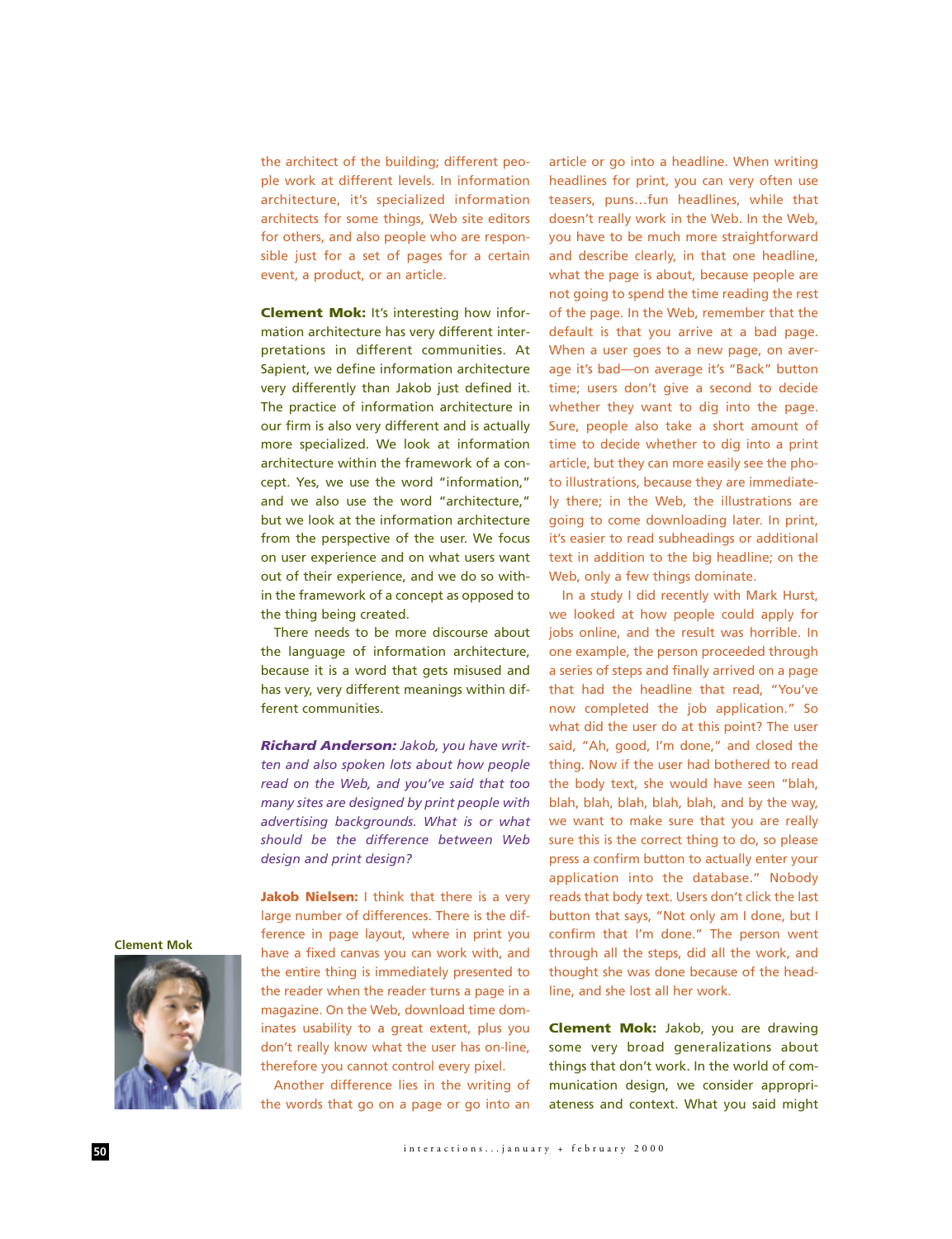be true for that job application, but you imply that it is applicable to every Web site. Attributes of tease and the ability to provoke or to communicate desirability or lust or … all these things do and should play an important role in the Web.

**Jakob Nielsen:** I think those things should be put elsewhere, not in headlines.

**Clement Mok:** Put them elsewhere? Where?

**Jakob Nielsen:** Well, you still have the body text, and you do have things like illustrations. Note that I don't say "have no graphics;" I say, "minimize the graphics."

*Richard Anderson: Along those lines, Jakob, you say that of "look and feel" on the Web, "feel" is more important.*

## **Jakob Nielsen:** Right.

#### *Richard Anderson: Elaborate on that.*

**Jakob Nielsen:** Basically, the Web is a very user-driven environment. You go to a Web site to get what you want, when you want it, how you want it. That is the feeling of going to a Web site. So, if the Web site feels accommodating, feels that you're in control, feels that it's giving you what you want… that gives you a good, good feeling—a good experience of being there. That feeling is to a great extent dominated by the simple fact of speed. Speed is not the only thing that matters, but it's very important. If you just sit there and wait, whatever comes might be good, but you often get annoyed by the wait. In the studies, anyway, users say it's not worthwhile waiting. You get this irritating feeling that this Web site is sluggish and that it's slowing you down. You think that they think that they are more important than you are. They're not really giving you service. It's sort of like entering a physical store and finding sales clerks all dressed in fancy Armani suits and not wanting to talk to the customers. Now that's a bad store. Those are not helpful sales clerks.

**Clement Mok:** It's really about relevancy and context. If you walk into a store where all the clerks have on white lab coats, you would still have a problem. You might think, "Wow, yeah, things are really efficient," because they all dress alike, they look like sales people, and you know how to find them. But that is just as much of a problem. It's too clinical; it's a very industrial-strength way of dealing with things. There is a warmand-fuzzy component that needs to be there.

In short, there are no absolute rules. The minute that everyone thinks there are and follows them, the Web will lose its relevancy for the user.

Jakob Nielsen: I think it's a matter of degree or where the main emphasis is. For example, with print, the "feel," so to speak, comes from leafing through the magazine. So it has some importance, but the "look" dominates. On the Web, because you are driving and you are moving, the "feel" dominates, which is not to say that the "look" is irrelevant. It's a matter of the balance between the two components.

**Clement Mok:** Consider an art gallery. If there's no "look," it's going to be hard for that art gallery to be compelling. Is that not true?

**Jakob Nielsen:** On the other hand, consider the Web site of The Museum of Modern Art; that Web site is really unpleasant to use. For example, they don't have the biggest part of their collection online. They do use thumbnails, but I don't think they use them effectively. At least that was true when I looked at it a month ago.

#### **Clement Mok:** Nothing is absolute.

**Jakob Nielsen:** Okay. It is certainly true that if you want to be able to get to a highresolution scan of a painting, that may in fact take a minute to download. But before you get to that, you want something that says there are these 10 or 20, or even better, a thousand paintings online for you to look at.





**Jakob Nielsen**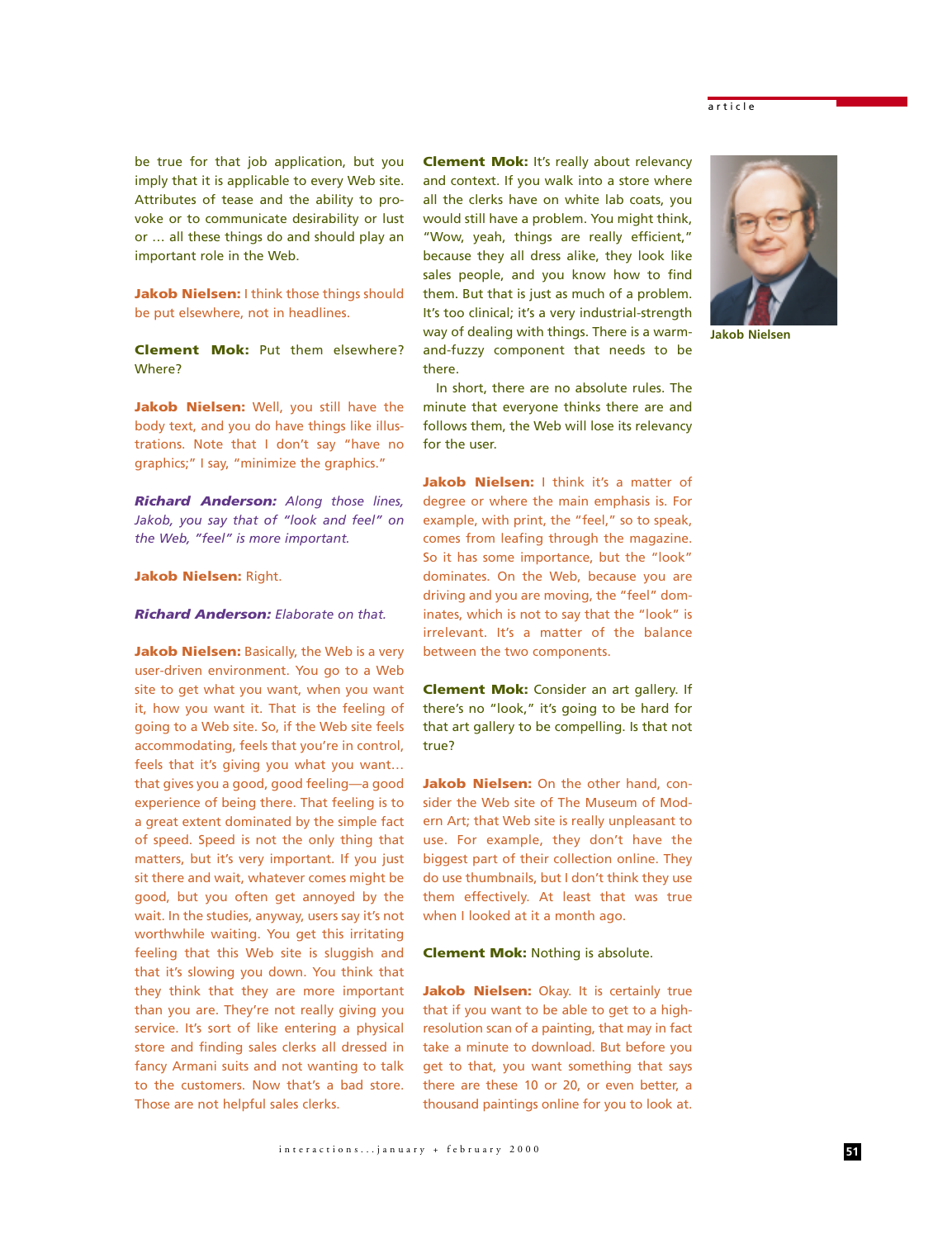**Clement Mok:** I agree, but it's the absolute statements that absolutely frighten me. (audience applause)

**Jakob Nielsen:** On the other hand, if you don't say these things, people are going to continue creating horrible, sluggish, Web designs.

*Richard Anderson: Clement, is the way that you design for the Web different than the way that you design for print?*

**Clement Mok:** Absolutely. I think it goes back to the absolute part and the nonabsolute part. Print is finite; it is an object that is not temporal. The Web, on the other hand, does not have a sense of permanence; it is quite ephemeral. A Web site is not only a framework and a structure you plug components into over time. It evolves and morphs in ways that make it hard to get a sense of what this one thing is at any one point. The fundamental difference is that what you are designing does not have a permanent state; it is fluid and has different dimensions over time. It is, in fact, closer to performance art; it's hard to describe what performance art is at any one point, because it is constantly in flux.

*Richard Anderson: What do you consider to be the role of the designer? What is the responsibility of the designer?*

**Clement Mok:** Facilitate, mediate, inspire.

**Jakob Nielsen:** Also to take the users' role—to be the users' advocate on a project. A lot of other people on projects are all focusing on what the company wants, such as dumping lots of messages on the poor user. Again, the Web is so user-controlled, users are going to go where they want to go. But that fact is still new to most business people. The designers are the ones who have to stand up for the user and say that we have to make it easier for people to get here, or we have to present information in a way that makes sense to someone who does not work at this company and does not understand all our special terminology. In the various project meetings, designers have to stand up for the poor users because they are not there. Hopefully, every now and then they are brought in for a usability test. But, on a day-to-day basis, it's the designer's responsibility to stand up for the user.

*Richard Anderson: Clement, in your book you talk about how some of the disciplines that you believe need to be involved in Web design are not necessarily prone to collaboration. Is creative design such a discipline?*

**Clement Mok:** Graphic designers as well as software designers are trained and genetically engineered to be solo pilots. They sort of meet and get the brief; then they go off and do their magic. And I think engineers are that way, too. Inherently, and given the training that people have had, it is about being stars—about individually creating great experiences. The Web is so complicated with its many interdependencies that it's important to not only nurture the great creative individuals, but to also create the great squadrons and the squadron leaders.

*Richard Anderson: Are usability engineers prone to collaboration?*

**Jakob Nielsen:** That's an interesting question. Usability, at least if you take it seriously, is about understanding different perspectives and understanding how other people think. So, theoretically, usability engineers are better at collaboration. They can still argue and say, "No, this is how it has to be," and they can get very stubborn sometimes because all experience and 20 years of research show that the download time has to be this fast. Indeed, that is something I'm going to stand on also.

*Richard Anderson: How do you achieve collaboration? What is the secret to getting people to collaborate?*

**Clement Mok:** Collaboration, I think, requires engaging the individual or the

**Clement Mok**

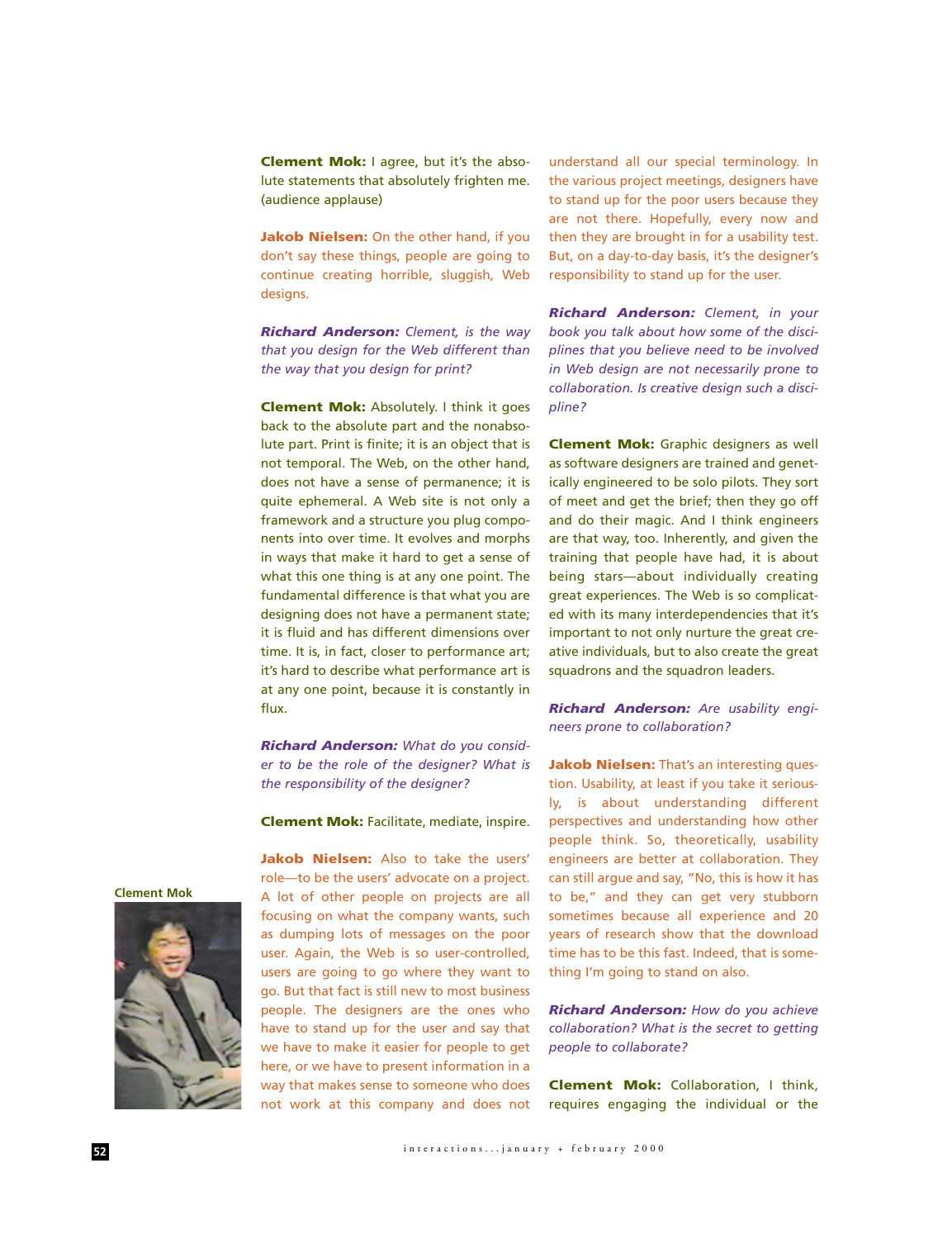group to take on a change. The minute that the metalevel of understanding within the group that the group is about to do this one thing is not there, collaboration is not going to work. When people are in disagreement, they don't buy-in at the metalevel that they are about to alter something fundamentally. You have to operate at a concept level so that people are engaged and ready to accept a change.

Another piece of the equation is about communication and really listening, and about creating a forum in which disagreement can happen. Agree to disagree, and create a respectful environment to facilitate that. You can agree to disagree without having the respectful environment; that will destroy collaboration.

Last but not least, I think you actually have to have a physical space in which you physically work together.

**Jakob Nielsen:** I also think that having some sort of external criterion for how to proceed can help. Otherwise, you risk everyone arguing against each other: should we do this or should we do that? And everyone might argue until the cows come home. This is where the user becomes quite important. If our main goal is to create the optimal user experience—to really satisfy customers, then that can become the decision criterion. If you have that idea, and we have this idea well, they are both good ideas. What will be decided will depend on what actually gets the users their results faster, or on what sells more, which I guess is ultimately often the goal. Having that external decision criterion is important so that the decision is not based on who can argue the strongest.

*Richard Anderson: Jakob, you have said that you believe that 80 percent of the Fortune 500 companies will fail, because they won't make the transition from the visible world to the virtual world.* 

## **Jakob Nielsen:** Right.

*Richard Anderson: Say some more about that.*

**Jakob Nielsen:** I think that most big corporations are doomed when it comes to the Internet, because the Internet is an environment in which you are extremely close to the customer. It's about direct contact. Yet these big companies have lots of layers of insulation between their decision makers and the actual customers. The decision makers never see a customer in most of these places. And in most of these places, the way to get promoted is not by doing something good for the customers, but by being smarter than the other vice president. That kind of organizational structure may have actually worked very well in the past when change was very slow, when things moved very slowly, and when sheer mass of scale had major benefits. The Web is a much faster moving thing.

Tight contact with the customer is becoming much more important. In the old days, you could send out sales people to schmooze the customers on the golf course, and that's how you could overcome the fact that the company didn't really care about its customers. Nowadays, if you don't care about your customers, it is blatantly obvious from the Web site, because it is not customer oriented, and people just go to some other place instead. So most of these big companies are genetically suited to work in an old-style, industrial environment; they are not well suited to work in an interactive environment where the quality of customer service and truly caring about the customer is the important thing.

The 100 or so of them that will survive will be the ones in which the CEO decides that the Internet is the future. If there is a channel conflict, too bad—we are going to go for it anyway. We are going to kill our own internal departments instead of having someone else kill them. Most companies are not willing to do that.

**Clement Mok:** I agree with you on many of your points. But when you talk about failure, are you saying these companies will just go away, or are they going to have to deal with how they fundamentally operate their business and with how to interact with the



**Jakob Nielsen**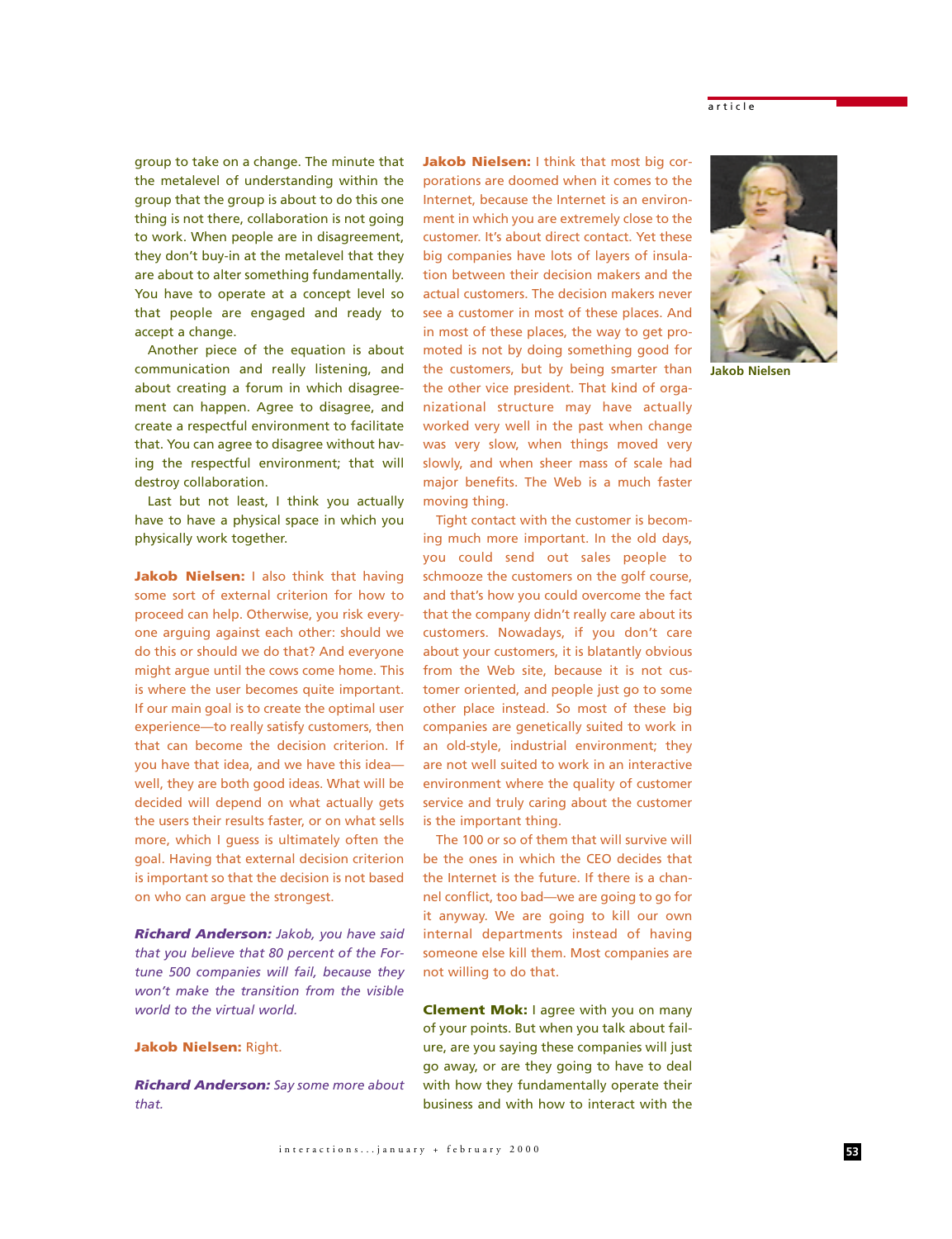customer through another intermediary? Are they going to have to look at who they are, what their brand is about, and building customer confidence?

**Jakob Nielsen:** There are probably several different transition strategies. One strategy is to start up another brand and sort of feed it, but basically it will grow up to be a new thing. And then you can argue, wasn't it really the old company that transversed into a new company? Maybe it was, and if companies do that, and if you look at it that way, the survival rate might be greater. But the old company is still going to shiver and become much smaller than it is now. I'm not so sure that 80 percent of these Fortune 500 companies will die, in the sense that they will have no revenue in 10 years or 20 years. But I think they will disappear from the list; they will be so much smaller.

What are the new companies that are going to grow up instead? Well, some might be spin-offs of some of these old companies. In many cases, they will just be completely new companies. Those who are really doing well on the Web today are almost all Internet-only companies—companies that are pure, pure Internet.

People often ask me for the secret of Amazon.com: how come they are so much better than anyone else? I don't think they have any secret other than that user experience is their number one criterion: does this make it easier for people to buy a book or more difficult for people to buy a book? That is how they decide what to do. All the older companies have all these impediments in place that make it difficult for them to have this one criterion of "are we going to make this easier for our customers or not?" They have five other criteria to think about as well.

**Jakob Nielsen:** Well, maybe you're right. It's probably true in both directions. People like Clement are the ones who actually understand what they are doing to the Web. So they can be responsible for managing their clients or getting them to understand what to do.

I put it the other way around, saying that the company has to closely manage the agencies, because you also have this phenomenon where some people just go off and build a Web site—sometimes a very nice Web site, but one that is disconnected from the company. That does not affect the mental change needed for transformation into a Net-centric corporate culture. You can have a Web site that looks wonderful and may actually do a few things very wonderfully, but if it's disconnected from the base company, the base company is never going to be very good. You can see this in a lot of the airline reservation sites. They are doing nice things on the front end, but the back end is not intended for consumers. So it is never going to be a really good travel agency online. That is why I say that the company must decide it is going to be an Internet company and that it is going to be in control of its projects.

**Clement Mok:** The way that Jakob is talking about these relationships is very interesting. In the world that I come from, it's called, "managing brand—managing and extending the brand experience." Really talking about what a company's brand attributes are and what they might be allows a company to move into these new spaces. Let's say that McDonald's wants to create a personal information management Web site; McDonald's brand is not going to allow them to do that with credibility even if they are able to develop the best user experience. It is about the connections to and relevancy with the brand that existed in the analog world; it is about what those relationships are and how they're managed and about how well brand attributes transfer.

At the same time, interaction with the customer online creates new brand attributes

**Clement Mok**



*Richard Anderson: Jakob, you have argued that very few companies really understand how to use the Web or how to compete on the Web. Yet, you have argued that companies must keep Web agencies on a tight leash. Shouldn't it actually be the other way around, to the extent that that is possible?*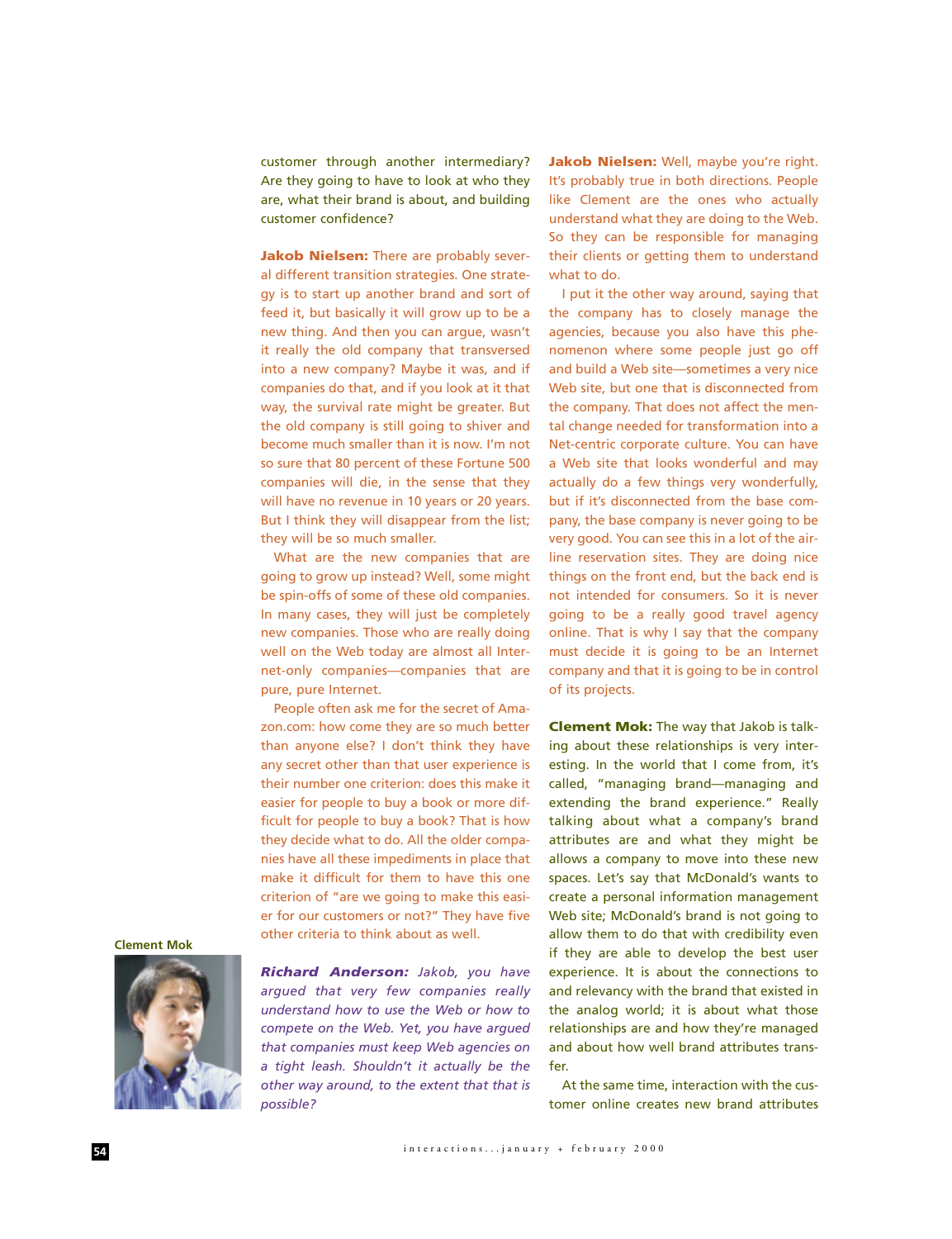article

that influence the dirt-world brand. Take UPS as an example, which took the effort to go after Federal Express by developing a robust Web site. Now perhaps as competitive as Federal Express, they have developed brand attributes of being a major technology player that have transferred to their dirtworld presence. I don't think too many people are really looking at how significant such changes can be.

**Jakob Nielsen:** I think you're right, that doing a good job on your online press can reflect back on your old-world press and say, "Yes, this is an efficient company, and, for example, we can get your package out, and you can track your package …" On the other hand, it might play the other way around, which for some other companies is often the case. Some companies try to develop a brand of being very welcoming, very serving to their customers. But, go to their Web site, and you basically can't do a thing. I think that is hurting these companies' brands in a lot of cases.

*Richard Anderson: Jakob, you've described the Web as a "low trust society." What do you mean by that?*

**Jakob Nielsen:** The Web is a low trust society, because you click in something and you get something in response, but how do you have any clue whether it is any good? Not only that—the current atmosphere of the Web is that of utter disrespect for people's rights. It's like, "let's trick people into giving us their e-mail addresses, then we'll spam them forever after." There are all these little boxes that say "yes, I want a good offer," but do you have any idea what you will get if you check those boxes. It's too much about conning users caught up in the Web; it's not about true disclosure about what's going on, such as saying "every two weeks we're going to send you a certain type of message."

Plus, there's a lot of horse trading with various Web sites. For example, Alexa, which is sitting on a vast database of personal information, was recently bought by Amazon.com. We may have had great trust in the previous management—maybe they're still in place, maybe they are very nice people. I have nothing against them knowing what Web sites I visit. However, Amazon.com might decide that was not a good investment next month and will decide to sell them to some evil empire. The point is that users are being traded like cattle, and as long as that's the attitude on the Web, that we're eyeballs, that we're not really customers, that we're not really individuals, that we're not really treasure, that we're like a Third World colony set to be strip mined—as long as that is the attitude on the Web, users' trust will drop and drop and drop, and people will become more and more distrustful of any kind of offer or promotion that is attempted.

Banner ads are a great example of that, because users have this notion that if they select a banner ad they are going to get junk—they're not going to get what was being offered. This is despite the fact that there are some ethical advertisers, including the CHI conference which advertised this session via a banner ad, and sure enough, it's happening. But so many other advertisers are not ethical; for example, they advertise, "Click here to speed up your Internet connection" or whatever, and you click there, and it's just an ad for some stupid thing you would never want. You get a few of those, and at the end of the day, you say you will never click on an ad again.

**Clement Mok:** I think there is another dimension to trust. Trust is lost very quickly, but trust is also built up very quickly. Amazon.com and eBay have made explicit disclosures about what they are going to do with the information users provide. This has affected the amount of users' trust; this affected beliefs about how they conduct business and what they are as companies. The building of trust in those brands was accelerated. But, at the same time, technology can accelerate a loss of trust and confidence in a brand if many key principles are violated.

**Jakob Nielsen:** I agree that you can build



**Jakob Nielsen**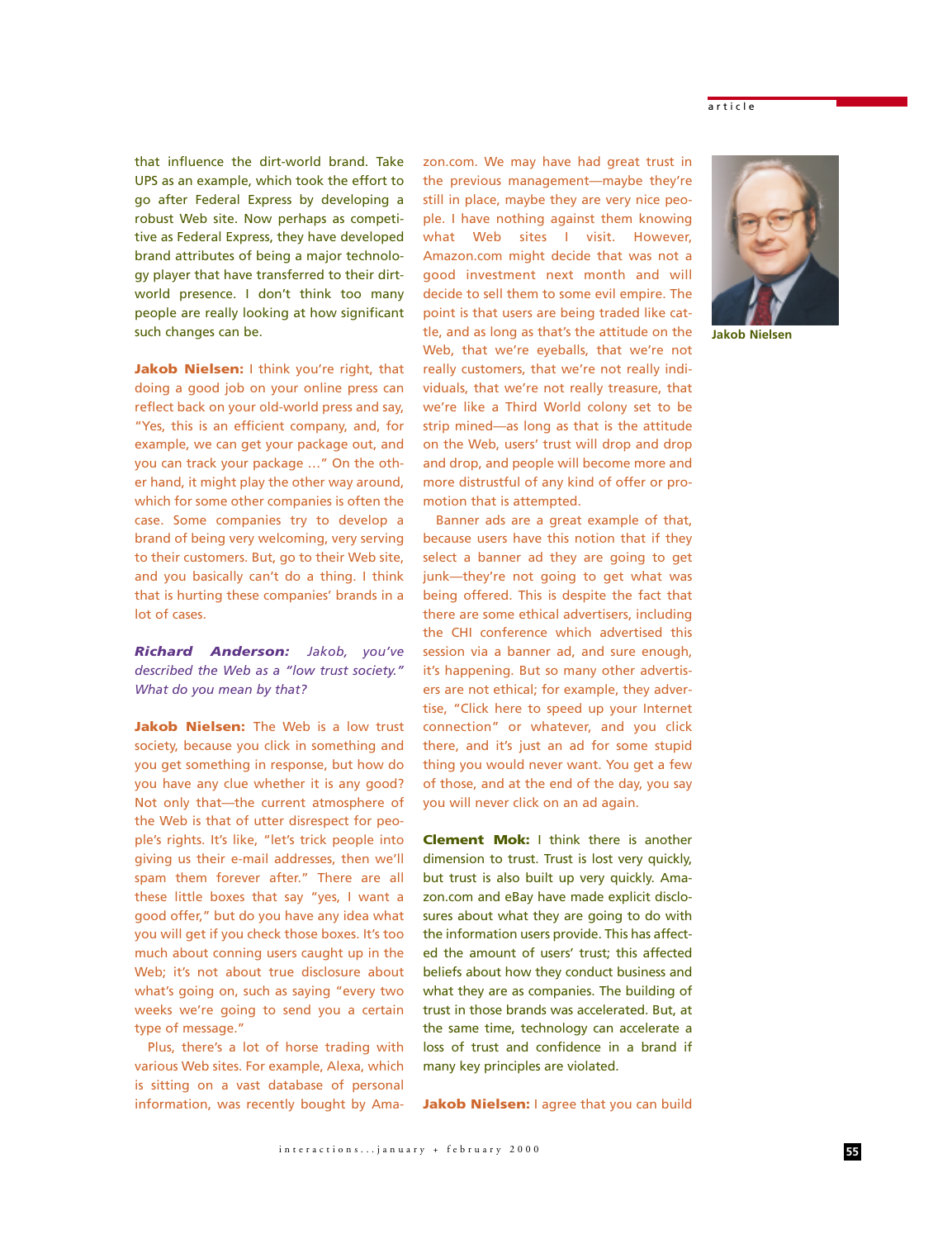trust in the Web if you faithfully follow up on all your commitments. But the Web in general is really suffering from this kind of low trust; it is a distrustful environment where people are very skeptical about any promises that are made. However, Amazon is a company that continues to follow up; people have this notion that if they order something from it, two days later it will be there.

I've gotten a lot of e-mail about a certain other bookstore about its claims that books are in stock. People have said that they looked for a book on Amazon.com, which didn't have it or said it would take three weeks to deliver. So, they went to this other bookstore instead, which said, "Yes, we have it in stock and will ship it in two days." So they bought it at this other bookstore. What happens? Three weeks went by before they got the book. In effect, the bookstore lied to them. Whether the bookstore lied to them because the book was in stock until a half a second before they ordered it we will never know. But those particular customers will never buy at that bookstore again.

**Clement Mok:** The whole issue of fulfillment and of reliability of information is an important piece of what I think is a very complex puzzle about trust.

*Richard Anderson: How might we get away from banner ads? Is that a possibility?* 

**Jakob Nielsen:** My answer is micro-payments. Those who pay are the ultimate customers and will ultimately be the ones things will be designed for. I don't think we can develop what is going to be the most important communication medium in the world if it is purely advertising based. That medium is not going to serve society—it is not going to serve people. Unfortunately, people will have to pay, and they just have to recognize that there is no such thing as a free lunch. If you want to have a service that is paid for by advertising, it is going to be designed for advertising. Articles are not going to be written in a way to give you the best information; instead, they will be

chopped up in little unpleasant page views to maximize the number of advertising exposures. This will get worse and worse as the click-through rates drop and drop and drop. My prediction is that the click-through rate will be cut in half every year and will reach 0.1 percent in 2001. And as the clickthrough rate drops and drops, there will be more and more devious things done; advertisers will try to squeeze a little bit of revenue out of all those eyeballs.

**Clement Mok:** Two weeks ago, I was sitting on a panel with representatives of ad agencies, and they were asking exactly the same questions. "What do we do with banner advertising? Is there going to be new kinds of banner advertising?" It was fascinating to hear that they could not think outof-the-box and were instead thinking there will need to be different forms of direct marketing and more advertising formats for and different ways to treat banner advertising. Their solution is to not look to banner advertising, but to look at what they need to do to develop an ongoing conversation and relationship with their customers. Until advertisers get burned so bad and spend so many advertising dollars without getting any return on their investment, we will continue to suffer from this whole notion of having banner ads and interstitials and all sorts of other funny words; say, what the hell are those things?

**Jakob Nielsen:** They are just making worse ads—more and more intrusive, more and more annoying ads. I think people will react more and more against that—buying software that screens out the ads, for example. That should be seen as the final cry for help. If it's so bad that people actually pay money for software to get rid of these ads, that's a true sign that this entire strategy has failed.

And, Clement, your comment about relationships with customers is such a key point. Good relationships are not based on taking out your club and banging a customer over the head. If you want to have a good relationship with a customer, you don't start out

**Clement Mok**

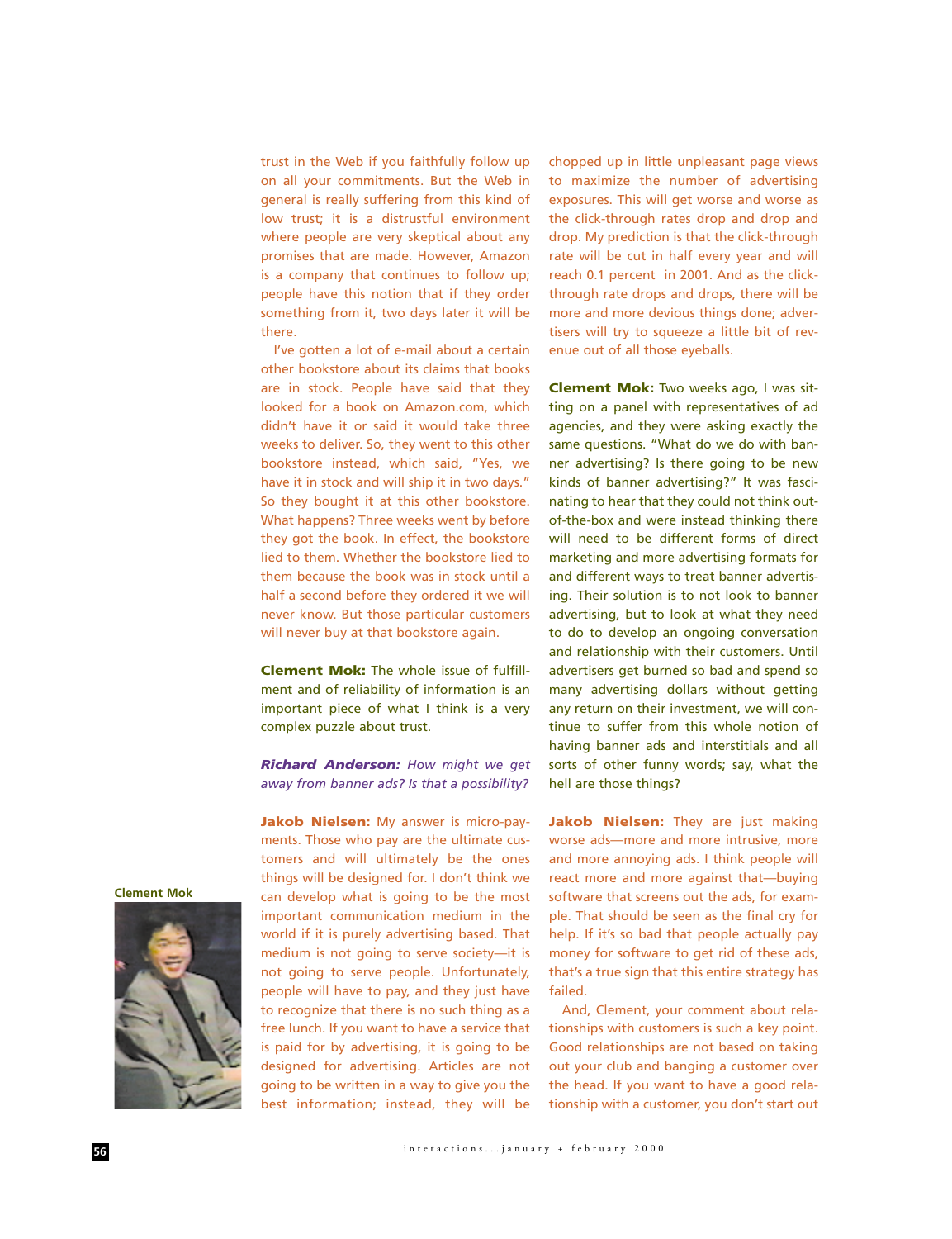by cheating them, which is what many of these current ads are doing. Your approach needs to be more trustful, more relationship based. Think of it more as marketing and less as advertising. Build up Web sites that actually give customers good service. That, I think, is a very, very viable strategy.

However, that means that content Web sites are going to lose their revenue sources. They had better think of other revenue streams.

*Richard Anderson: You made a quick reference to micro-payments. Can you say a little bit more about those?*

**Jakob Nielsen:** The main problem with micro-payments is that there are too many schemes right now. It's not that there are any technical problems. Too many different schemes have been invented. I think that Microsoft has abandoned their responsibility to lead the industry here. They should decide on one of them, put it into the operating system, and just ship it from now on. That is the only way it is going to work. People are not going to download something to plug into stuff—that just doesn't work. You can say good things about Bill Gates or bad things about Bill Gates, but the fact is that he rules the world. So, it is his job to just pick one of them. I don't even care which one. My favorite is MilliCent™, but I don't really care. Just pick one of them, and stick it into the OS. Then the OS can become the enabling mechanism for the network economy. If it's not done properly, it's not going to work.

Actually, the Microsoft antitrust suit that is going on is interesting, because it hinges on a user interface question: should the Internet really be part of the operating system? Should the browser be integrated or not? Despite it being a user interface lawsuit, none of the parties have dared call a user interface witness. I think it is because both of them know they would be in deep trouble. If the government called me as a witness, I would say, "Sure you need to integrate the browser with the operating system; kick out this stupid lawsuit—it's without merit." On the other hand, Microsoft wouldn't like to have me there, because I would also say that this so-called integration is just a little Band-Aid™. We want real integration. I can give them a list of 10 additional things they need in the next version.

*Richard Anderson: Studio Archetype conducted a study with Cheskin Research on the trustworthiness of e-commerce. Say some more, Clement, about that study.*

**Clement Mok:** A client had come to us and said, "Design a very secure site for us, and design it so it looks like it is secure." What??? "Looks like it is secure?" That confounded us. Isn't it enough to make a Web site secure? The answer is "no."

We decided we would conduct surveys, do focus groups, etc., to try to understand what people identify as trustworthy. We talked to a variety of people—from people within the industry to total novices—about what they felt was important to building trust. We found that many of the things we had thought were important, like security encryption, are important, but we also found that building and destroying trust happens in a short amount of time in this Internet space. Technology performance plays a role, security marks play a role, brand plays a role … but navigation plays the most significant role in shaping trust. You can have a no-name brand, a teeny tiny company, but if you make your Web site very clear and easy to navigate, you can build up trust very quickly.

People's response to several well-known brands was miserable. For example, people couldn't find any product in the SharperImage.com Web site, and they rated the company very low as to the extent to which it was trustworthy to transact business with. That navigation was of greatest significance was the most surprising finding.

**Jakob Nielsen:** To me, that says that if you make it usable, then people will feel more welcome and will trust it more. The analogy with the physical, old-fashioned



**Jakob Nielsen**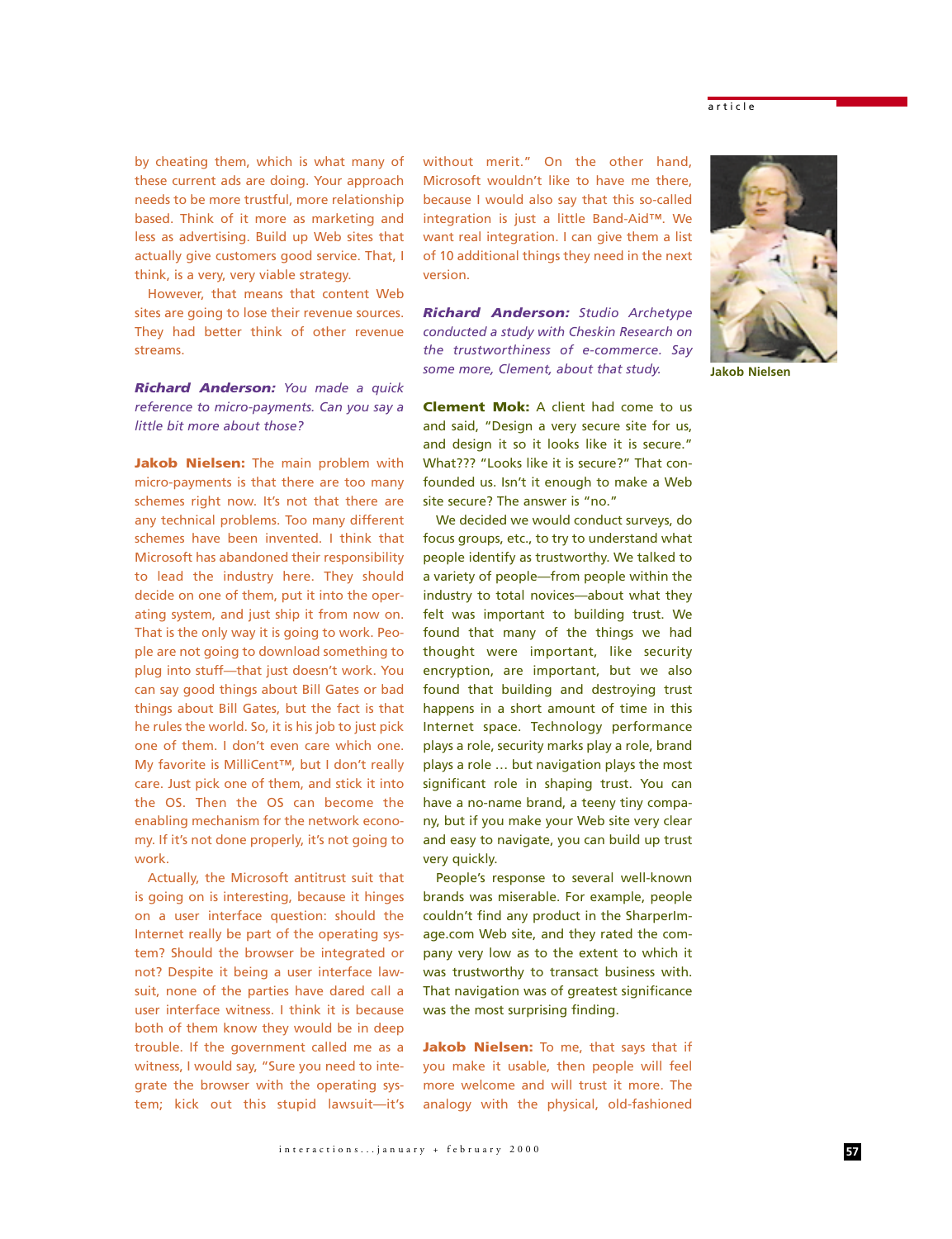shop is that if you have salespeople who are helpful, that is better, and if you have salespeople who refuse to talk with you, and you get this feeling that they have something to hide, this is not a site that really will work and where you can get things done.

Although Clement didn't say this, their report about the e-commerce trust study is available on the Sapient Web site, and I think it is a very good report.

*Richard Anderson: Studio Archetype has a discipline called "brand strategy." What does a brand strategist do?*

**Clement Mok:** Brand strategy is about trying to reconcile the brand attributes in the dirt world with the brand attributes in this new digital world. What is the tone of the conversation between the two? It can be a friendly conversation or a very hostile conversation. What it is can shape what a brand does and determine whether the attributes are relevant or have credibility. Brand strategists within our firm look at this space for companies that are like deer standing in a vehicle's headlights and being told to go change—to do something on the Internet or they won't continue to exist as a business. We are helping companies find and articulate their brand attributes in the dirt world and in the Internet space, then figure out a path forward as to how to change or build customer perceptions. Brand strategists mind those relationships with clients.

*Richard Anderson: Jakob, I think I've seen you quoted as saying that companies are preoccupied with branding.* 

Jakob Nielsen: Well, I'm not sure I said that exactly, but they probably are. The potential downside to branding is that some people think of branding as image. What I claim branding really is is the customers' impression of you and what they actually get from you—in other words, the actual experience. This goes back to the question of whether look or feel is more important. The feel, or what you actually get, is in many ways what determines the true brand in the long term. Let's take an airline as an example. The airline can run a million ads that say their planes are always on time, but if there is an hour delay every time you fly with the airline, at the end of a very small number of trips you would say that this is not a reliable airline. It's similar with the Web; every single click is delivering some service to the customer. Therefore, the feeling of the delivery of that service determines the brand much more than that which some people who talk about brand get more preoccupied with. They're preoccupied with the superficial aspects of branding, such as how big our logo on the home page is. They ignore the substantial aspects of branding, which are about promising the user or customer a certain thing, and then delivering it. If you do not deliver it, people will very quickly learn to ignore you, because they get bombarded with so many messages in modern society.

**Clement Mok:** The great digital brands are going to be about companies who actually manage reliability—reliability of providing valuable information. There will be variations, but as we move forward, the great brands will be about reliability rather than just quality.

*Richard Anderson: Jakob, one of your columns is entitled "Personalization is Overrated." Is it really?*

**Jakob Nielsen: Personalization is overrat**ed, because it is the bad excuse of the person who can't design a good Web site. It's like, I can't figure out what to show to the user, so we can just leave it up to them; since I don't know to design it, I'm sure the user can do it. That is basically the attitude you find in some places. It is the responsibility of the Web designer to design that experience, that environment, for the user, so that the user can then take or enter that environment and get what they want. A navigable environment in which you can actually figure out what to do and get what you want now is the more important goal.

That does not mean that there should be no customization features. It is very nice for

**Clement Mok**

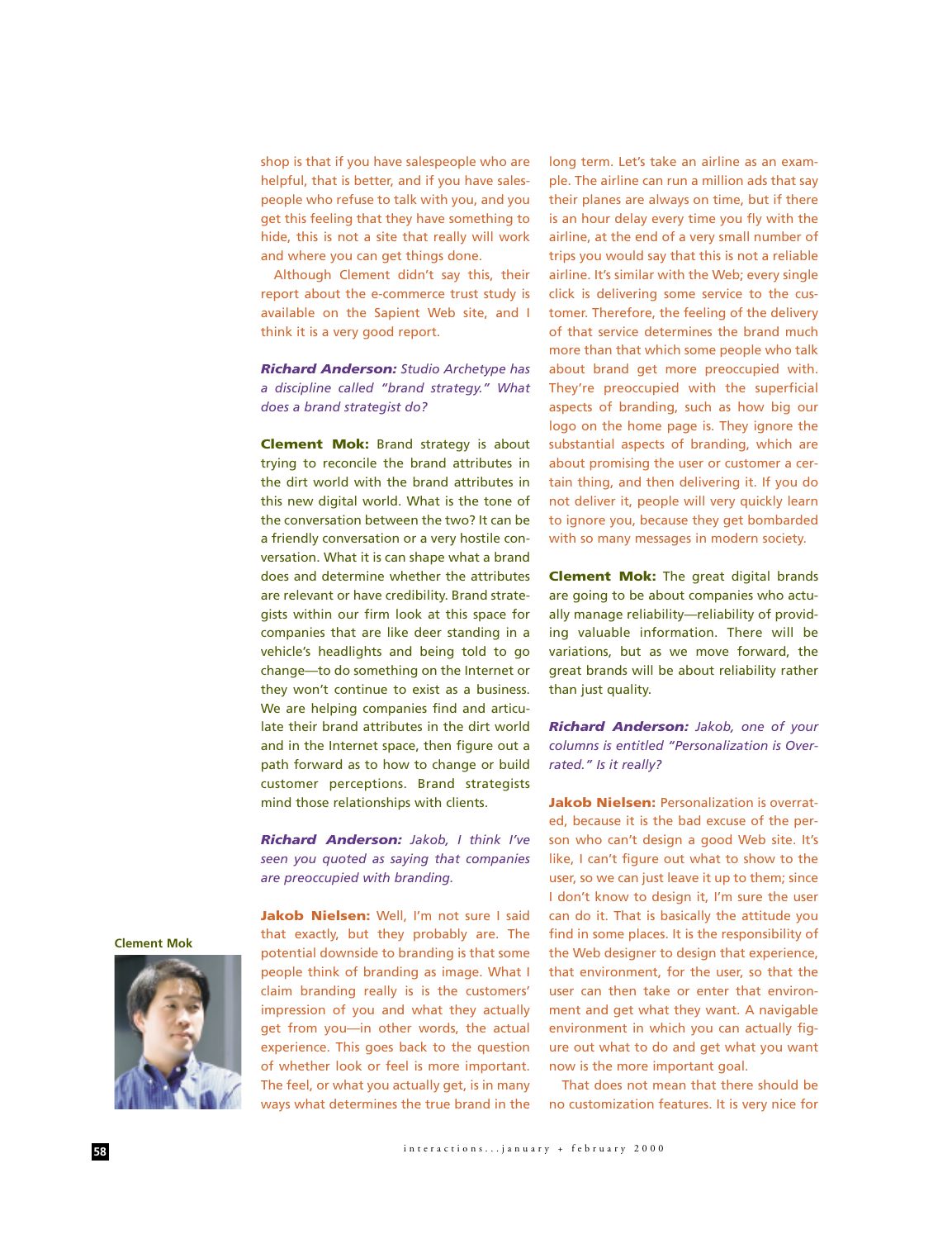users to get in and tweak the design: let me see more of this or less of that, or let me always get the weather forecast from my home town, and so forth. I do believe in that type of customization. What I do not believe in are the cases where the system is trying to model or second-guess the user and stereotype them. Do you know the infamous thing on Amazon.com that says, "Welcome back, Jakob, except if you're not Jakob, click here"? It goes on to say that you really should buy these crime novels. I don't really care about crime novels. Yes, I bought quite a lot last week, but they were for a birthday present for somebody else. It's trying to be too smart about it. What is very good is that for every book they list, they also list five other relevant books. Every day you are interested in some other thing: today I am interested in this book, so here are five other books that are relevant. That is a way of being driven by the users' immediate needs and requirements. When you study these things with users, you will quite often get feedback that says, "Don't box me in; I'm not just that person; I have broader perspectives and views."

So, I'm not saying there should be no customization features; they can be useful. I'm just saying to not rely on customization as the main design strategy to overcome deficiencies in simple navigation.

**Clement Mok:** Another way to cut what Jakob is talking about is, in my world, called "point of view—editorial voice." People still like to be led through information and resources that have a very distinct point of view. That piece of the equation is often missing.

*Richard Anderson: Clement, who has influenced your work and your perspective a lot?*

*Who are the people you have greatly admired—people who have influenced the perspective that you are sharing with us today.*

**Clement Mok:** A lot of people. One is Steve Jobs—actually, not Steve Jobs himself,

but the Macintosh team. Being part of that team shaped the way that I look at the world of designing the entire user experience. It is not just about the screen or the graphics; it is about looking at how the machine, the box of that machine, and its contents fit within the space. It is about the supporting tutorial that goes along with the machine, and about all the demos. It is my focus on the totality of the experience and the need to work together to create great experiences that Steve and the entire Macintosh team influenced.

Others who influenced me were the husband-and-wife team of Charles and Ray Eames. They are designers. They try to connect the most mundane day-to-day things with technology that is useful and desirable. They have designed films. In [19]62, they did an amazing multi-image show with 30 some-odd projectors at the U.S. Pavilion in New York City, which in a way was the start of the multimedia movement. And they did the powers of ten. They have looked at technology not as the end, but as the means the means to connect. Making connections—making meaningful connections—is so important.

## *Richard Anderson: Jakob, same question.*

**Jakob Nielsen:** Back when I was a student, I read a lot of Ted Nelson's books: Dream Machines, Literary Machines, and those books. They influenced me a lot and actually got me into hypertext. He was extremely visionary, even though he never actually shipped anything, which doesn't matter because he wrote some very, very good books.

The other person I'll mention is John Gould at the IBM Watson Research Center. I'm actually very different from John, because I don't go around measuring everything very carefully. He did. He believed that anything you could have a discussion about could be measured. He did some extremely careful studies on how people read from computer screens versus paper, and varied every possible parameter of all that, to final-



**Jakob Nielsen**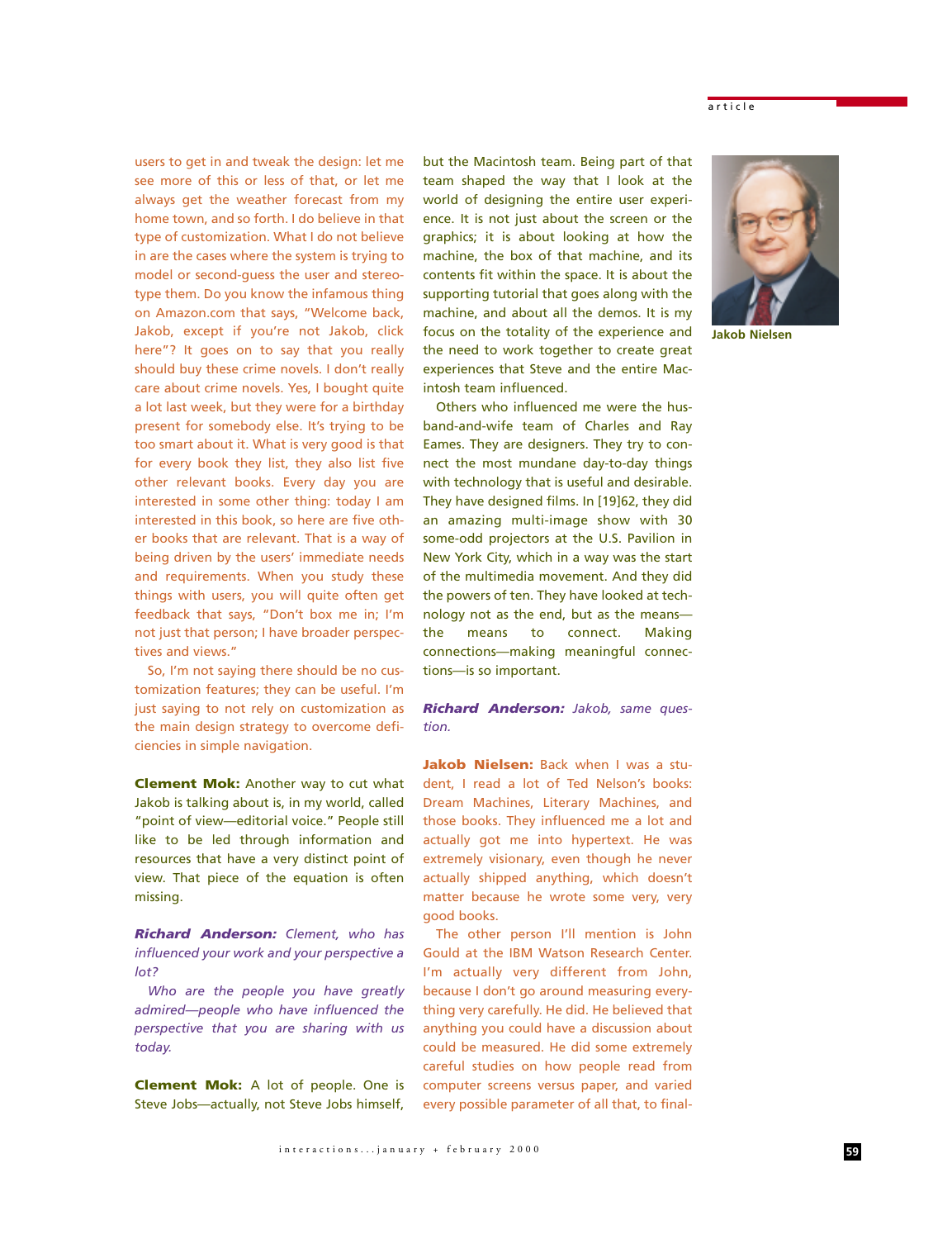ly discover the need to have better resolution. We still don't have that needed resolution, even though the need has been known since his studies were presented at one of our early CHI conferences. It is a disgrace that we still have such bad screens.

John was really a great…I was a great admirer of him. I learned a lot from John Gould even though I'm not doing things in his exact style. I am more into the "let's do some quick-and-dirty kind of thing, and get the insight," rather than get all the numbers John would have wanted.

People like Jack Carroll, Tom Landauer, and Tog [Bruce Tognazzini] —how can you not say Tog?—also influenced me. Lots of good people.

*Richard Anderson: In a very recent interview, Clement, you talked about how you learned about humility as a student. What role should humility play in the wild world of Web design?*

**Clement Mok:** None of us know where we are going. You don't know what you don't know. We are colored by our past experiences, and we can go out and claim that we know everything and that this is the way it should be. I have done that; we have all done that. It is a part of human nature. It's easy.

It's much harder to ask, "Why not?" When we take on a project, we ask our clients the appropriate list of questions, such as "Why are you doing this?" and "What's the business objective?" When someone off the cuff throws in something that appears to be audacious and bizarre, we totally discount it. In some projects, that something was a brilliant idea, but we just threw it out the door. We should have looked at it and asked, "Why not?" That is how the bold and bright and extraordinary ideas come about. Ted Nelson and Marc Andressen [inventor of Mosaic and co-founder of Netscape] are two people who asked, "Why not?" The Web is the result of asking, "Why not?" Humility comes from failing to and then seeing that you didn't ask the "Why not?" question. That is when you say, "Yeah, I messed up big time."

*Richard Anderson: How has humility played a role in your work, Jakob?*

Jakob Nielsen: Well, I don't know. Clement is certainly right that there is a lot of stuff we don't know, particularly about the Web, because it is so understudied. It is amazing that you have hundreds of millions of people using the same system, and we don't really know why.

On the other hand, there are a lot of things we do know, and I think it is more my responsibility to go out and say, "People, this is wrong; this is what you should do." Even if it's only 90 percent sure to be true, it still has a much better chance of moving people in the right direction, rather than overlooking these things. If in 99 percent of the cases that you make download times faster you also make user experience better, you might as well tell people that. Otherwise, they are not going to pay attention to that issue.

The concept of humility does play a big role in Web design. You have to remember that when you're designing a Web site, you're designing this little speck of dust in the universe of the entire Internet. You're contributing a tiny little minuscule increment to this bigger user experience. I call this Jakob's Law. Jakob's Law of User Experience is that users spend most of their time on other Web sites. No matter who you are, people spend most of their time on other Web sites. That says to me that you cannot drive the user; they spend most of their time elsewhere.

**Clement Mok:** Jakob, what if your "'99 percent" is wrong? What if it is only 85 percent?

Jakob Nielsen: Well, it's still the big majority, right? It is true that there is no rule that doesn't have an exception. Good designers know the rule, and they also know when to break it. However, most of the millions of Web sites and billions of pages are designed, as I said before, by some product marketing manager in Kentucky. You have to tell these people the basic rules, and then once they get to be brilliant…

**Clement Mok**

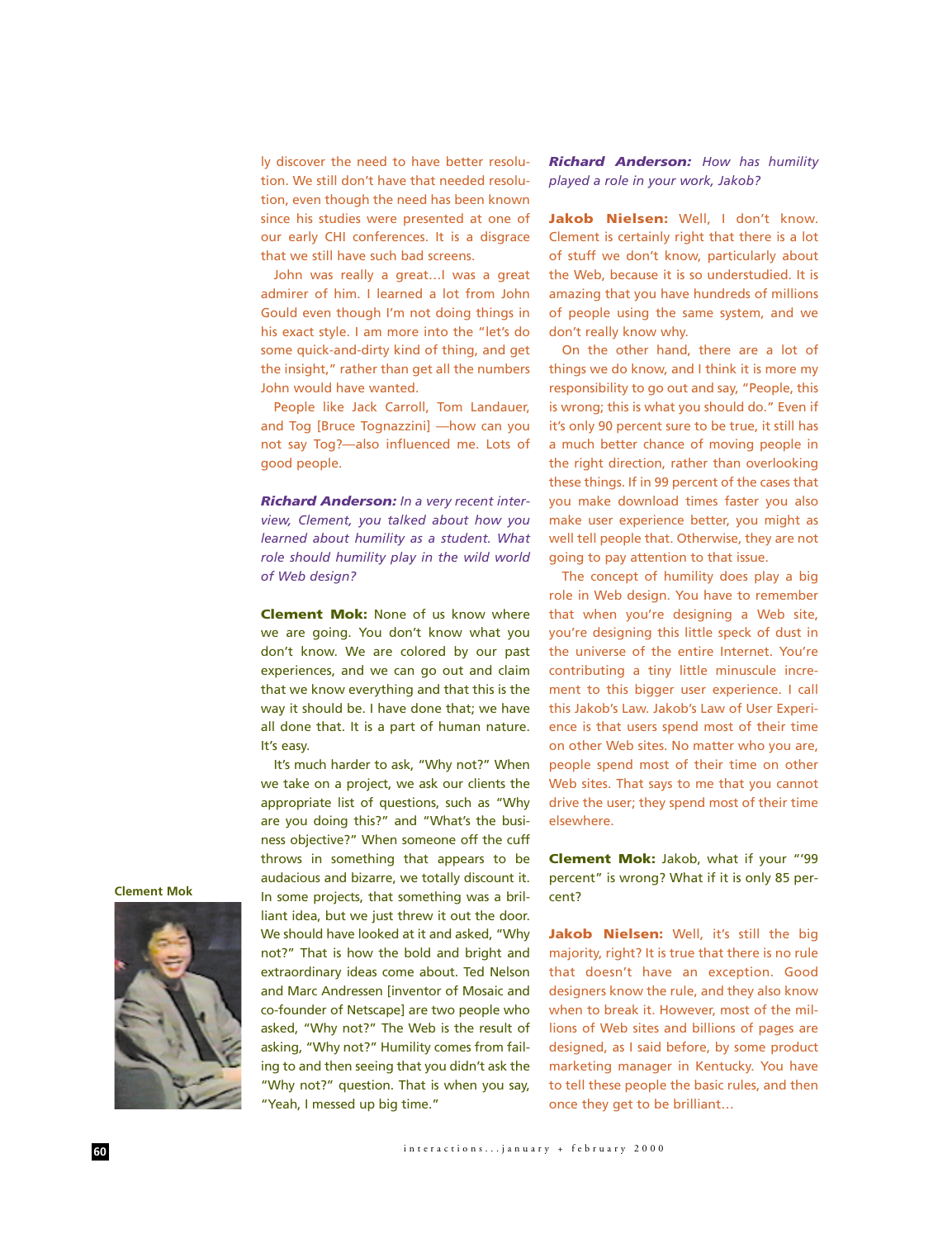article

**Clement Mok:** But broadband and many other things are coming down the pipe very soon. Hence, I think that dictum of 99 percent with regard to download time is irrelevant.

**Jakob Nielsen:** But the download time issue will always be with us, because it is based on basic human characteristics. The one-second response time rule says that anything slower than one second is going to feel unpleasant, is going to feel sluggish. Even if you can say for sure that at some point in time we will have enough bandwidth to send a current Web page in a second, I'm sure some designers will find a way of making it a fancier page that is slower to download.

Eventually, you'll be right, but that will be more than 10 years from now.

*Audience Member: I wonder if the window of opportunity to fix the Web is closing. I wonder if (a) people will so totally mistrust it, that all will abandon it, or (b) we'll just accept it, with the poor performance it has. After all, we all still shop in stores where people are unhelpful and either wear fancy suits or white lab coats, and those stores seem to be doing quite well.*

**Jakob Nielsen:** I don't think it's too late. I really believe we are still in the infancy of the Web, and it's going to become much bigger and much better. I really believe that the Web is the ultimate consumer empowerment medium, because every single mouse click is a vote for what's good and what's bad. That drives the traffic to a better Web site, and the worse sites fade away a little bit. I am very optimistic. As new things come out, the better Web sites will bubble to the surface, and the poor ones will fade away.

That is also why I think, by the way, that the current stock market valuations are problematic. There is this notion that whomever is sitting on a good market share now will inevitably have good market share in the future. But, there is very little loyalty on the Web, and if something better comes along, people are going to go there instead.

*Audience Member: Many leaders of the information economy seem to bemoan the fact that the Web and the Internet have not become the pervasive, ubiquitous appliances that they expected, or that it's taking longer than they expected. Do you think the obstacle is financial—that people can't yet afford the technology for it to become ubiquitous? Or is it the bandwidth? Or is it the lack of really useful stuff for people to do online?*

**Clement Mok:** All of those things, but patience is virtue. Adoption sometimes takes 10 years. Consider the penpoint operating system; it actually started in 1990 or 1991. Things take a bit of time.

But, indeed, a lack of useful, usable, and desirable things on the Net is preventing it from being ubiquitous.

**Jakob Nielsen:** I agree. But I think that the cost is also an issue, because it is still too expensive—particularly overseas. On the other hand, that is the one thing we know will go away. If all other problems in society were like that, we would be happy. Ten years from now, the computer will cost 1 percent of what it costs today. So, that problem will go away.

A much more serious issue is not being addressed very well right now. Some of the recent data from Denmark says that personal computers are now in 52 percent of all Danish households. That is only 3 percent more households than 2 years ago. So, there has only been a minuscule number of additional households getting a PC. Sales are still strong, but that is because the same households that already had a PC 2 years ago are buying more. So, basically, the other half of the population are just not buying. It's a mix of lack of motivation, because there is nothing for them there, along with a matter of things being too difficult for them. If you compare the user interfaces of Windows 95 and Windows 98, the incremental increase in usability might in fact be 3 percent. To get the other half of the population to go online, these systems need to be more than just a little bit better—they have to be enormously better. That is what we are still wait-



**Jakob Nielsen**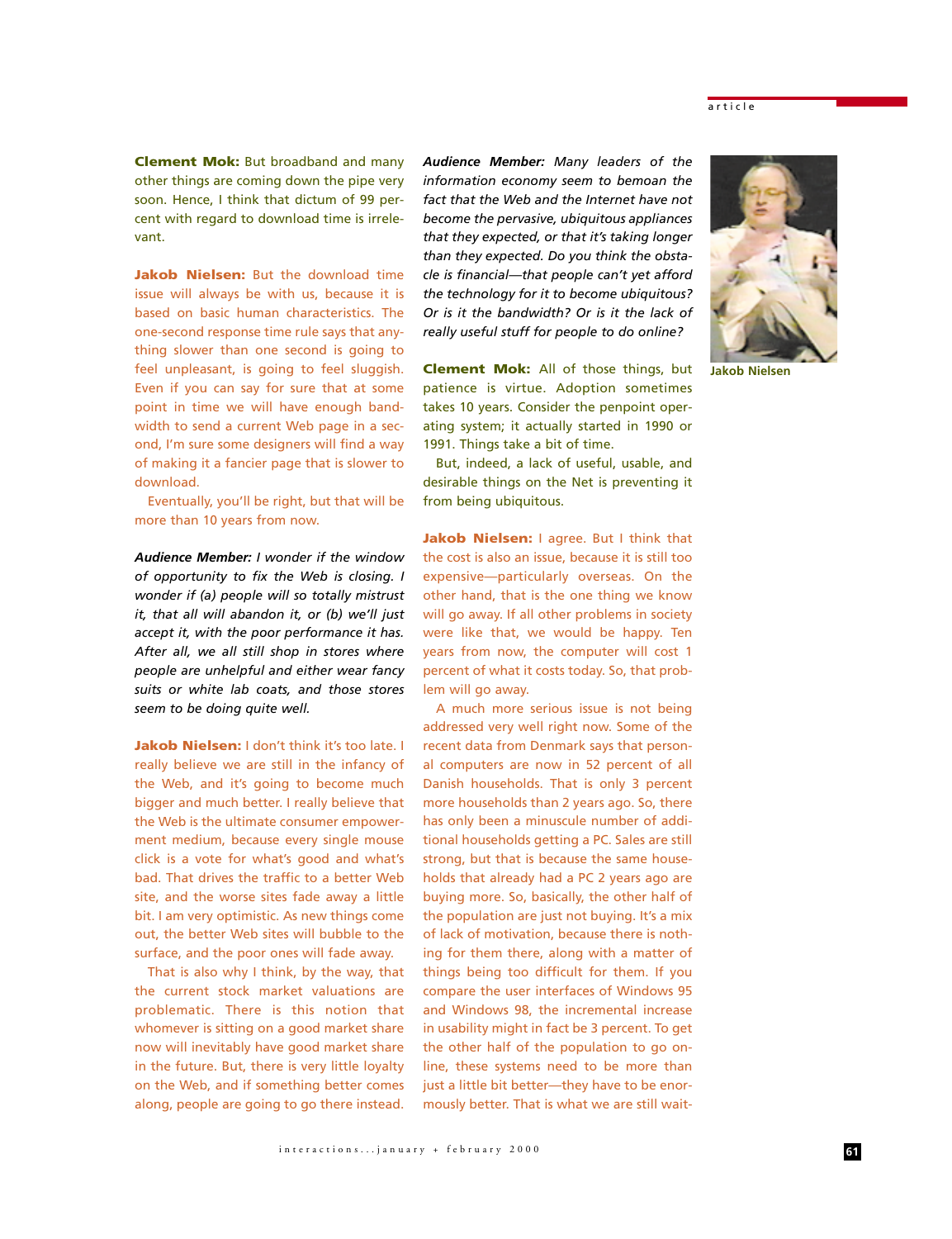ing for. There are certainly projects under way to make systems enormously better. But, right now, they are just too difficult to use.

*Audience Member: You've talked about how to get people to agree when they are collaborating, and about the trust issue, and about banner ads and how we might get away from them. I think it all comes down to getting better data. In the trenches, when you're working with the ad sales people and the producers and the designers and the engineers, and there is disagreement about what should be on the page and about where the ads should go, what do you do? There is such a paucity of information out there right now. It's very hard for me to argue to the sales people why we don't need the banner at the top or why we don't need the sponsorships on the side. Because I have no data to support my claims, they don't believe me. This is a call to action to the community to do more studies, to identify the things that will enable users to get what they want and advertisers to get what they want.*

**Jakob Nielsen:** I agree. There is incredibly little research being done on how people use the Web and why people use the Web. There is some amount of usability testing being done that affects individual designs, but there is not much generalization happening. Yes, we need more. And I guess we do need more data about what makes advertising work well, even though I think banner advertising on the Web is a doomed endeavor.

*Audience Member: Though our field is a little over 20 years old at this point, I have been a little bit disappointed in how much progress we have made—in how much impact we've had on the computer industry. I would have hoped that by this time we would have institutionalized usability as part of software development, but I don't think we are anywhere near that.* 

*My bigger disappointment is that when the Web really began to take off, which was* *only a couple of years ago, there was no evidence that our 20 years of experience had any impact at all on Web design. I'm wondering if you have any hypothesis about why no impact was made when the Web first started to take off, and about how we can do better in the next 10 years.*

**Jakob Nielsen:** Usability has never been a success in computer companies, because they haven't cared about customers. They have been able to get away with that, because the customers let them get away with it. Because the people who buy the software don't really know or understand how it is being used, and for lots of other reasons, computer companies don't need to make usability their guiding criterion.

The Web is a little bit different. On the Web, usability is becoming a guiding criterion for quite a number of companies. In the beginning of the Web, this was not the case. At the beginning of the Web, everyone was so excited: "Wow, I can put stuff up, and people in New Zealand can see it." They never thought about how it was going to be used. There was a revolution just in the fact that you could put stuff up. That is probably why usability was downplayed in the very early years of the Web, and why wild experimentation, which was probably appropriate for that stage of the Web, was up-played. People tried all kinds of odd things, most of which didn't work, but that was fine for the pioneering stage. We have now entered the stage of attending to the business critical aspects of things, like whether you keep your customers and whether people can find products. Usability is critical on e-commerce sites, because if people can't find the products, they are not going to buy them. You can now tell that a large number of companies are, in fact, making usability a very major, major issue in the management of the Web. Internet-only companies certainly are, but so are some old-world companies.

**Clement Mok:** I want to add that the CHI community was not part of that initial community that was really developing and doing things on the Net. So, much of what

**Clement Mok**

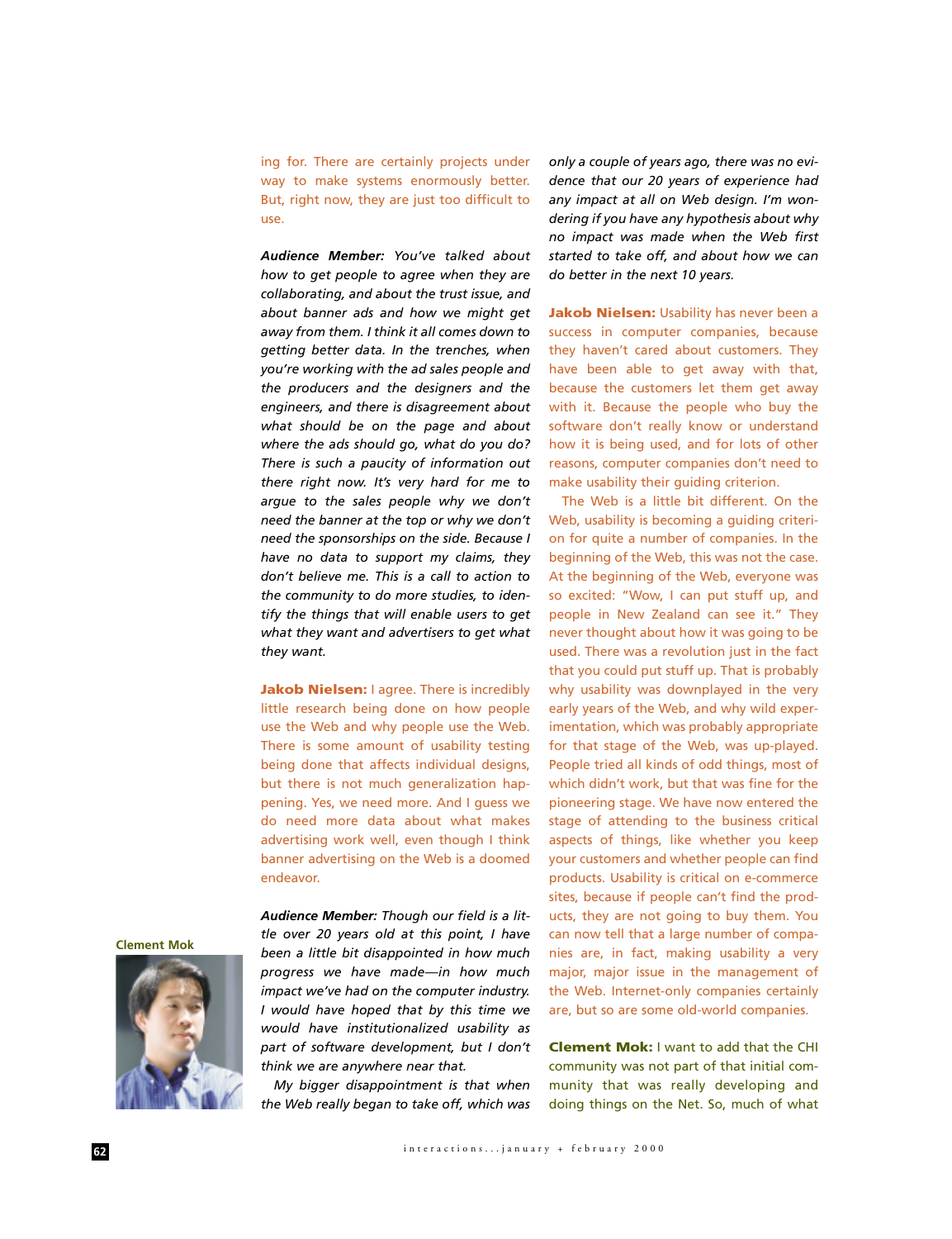## article

you had learned was never transferred. Being a player, and being involved as a practitioner within that space, is important to achieving that transfer of knowledge. There is an amazing amount of catching up that needs to happen.

*Richard Anderson: My final question is related to that. Has the onset of the Web advanced the field of human–computer interaction or set it back?*

**Jakob Nielsen:** Very narrowly construed, it has set it back, because the design is now like design was for IBM mainframe terminals. That's the type of design you get for a lot of applications people are putting on the Web. So, very narrowly construed, the Web has set the field back dramatically.

But I think the Web has extended it, because it is now business-critical. That, I think, is the ultimate. We know a huge amount of stuff about human–computer interaction, but it's just been sitting there in conference proceedings and not being used. Because of the Web, usability has changed

from being some sort of nerdy specialty that a few people would gather to discuss at this kind of conference, to being what makes an entire billion-dollar company live or die. That change in the importance of usability is 100 percent due to the Web. The fact that the Web now makes your customer interface into a user interface has so changed the importance of this field that we can now go pick up all the research off the shelf and say, "Okay, we know how to do this; let's go do it." The people who do that will be worth billions of dollars more than the people who don't.

**Clement Mok:** I think the Web has fundamentally altered the fabric of how we even look at interaction. We have been siloed and have been largely looking at applications. But the Web is a communication medium, and it's an application, and it's software, and it's a distribution channel for your business. The Web has fundamentally altered our process of thinking about what we are all as a community trying to shape and create. So, I think it is all for the better.



**Jakob Nielsen**

**Human Limits to HCI: A Conversation with Bill Buxton and Clifford Nass**

Cliff Nass is an associate professor of communication at Stanford University, with appointments in Symbolic Systems, Sociology, and Science, Technology, and Society. In addition, he is codirector of the Social Responses to Communication Technology Project. His areas of specialization are experimental studies of social-psychological aspects of human– computer interaction and statistics. He has published extensively, including *The Media Equation: How People Treat Computers, Television, and New Media Like Real People and Places* (Cambridge University Press), which he authored with Byron Reeves.

Bill Buxton is a designer and researcher specializing in human aspects of technology, human–computer interaction, and technology mediated collaborative work. He is chief scientist at Alias | Wavefront Inc., as well as its parent company, SGI, and is an associate professor in the Department of Computer Science at the University of Toronto. Bill is well known to CHI conference attendees, having presented some wonderful work at almost all past CHI conferences, but a couple of CHI conferences ago, he threatened to never return. He appeared at CHI 99 from Japan through the power of technology.

*Richard Anderson: Bill, why did you tell a CHI conference audience a couple of years ago that you would probably not return?*

**Bill Buxton:** While I didn't necessarily mean it literally, I wanted to express my concern and disappointment with our discipline and the state of HCI. When I look at the design of computers, for example, I see nothing since the introduction of the Xerox Star which shows much progress. And I question



**Richard Anderson**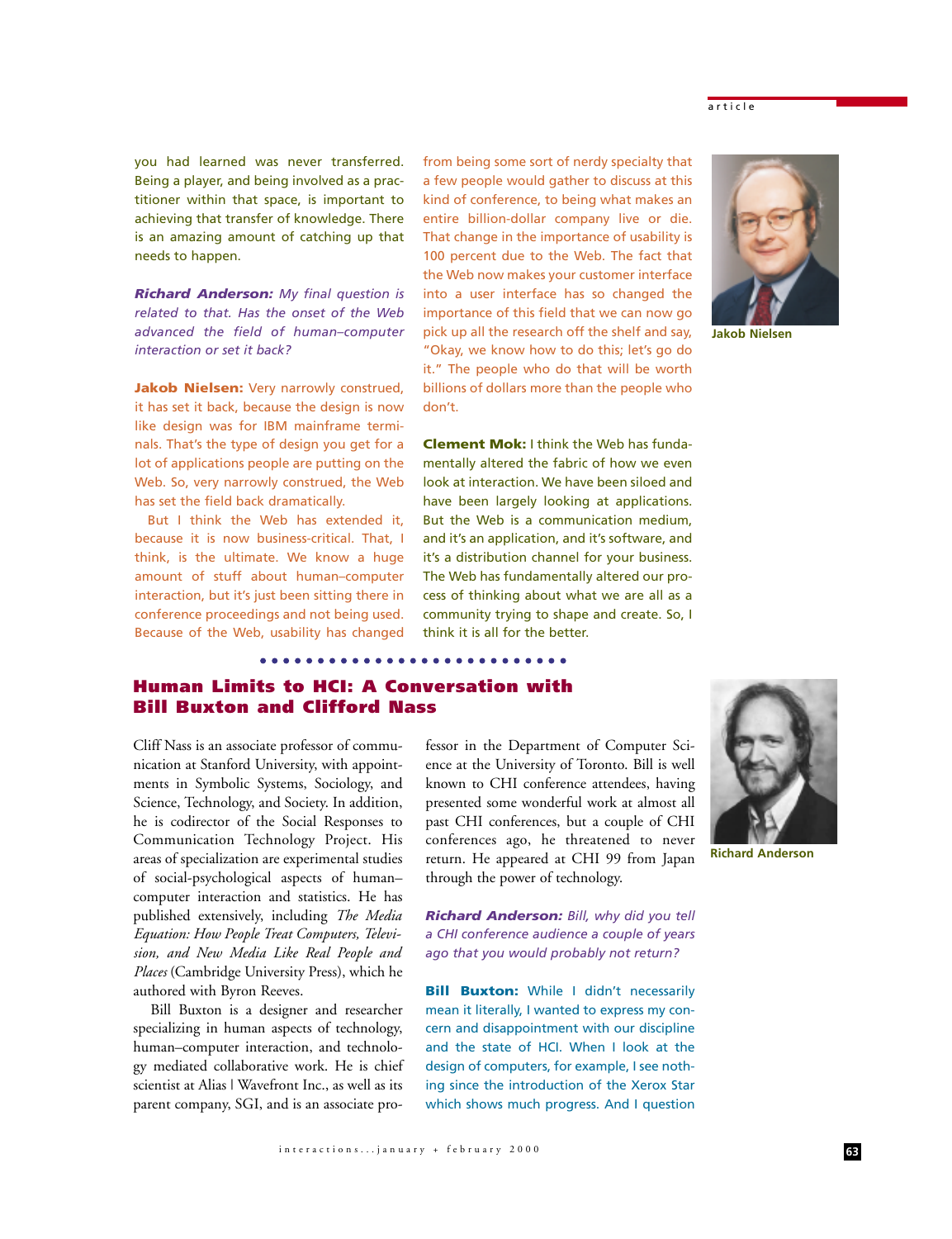the value of the research we'd been doing in the community. If I piled up all the literature that has been published by the CHI community since the Star's introduction, it would be taller than I am by far. Yet it has brought us nothing that's gone significantly beyond the Star, and, significantly, the innovations represented by the Star were accomplished without the benefit of such a body of research! So what does that say about the value of what has followed? It is not that the research was a waste of time; it has told us a lot. But in terms of helping consumers and affecting the design of these things called computers that we foist upon them…I would say that we've had very, very little effect. I find this lack of impact an interesting challenge, and I also find it a disappointment.

*Richard Anderson: Cliff, as I recall, the CHI community didn't exactly warmly embrace you and your research not too long ago…perhaps partly because of the association you had with the development of Microsoft Bob. I wonder if you could tell us some of the reaction that you received early on?*

**Cliff Nass:** I think one should separate the reception of the research program, which certainly wasn't warm, from the reception of Microsoft Bob, which also wasn't warm! In the research program, we were trying to do something radically different—and trying to challenge a lot of the fundamental ideas lurking around CHI and the interface community (more generally). So, it wasn't surprising that it took a long time and study after study before people began to say, "Hey, there may be something here." And happily now the work is more warmly received. With Microsoft Bob, what happened was really a hysteria towards that product, which I think had more important and unique interface insights than any other product I'd seen in a long time…in fact, since the Xerox Star. Now there were problems with it, as there often are with firsttime products. But I think that now we should calm down. It's been over 5 years since Bob was released. It's time to go back

and really look at that product and understand how many important and great ideas appeared in it, and, sadly, how few have entered the interface community more generally, and how many have entered without giving credit to Bob.

*Richard Anderson: Let's talk about some of the underpinnings of that work. (I'd like both of you to talk about the kinds of things that you want people to understand and attend to regarding human limitations, but let me start with Cliff.) What is the SRCT model, Cliff? What is the "media equation?"*

**Cliff Nass:** Fortunately, it's one of those things that can be summarized in a sentence. In essence it says, "People's interaction with computers, television, and other media is fundamentally social…and we mean "fundamentally" in the strongest possible sense. One can take the theories of how people deal with other people and apply them to human–computer interaction, and also take the experimental methods and experiments that are used to understand these theories and apply those, as well, to understanding and testing human–computer interaction. By doing that, we discover many, many new things we never would have guessed were true—and also change our focus to variables that might be important to regular people—variables such as fun and liking...things that tend to be absent from CHI conference presentations.

*Richard Anderson: Is it always true…do people respond to technology socially in all cases?*

**Cliff Nass:** I think it's most useful to think of the answer as "yes." One of the reasons that the reception at CHI may have been a little less warm than it otherwise might have been was that I believe that people should try to state their theories in the strongest and most forceful possible terms. This doesn't mean you believe them that strongly, but it means that you voice them that strongly so that others can know when they agree or disagree. So, I think the answer is "yes." Fur-

**Bill Buxton**

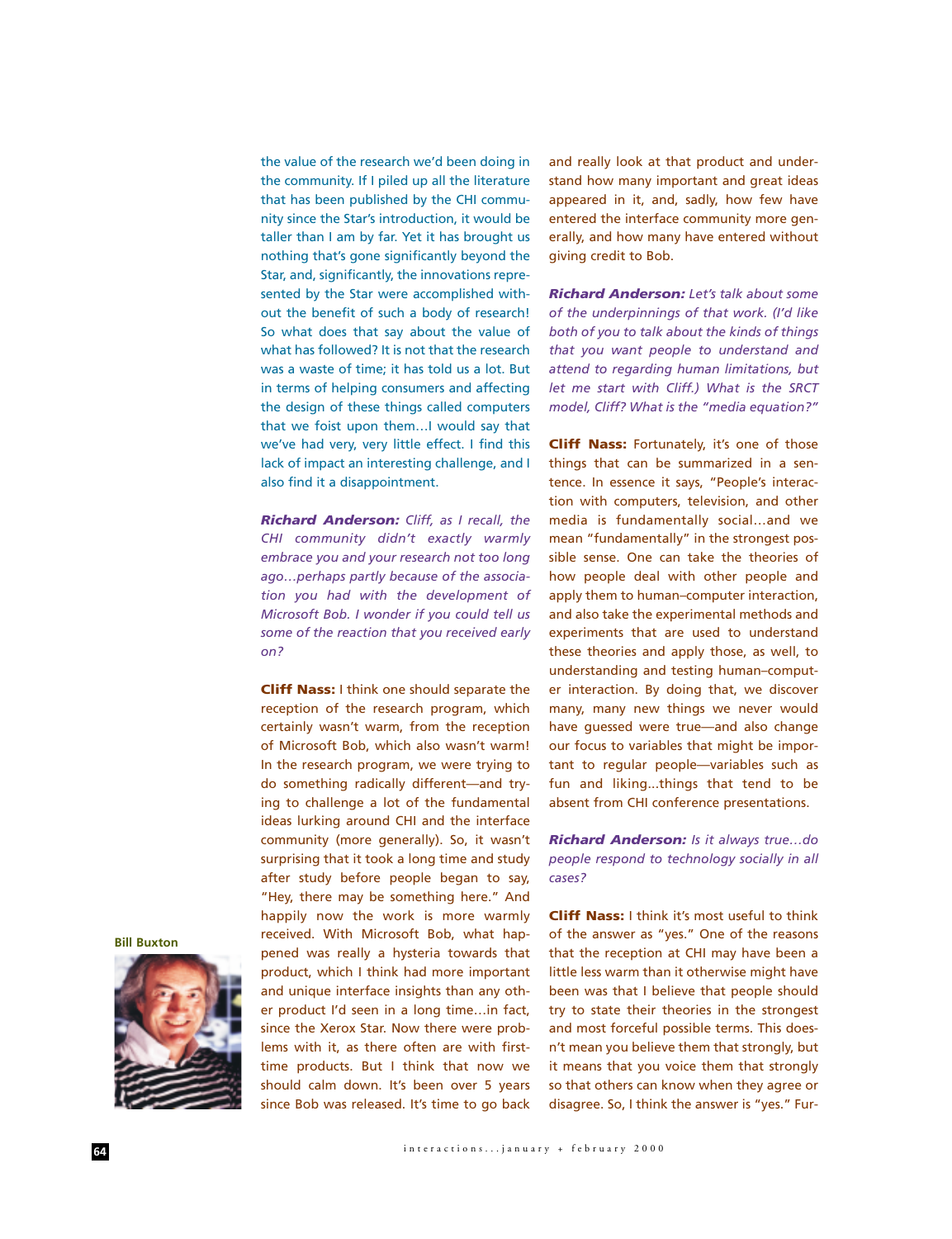thermore, I think that we learn a lot more when we make believe the answer is always "yes" and focus on those one or two times in everyone's life when we are able to think past it.

*Richard Anderson*: *What characteristics of technology prompt social response?*

**Cliff Nass:** That's a great question, and that's actually something that we're really trying to nail down. One of the most likely things to do it is the use of language. I'm not talking only about speech here, though speech clearly ups the social ante. Even a text-based system that uses language is enough to generate social responses. Interaction, cognizance of what happened before, and reacting to that cognizance…doing something social that's normally done by a person…that seems to cue social responses. Things like voices, faces, and the other anthropomorphic features are also relevant. It doesn't take much at all.

*Richard Anderson: Why do these characteristics cue social responses?*

**Cliff Nass:** We think that the answer is an evolutionary one. The greatest opportunities and the greatest problems a human faces are other people. Though not true of all species, all our primary predators and our primary prey and our primary mating partners are all in the same species. Therefore, humans have evolved so that when they see anything that even hints at being human, their brains immediately kick in and say, "Ah ha, this is a person! And I will act as such because there are so many advantages to doing so." Our ancestors that didn't do that really lost out. So we are living with an old brain that's now confronted with new media that comes along and fools us and tricks us. But our brains are so powerfully directed to those evolutionary fundamental responses of socialness that it's almost impossible to overcome.

*Richard Anderson: What are some of the important social rules that you believe need* *to be understood in order to execute social aspects of user interface correctly?*

**Cliff Nass:** Just about all aspects of human behavior…simple things such as politeness and flattery, and richer social rules such as being part of a team, feeling cooperative, all the ways we induce cooperation, and all the ways we induce trust…all the things that make us feel like we're working together and we're being polite and we're being predictable (predictability is a fundamental social response)…anything that makes us feel like this is a natural and social experience.

*Richard Anderson: Give us an example of how tending to politeness could affect user interface design?*

**Cliff Nass:** That was actually the first study we ever did—way, way back. It simply involved people working with the computer, and then either the computer they worked with or a different computer…asking, "How well did that first computer do?" With humans, we know what would happen. If Richard asked me, "How do you like the interview so far?" I'd obviously say, "great." You in the audience would likely say "great" as well, but you might say less nice things than I would. Because of the social demands when people ask questions about themselves, they get more positive answers than when others ask. When we did the same things with computers, sure enough, people gave significantly more positive responses to the computer that asked about itself.

Another important point is that they denied this vehemently, even after being showed the data. They said, "Well, it obviously applied to all those other computer scientists who didn't know better; it couldn't possibly apply to me!" So that was a clue that we were on to something, and we've probably done 40 or 50 experiments since.

The way that plays out in interfaces…most interfaces are remarkably impolite, not just in the Miss Manners sense, but in the sense of following the Gricean rules of polite interaction and all the other rules of polite interaction. We have interfaces that con**Clifford Nass**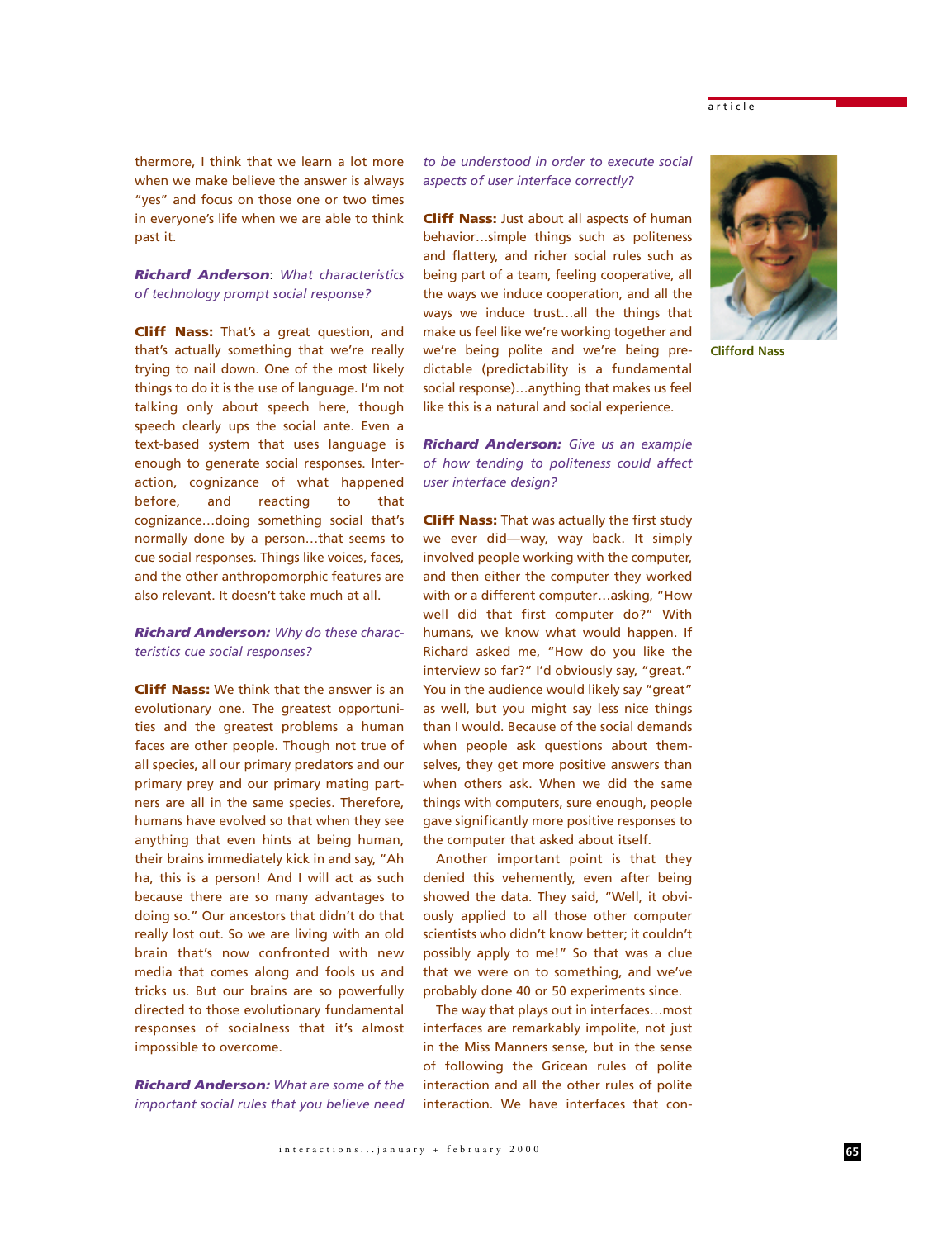stantly violate politeness norms. Yet, we're surprised when people don't enjoy them, get angry at them, get frustrated, etc….

*Richard Anderson: Why do so many people despise the dancing paper clip?*

**Cliff Nass:** I was involved in the work on the dancing paper clip, but I think they're right to despise it for many reasons. The single best reason is a fundamentally social one. When you ask people why they hate that paper clip so much, one of the first things they say is, "Well, every time I write 'Dear Fred,' the thing pops down and says, 'Oh, I see you're writing a letter,' and they dismiss it. The first time, it was okay, it was helpful. The second time, it was at least trying. But by the forty-seventh time, it was clearly being at best passive aggressive and at worst down right hostile, implying that I couldn't make a decision about the right thing to do." Well, we know what we do with people like that—we hate them. In fact, the first rule in the Dale Carnegie course of "How To Win Friends and Influence People" is—remember things about people. The paper clip doesn't do that. Also, it manifests a particular personality style that is not terribly popular; it's a rather dominant, unfriendly personality type. Those are some of the reasons.

Now with that said, there are characters in there that lots and lots of people like unfortunately, the interface was designed so that you couldn't discover them. But if you go in and look for the other characters, the research shows that almost everyone finds a character that they like. Its lack of memory is still annoying, and that's a problem, but there's a range of characters in there; unfortunately, that was hidden in the interface.

to have lower status; and there are some cases where we want it to seem to have equal status. For example, if you had a very complicated medical monitor, you wouldn't want it to sound highly submissive and tentative, saying, "Well, perhaps you need a little more insulin right now—maybe we should consider that." Instead, you would want one that seemed confident, dominant, and basically in charge. And if we sweared at it, it should say, "Don't do that to me! I can swear at you, you can't swear at me." There are other devices, other contexts, other roles, other situations…in which we want a submissive interface. So, the answer is that the interface should be consistent with the role that is has—exactly as we admire those people most whose behavior and personality match the roles that they have.

*Richard Anderson: MIT and IBM recently announced plans to develop a computer's ability to detect users' emotional states so that it can respond more appropriately to users. Do you think that these plans have promise?*

**Cliff Nass:** Yes. I think that there are really two problems—both are important, but only one of which is interesting to myself and my lab. One is a very hard problem. How do you detect emotion? How do you identify what a person's emotion is? The other problem is—what do you do about it? We recently proposed an interface that did one of three things. When it measured your emotions, it either said, "This computer has detected your emotion. It is such and such, and it will adapt to that emotion to make the experience go better." Or it said, "This computer has detected your emotion." Or it said, "This computer has detected your emotion. It's going to really impede your performance, so get with it and fix that!" Now, all three of those responses can be really appropriate in various contexts. Hence, the hard question (I think) is not, "How do you identify people's emotions?" but "What do you do with them once you know them?" Again, I think the psychological literature has answers to those questions.

**Bill Buxton**



*Richard Anderson: When we swear at a computer, should it swear back?*

**Cliff Nass:** It depends on what you're using the computer for. This is important. There are cases where we want the computer to seem to have high status relative to us; there are some cases in which we want it to seem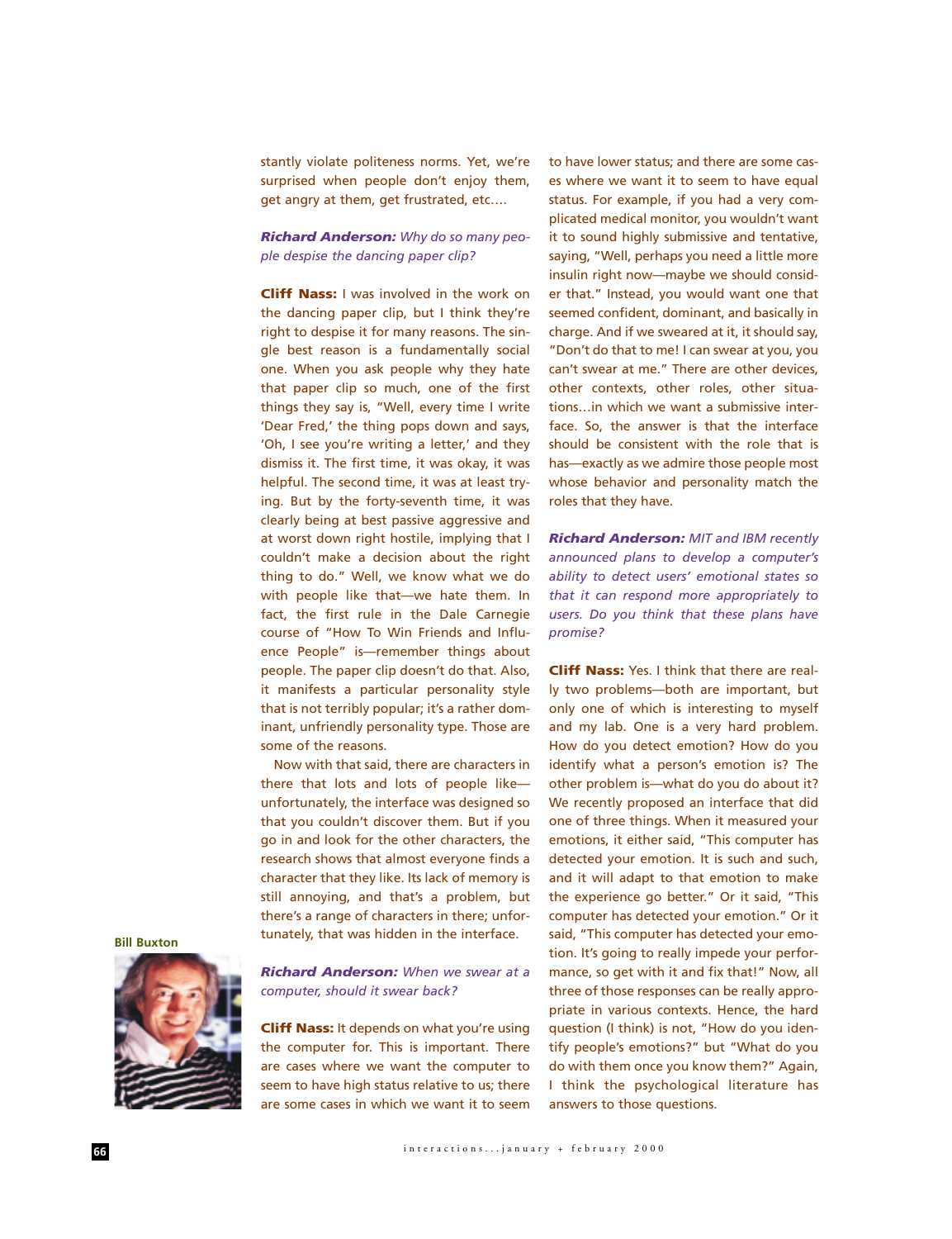*Richard Anderson: Bill, let me shift over to you. A lot, although certainly not all, of your work has been focused on input devices. Give us a brief overview of some of that work—but particularly its motivation.* 

**Bill Buxton:** This will be a bit of revisionist history, probably, since what I say today is probably different than the story I would have told you 20 years ago.

I believe in natural language systems, but I also believe that body language is part of that natural language. In our use of manual input, primarily in interacting with computers on the input side, we were basically handicapped—literally with one hand tied behind our back for the most part, and without the use of all of our fingers except for one. Our ability to articulate using body language was just horribly restricted.

I'm a musician. I started out just trying to make better musical instruments and trying to make art with computers; that's really where my interest in input devices—and a lot of the insights—originated.

As my experience grew, what I found was that it wasn't just music systems that neglected input. The same was true whether you're doing a drawing, doing a spreadsheet, or anything else. Graphics got all of the attention—this is funny, because I work for a computer graphics company. There was a discrepancy between the bandwidth that the computer could use getting to me and what I could use to get to it, as well as the richness of the vocabulary that I could apply over the same bandwidth.

It always has struck me that if you wanted to make substantial change in user interface, first of all, change the devices, and second of all, focus on the input devices. Six months of research and a couple thousand dollars focused on input will get you way further ahead than 10 times that investment on graphical output—just because of the relative stages of maturity. So, in my own work, I went where the weak spots were. Today, I'd give you a slightly different answer, and this ties in with some of what Clifford was talking about. Today, if you ask people what's going on with computers,

that is, what's changed, they're probably going to list the following: that they're smaller, they're faster, they're cheaper, there's more of them, they're networked, they can sense location and motion, and so on, and finally, the input/output devices are changing.

Now, I'm pretty sure that the answer that I would get from almost everybody in the audience, or anybody they know, would be about the same for the first few items on the list—smaller, faster, cheaper, and more of them. However, when you get to the bottom of the list, things are going to be fuzzier. This is significant, since I believe that in terms of design and where we're going, my list was given in inverse order of importance! That is to say, for anybody working in HCI, the most important things are the input/output devices. The second most important things deal with location and motion sensing. (And I mean "location" in a social sense as well as a spatial sense, so I know my location relative to this other device or in terms of this person or in terms of other things around me.) The third most important: the networking. Everything else is actually completely boring as a research topic to anybody in HCI, because there are millions of people working on smaller, faster, cheaper, etc. That stuff is going to happen anyhow, so why waste your time on it?

As I said, of greatest importance are the input/output devices. Coming back a little bit to Clifford's way of speaking, it's about first impressions. It's what you see, feel, and hear that shapes the core of your mental model of the nature of the beast. When I give lectures, I go around and ask people to draw quickly, in 15 seconds, a picture of a computer. I have over 3,000 of these things in my filing cabinet, and over 80 percent of them don't include a computer; instead, there is a CRT, a keyboard, and a mouse the input/output devices. Those are the things that shape the mental model. If I had asked people to do the same thing in the '60s, they would have drawn key-punches and some other things; again, the computer would have gotten left out.

That leads to a most powerful realization:



**Clifford Nass**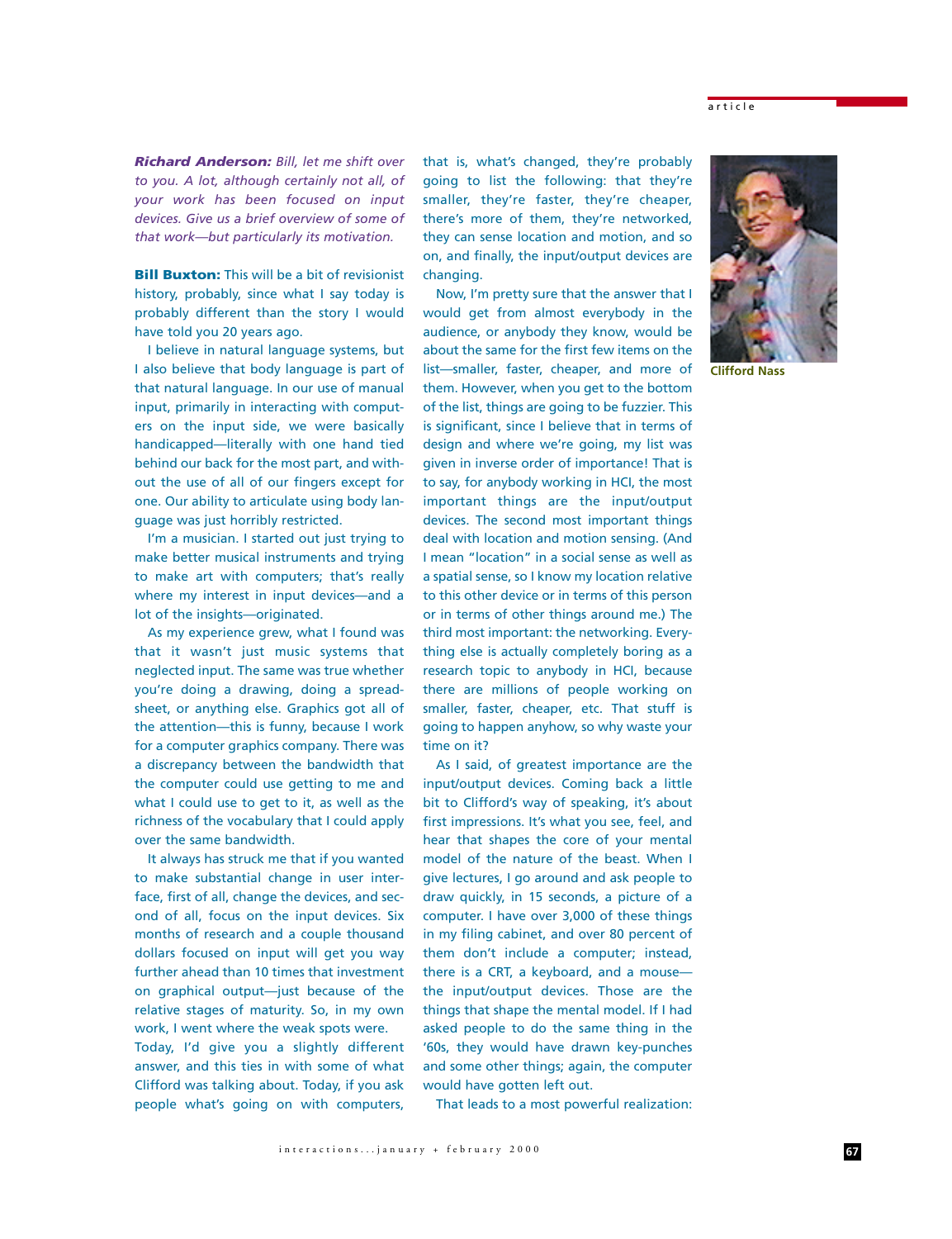the most powerful thing shaping our mental model is an accident of history and is, therefore, a candidate for change. If I have a good sense of the mental model I want to create, in terms of the right model for the right person at the right time, by designing the affordances of the I/O transducers, I can conjure that model up in the user's mind.

In my view, the only good computer is an invisible computer. So, if a user is conscious of interacting with a computer, it represents a failure of design. So, a lot of the issues that Clifford is talking about start to not only challenge our thinking, but also to provoke questions as we move into the family relationships that we would see in ubiquitous computing and embedded computing especially when you start thinking about foreground and background types of interaction. Most of the social interaction that Clifford and Byron speak about is around the foreground and not the background which is actually one of the main areas for future change.

*Richard Anderson: Let me follow up with a related input device question. You have argued for a need for a collection of strong, specific devices, each best suited for limited tasks. What do you mean by that?*

**Bill Buxton:** In evolution, whether we're talking about biology or almost anything else, strong, specific systems have typically won out over weak, general ones. I believe the same is true in user interfaces and interacting with computers. The notion of a general-purpose computer and general-purpose workstation is simply an obsolete notion.

To sort of paraphrase some of what Clifford says—it's extremely rude. The skills that you and I (and everyone else) have acquired, and on which we base our sense of self and our identity, are completely ignored. Our systems, by their design and by their physical manifestation, are contemptuous of what we've spent our lives learning how to do.

People keep saying, "Why can't computers be as easy to use as a pencil?" Well, my wife went to art college. She spent something like 18 or 20 years learning how to use a

pencil effectively. But what happens when she sits down in front of a computer? She gets something that is unworthy of a gradeschool child—because it's a general-purpose device—it's a 15-dollar device. You need something to capture the skill of somebody who has the skill of drawing. And the transducer to capture the skill of an artist is very, very different than the transducer needed to capture the skill of a court reporter or of somebody operating a car.

My view is that very strong, specific devices are how you make computers disappear, and how you change the computer from something that gets in the way into a prosthesis that helps empower us and actually makes the world simpler.

There's a very simple litmus test for me in design. Does the design make the world easier to navigate and function in, or more complicated? If it makes the world more complicated, it's bad design.

*Richard Anderson: Does the CHI community understand design?*

**Bill Buxton:** The CHI community isn't a design community. That's not an insult, by the way;. There are lots of communities that aren't design communities. I don't believe that the CHI community is primarily concerned with design. This is manifest in many ways, such as in the very small interaction between the CHI community and, for example, IDSA [the Industrial Designers Society of America], which is concerned with one aspect of design. It's not a criticism. It's an issue of not having found a way to work together.

Let's look at priorities. If you talk to computer manufacturers, they'll tell you that they can't afford to spend more than a few dollars on a mouse or a tablet or to manufacture a keyboard. Yet, a good watercolor artist has a set of sable watercolor brushes, the collection of which costs more than the total cost of a Macintosh computer. The cost of a single violin bow of a professional violinist—the bow alone, not the violin, just the bow—costs more than a Silicon Graphics workstation. Somebody who's highly skilled

**Bill Buxton**

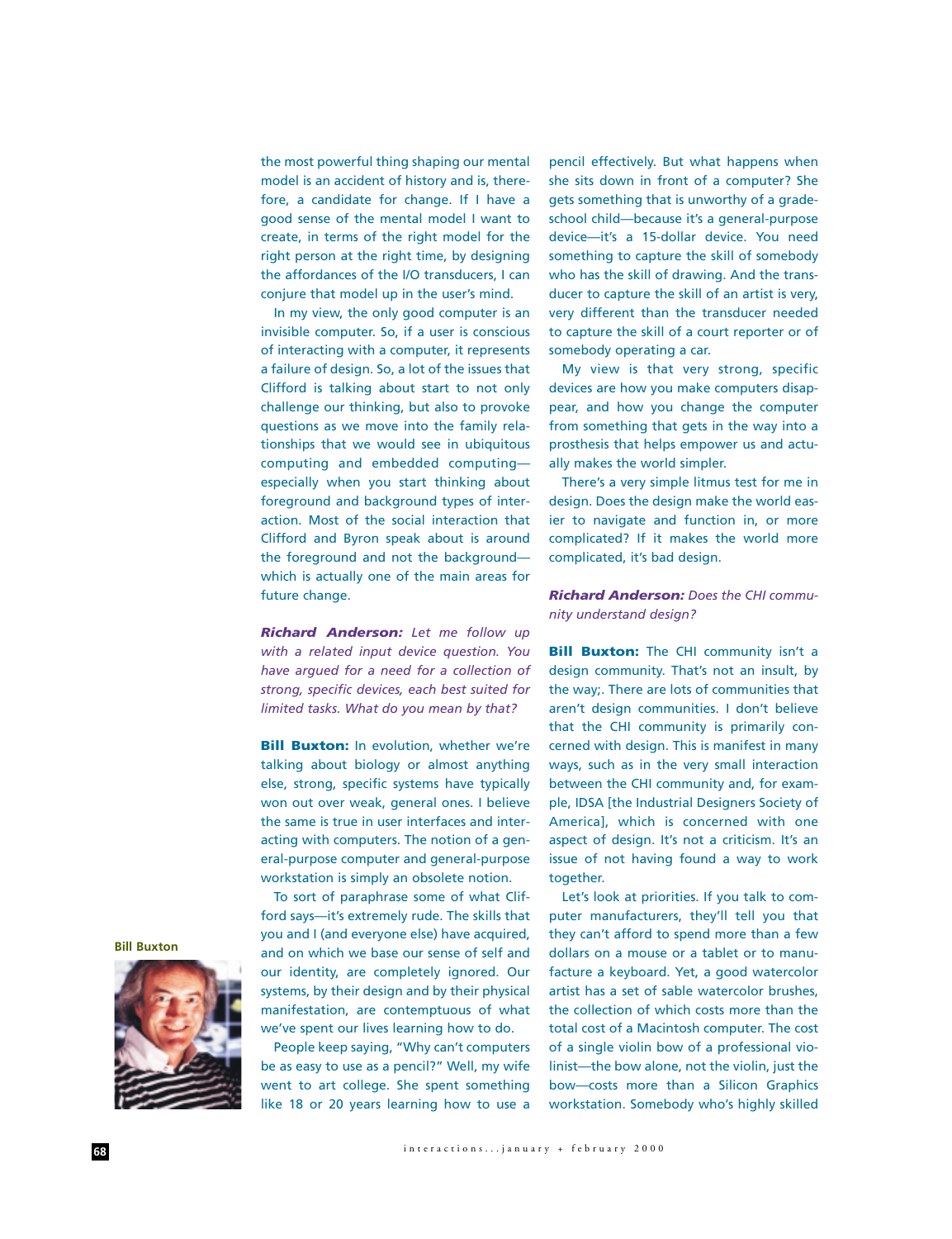is willing to do whatever it takes to acquire the technology that will be able to capture the subtleties of nuance of gesture or of whatever, just to accommodate the skill that they've spent years and years acquiring. It's the contempt for that skill that's manifest in general-purpose devices, which are basically jacks-of-all-trades, masters-of-nothing. That frustrates the hell out of me.

*Richard Anderson: Will the day come when collections of strong, specific devices will be easy to obtain?*

**Bill Buxton:** Absolutely. But, ironically, good design is a really thankless task, because if it's really good design, you probably don't notice it in many cases…it just disappears into the ecology of your everyday world. The things that don't work are the ones that shout out at you. So, failures dominate your perception, because successes just become invisible. We are starting to see strong, specific devices coming out and working very well. Though when I say very well, it's relatively speaking.

I felt sorry for Clifford and this whole thing with "Bob," and I'd like to use that as an analogy to talk about introducing new ideas. First of all, I'm curious how Bob would have been received in the press and other places had it come from Apple rather than Microsoft. I think a lot of the negativity had nothing to do with the design at all—it had to do with where it came from. Regardless, why would we expect a new paradigm to have been gotten right the first time or early on? One of the fairly successful new approaches out there right now is the Palm Pilot. But what's interesting about that is that everyone in the audience probably can make a list of the companies that have gone bankrupt and failed in doing pen-based PDAs. Yet, despite a litany of failures (one after the other), one came out that in many ways is indistinguishable from things available 10 years ago. But Palm got a few little subtle details right that made all the difference. It's still a terrible device, but it meets threshold…it actually does what it's supposed to do. And it will still get better.

There are lots more examples like that that are going to emerge. Things will evolve, but there'll also be a lot of casualties along the way.

*Richard Anderson: Cliff, I wonder if you would like to respond to Bill's comment about Microsoft versus Apple.*

**Cliff Nass:** Yeah. That was something that was, in fact, reported in the press. A couple of reviewers thought it was an Apple product and said, "This is great, another breakthrough in design by Apple," but when they found out it was by Microsoft, they sort of reamed it.

A related notion is that it was a foray that said, for one of the first times in computing, "This is not for people who love computers. This is for people who have tasks to get done." I think that the incredible reaction of people in the computer community was partly due to their feeling that they were being left out. In fact, we went back and looked at the literature that came out when automatic transmissions first appeared, and you read things like this: "Automatic transmissions will allow anyone to drive. Instead of needing to go to courses and understand how the car really works, any ignorant person can get into a car and use it. In fact, even women will be able to drive this new automobile." The extent to which that was exactly much of the press on Bob was remarkable. "Why, they think you can use a computer without taking a course!"

Bill is exactly right—there is incredible value in designs that meet a particular need for the expert. But there is also incredible value in designs that meet a need by working for people who want to know nothing about it…who don't want to study for one minute. Both communities need to be helped, and Bill's idea of specialist devices actually helps both communities. But the primary ox that was gored with products like Bob was saying, "This isn't a game that you guys who build computers can play in." I think Apple could have pulled that off better than Microsoft, but it was a startling and upsetting notion.



**Clifford Nass**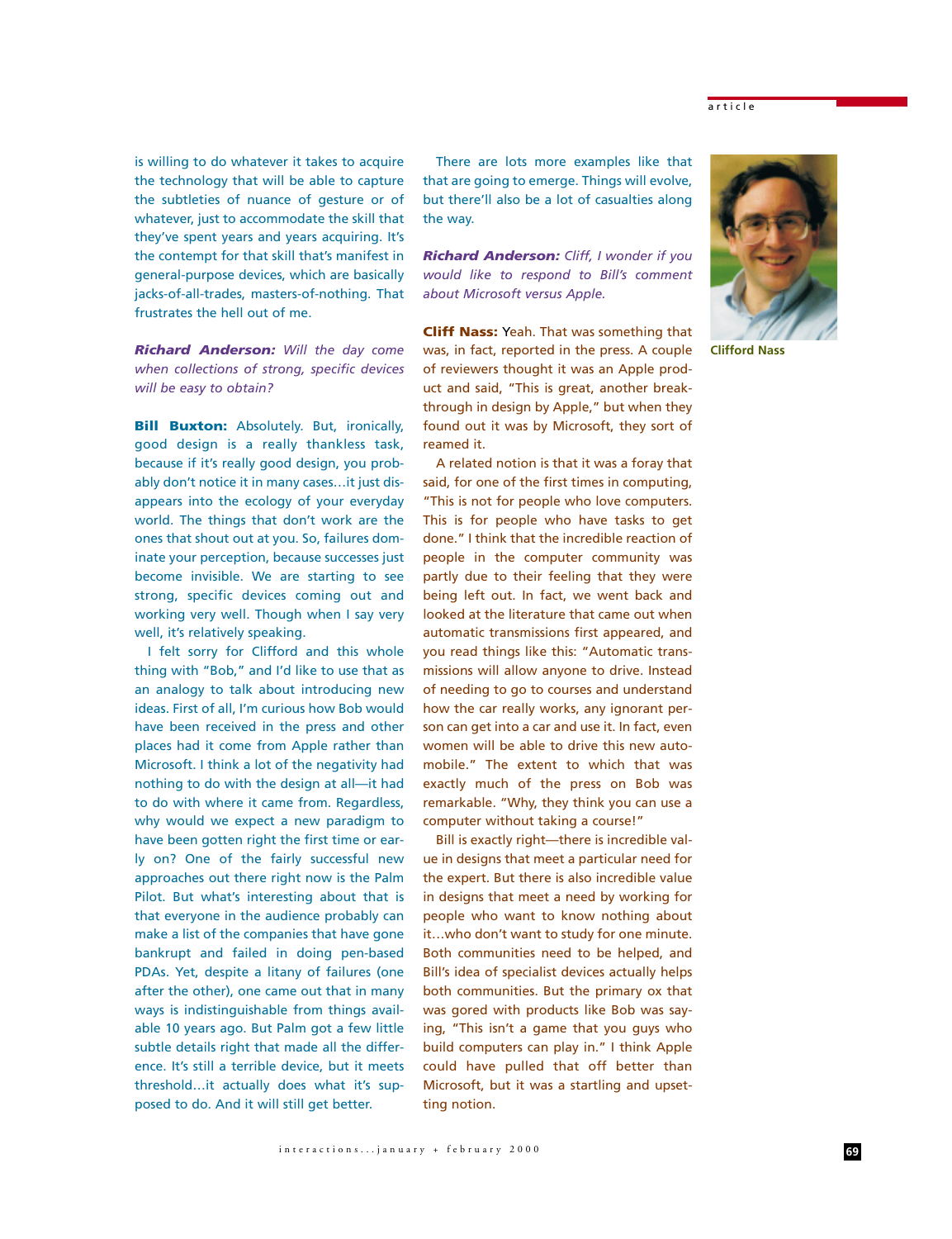*Richard Anderson*: *Bill, some of your other work has involved the use of 3-D interfaces. Jakob Nielsen started one of his fairly recent Alert Box columns with the words, "2-D is better than 3-D, because people are not frogs." Is he correct?*

**Bill Buxton:** Maybe if he lives in South Park. (audience laughter)

*Richard Anderson: Is there a large role for 3-D on the Web?*

**Bill Buxton:** There's an assumption embedded in your question as to what the Web is. Do I think 3-D has a large place in the Web, as we know it today? No, probably not. The number of people that work with VRML [virtual reality markup language] and the success there have not been particularly great. But the notion of Web browsers today is totally boring and just not interesting to me at all.

When I think about 3-D and networks and sharing and so on, I think 3-D has a huge place. You know, it's the old cliché: if the only tool you have is a hammer, then you see the world as a bunch of nails. If the only tool you have is a Netscape or an Explorer browser, both of which are identical conceptually (going through a CRT and a keyboard and a mouse), then you see things very differently than if you changed the nature of what the transducer is. What you are doing would change, the content would change, the location would change, the adjusters would change, and the values of different external representations (visual representation of 3- D) would change as well. It's the lack of breaking out of those constraints and those assumptions which is inhibiting to CHI.

Jakob writes provocative things, but this provokes me in the wrong direction. The thing that worries me to death is that if people listen to something like that, we're going to end up with a situation similar in nature to the situation where we didn't understand the line-oriented text editor until after it was obsolete and we were all into graphical user interfaces. We're going to understand graphical user interfaces to

about the same level once they're completely obsolete, and at the same time, very few of us will have spent time saying, "I'm assuming that the graphical user interface and the Netscape browser and the CRT are obsolete. They're not going to be around much longer. What's next, and how does 3- D (and audio and gesture) fit into that new world?"

Regarding some of Clifford's notions about our relationships with computers—what happens when the computer is actually just the large whiteboard that I walk up to and that looks like any other whiteboard? Will we have the same kinds of relationships that he and Byron talk about in their book when I have a very strong, specific thing for teaching up on the wall that looks and feels just like a whiteboard? I'm taking notes right now on my Cross pad—it's just a pad of paper and my pen. How is my relationship with that machine different than the relationship my great-grandfather had with a pad of paper? When you break out of the box and consider these other forms, the perceptions of the machines change, and the devices change. And with these new perceptions and the new tasks and contexts that come with them come opportunities to exploit things like 3-D and audio. So, it's hard to talk about the representation without talking about the language or the messages and the types of models that you're trying to communicate with those representations.

**Cliff Nass:** I agree with Bill. But a warning: the problem with radically new things is that the first ones are usually atrocious. The first movies were atrocious. The first books were boring and atrocious, though I suppose the Bible doesn't count. For the most part, when we try new things, our first attempts are much worse. Part of the lesson in Jakob's "2- D versus 3-D" claim is that it's a lot easier to do rotten 3-D than it is to do rotten 2-D. And it's a lot harder to do great 3-D.

The problem for a community that's in a world where things change rapidly is that it tends to become a very reactive community. When bold new interfaces appear, we immediately say, "Oh, it's terrible because of this…I

**Bill Buxton**

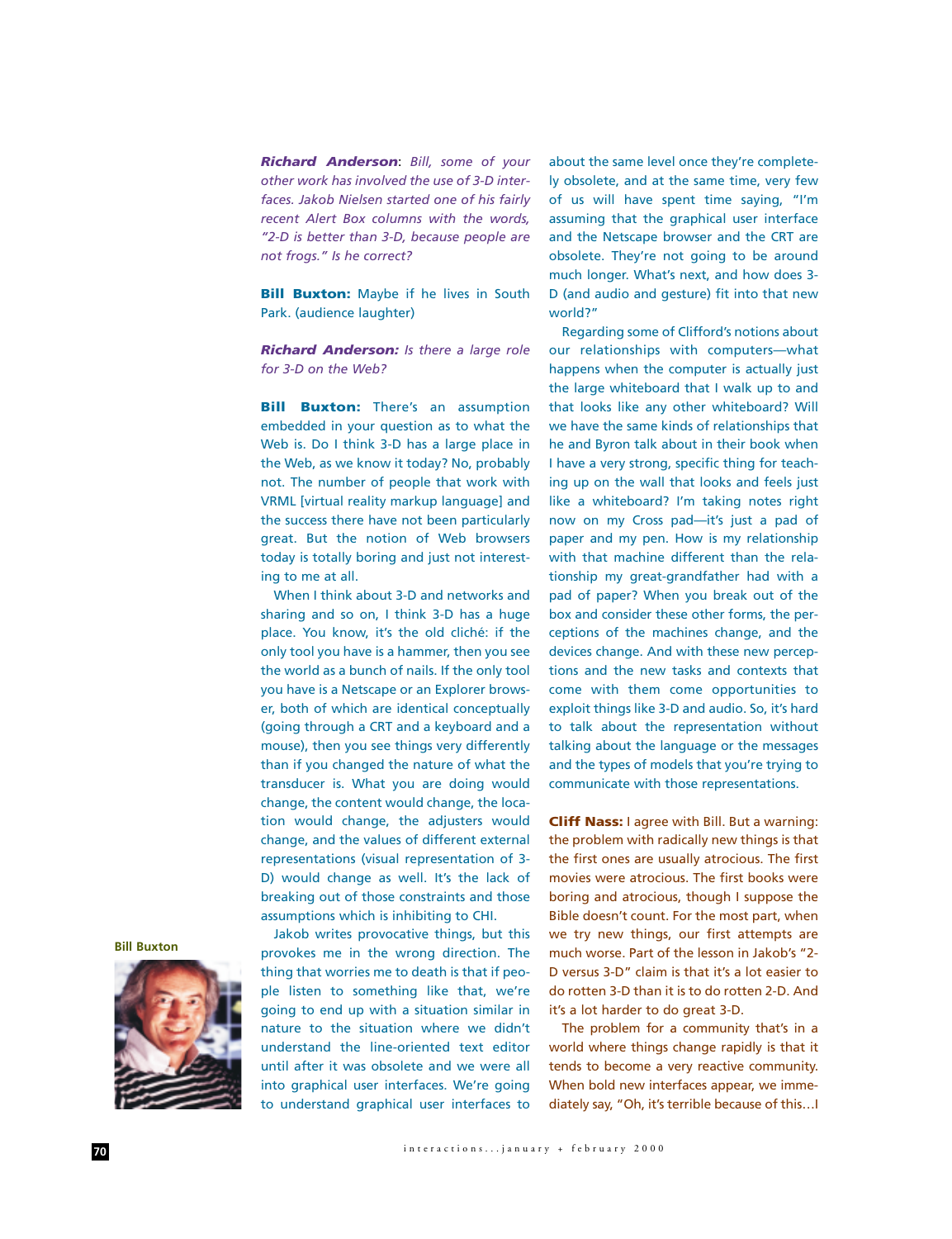don't have to study it any more. I don't have to try to draw understanding out of it." So, the depressing notion is that as these bold ideas appear, the first ones aren't going to be as convenient to use as a Netscape or Internet Explorer browser. Therefore, the community tends to ignore them as opposed to looking for the big ideas.

As far as what happens when whiteboards become computerized…it's a lot like what happens with people in low-level service industries in the United States. They become relatively invisible, because the jobs they do don't require us to have a rich social interaction with them. A whiteboard that just takes information is like someone to whom you say, "please pick up this book for me." The person goes and gets it and brings it back, and you may say, "thank you" thoughtlessly, but there's no social interaction there. It's when the thing has speech or some other modality that cues social responses—then it's not just a whiteboard. So whether things are psychologically present or invisible is something that we navigate in the social-tosocial realm as well as in the social-to-technology realm.

**Bill Buxton:** In your book, you talked about arousal. The measure of maturity might be when the thing that arouses me when I'm working with a whiteboard is what I wrote on the whiteboard rather than the whiteboard itself.

**Cliff Nass:** Yeah, I think that when technologies mature, they're either radically social or radically invisible. That's very much like the roles we have in society. I think the middle ground of where technologies go from foreground to background just isn't a sustainable model in the long run. There will be highly foreground technologies, and there will be highly background technologies.

**Bill Buxton:** Actually, I'll buy into that. Let's take the case where we push things to the extreme. Whiteboards aren't finely crafted musical instruments. If you look at the relationships that watercolor artists have with their favorite sable watercolor brushes or that Stravinsky had with his pens and the kind of paper and ink he used… clearly he had an emotional relationship with them, which actually was consistent with the content…so, form and content had consistency. Look at the relationship one has with a really great car. These are clearly emotional things that go beyond what the whiteboard did. Which begs a question: can we make a whiteboard that just begs you to come up and do algebra? (audience laughter)

*Richard Anderson: Cliff, are we looking at Bill's picture as we would look at Bill if he was actually up on the stage with us?*

**Cliff Nass:** Well, I was thinking about that. Bill has the advantage of being much more handsome than I am, and he has chosen a particularly good picture of himself, and I'm stuck with what I have! On the other hand, and on the cheerier side for me, a study on synchronized speech done by Byron Reeves and Dave Voelker says that the fact that my lips move while I talk gives me an edge over Bill in that you think that I'm more honest and more intelligent. His words sort of win the day for him anyway! (audience laughter)

**Bill Buxton:** I'm not even going to touch that one!

*Richard Anderson: Bill, who has influenced your work and your perspective a great deal? Who are the people you have greatly admired?*

**Bill Buxton:** There have been a few people. My interest in user interface design was greatly influenced by Ron Baecker, one of my first mentors; I probably learned more from him about user interface design than anybody I've ever met. And there are some great people I worked with at Xerox PARC. But I'm going to actually step out of the CHI community—not to ignore those people, but because they're obvious, since I cite them in the literature.

One of the most influential people in terms of input devices was a guy named Hugh Lacain, who, with Bob Moog and Don



**Clifford Nass**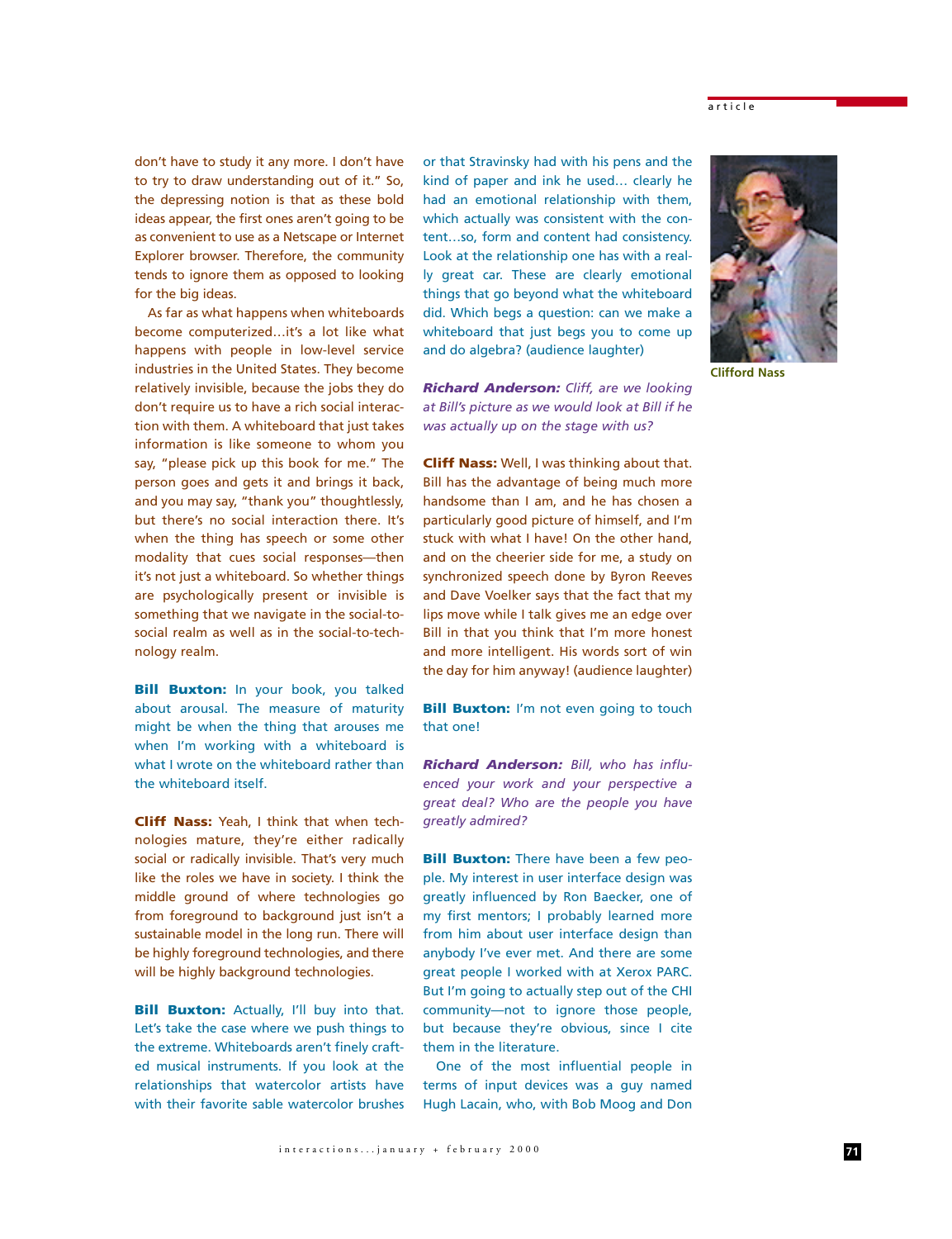Buchla (both of whom I respect hugely), was building electronic musical instruments in the late '60s that I had the privilege to use and to work with. He may have been the first person I met who was a luthier—an instrument builder.

A lot of the people who have impressed me are crafts people who have an incredible ability to execute a detail in making beautiful things that are functional as well. I keep coming back to this notion of tools for artists, partly because I started out making musical instruments—electronic musical instruments. So influential has been the fact that with a beautiful violin or watercolor brush or similar device…you want to touch it, it begs to be touched. And the moment you touch it, you don't even have to play a note—it reflects the respect for your skill and your hard work that the builder…the luthier…embedded in the device itself. It's people like that who have most stimulated me.

Also, a number of musicians who I worked with early on stimulated me and triggered me. When you design something…when you're the propellerhead who designed the silly thing, and you know everything about it, supposedly, and then you hand the thing off to a musician, and they do things with your instrument or device that you never imagined was possible…in terms of stimulating respect and challenging you to go on further…that type of experience had a strong influence on me. I was very lucky, early on, to be exposed to that.

## *Richard Anderson: Cliff, same question.*

**Cliff Nass:** There were three who I can identify. The first was my dissertation adviser, Jim Vandiger, who once said to me, "Do the best you can with the data you got. Don't try to really answer the question." And he said, "Remember that the history of the 13th century is based on two diaries, and when they find the third one, there's going to be a very different history of the 13th century, but we shouldn't stop historians." That really made me think, "Could you do these experiments—try to capture basic notions, not test every product, not ask

every user?" I think the answer is "yes" realizing that your theories may be revised… that you may find the third diary or the new experiment. I think that was a very important lesson.

As for the second… When I started this research program, not only the CHI community, but also my own colleagues, thought I was a crackpot and urged me to do something else (I was going up for tenure at the time) and said, "This area is insane." But I persisted, and experiment after experiment didn't work, and my graduate students all left me, except for one loyal student, Jonathan Steuer. I was so miserable that I went off on a hike with my wife, Barbara Levitt, and said, "Well, I'll just clear my head and hike away." And so I hiked, and all of a sudden, it started to rain, in June, which is impossible in California. So, it was clearly only raining on me. And this was clearly the bathetic metaphor for my life, and I was about to throw in the towel when my wife said, "Why don't you just do an experiment you're sure is going to work?" And that one worked and led me to lots of others that worked.. So, she was a very big influence.

And the third… When I first encountered the literature in computer science about computer–human interaction, there was this remarkable arrogance of, "This is what normal people do, and this is what we computer scientists, who are deep and thoughtful in understanding the distinctions between computers and humans, do." And, "Oh, those pathetic people—one day we'll cure them and train them and make them take classes, and they'll be okay." This rubbed me the wrong way. This was a type of arrogance that seemed really suspicious. I was trained as a sociologist, so comments like that, that we're different than them, always raised hackles. So, I really wanted to set out to find similarities among people, and things that were education- and arrogance-independent. So, much of my work tends to look at things that are the same whether you know what you're doing or not.

That was the third influence, but I will say that that has really changed. To the credit of this community, this standing apart between



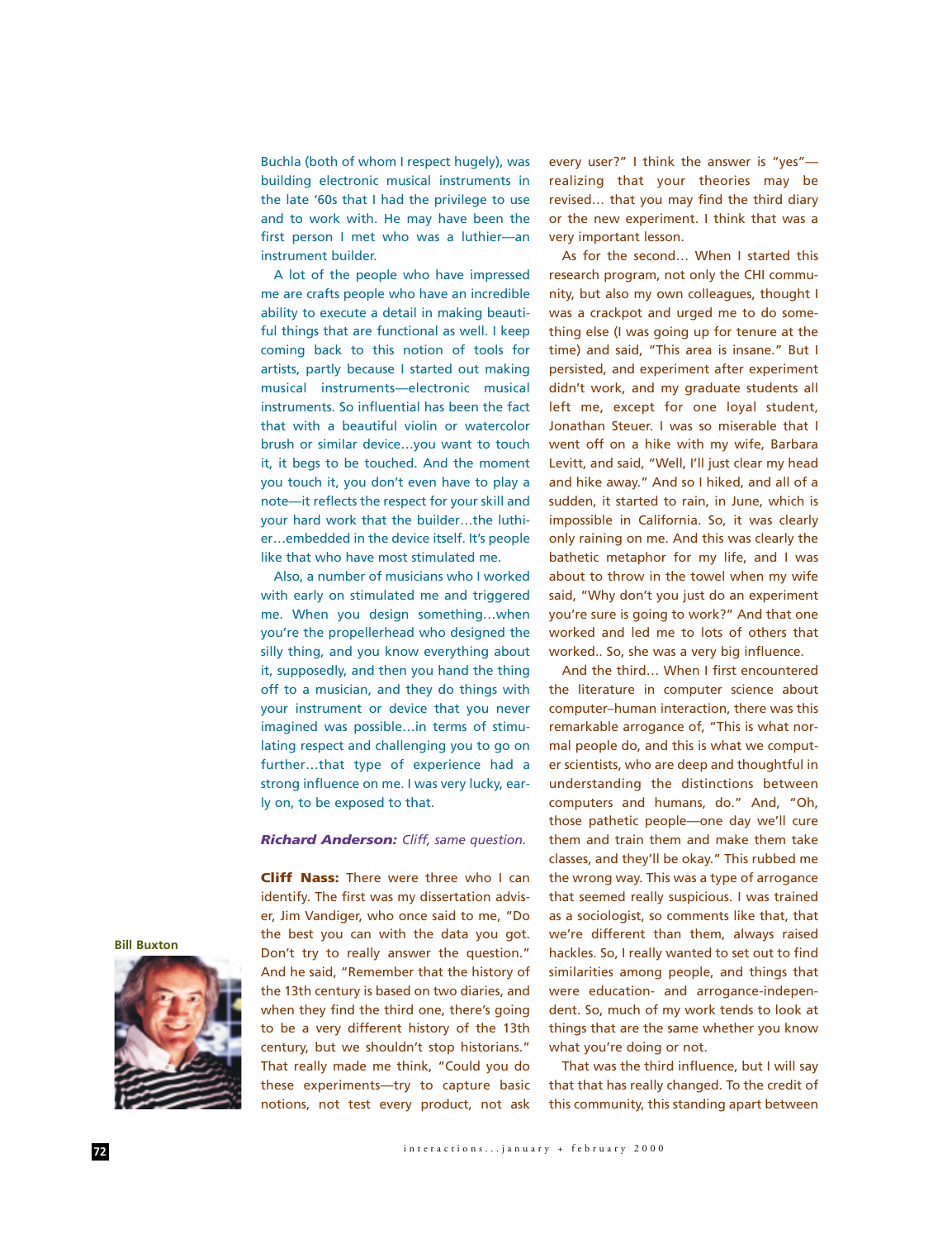people who are computer literate and computer knowledgeable, and those who are not, is no longer one of contempt or patronization. So, I suppose that if I entered the field today, I wouldn't have that third inspiration.

*Richard Anderson: Bill has stressed the importance of making technology disappear in order to minimize its interference on human-to-human communication. Can the technology be designed so that the interfering role that it plays be played in accordance with social rules—perhaps making it a beneficial participant in the interaction?*

**Cliff Nass:** Yeah. I always look for human examples that are similar, and a human analogy is the superb translator. When you go to a foreign country to give a speech, and you have a translator, somehow the translator (though doing something quite disturbing and traumatic . . . changing your words and in some sense owning those words) can become invisible. The best ones become invisible; they become a mere "conduit." And as Bill said, the unfortunate part is that they lose all credit for the remarkable work they are doing, because good design does get invisible.

So, there are certainly ways to do it, and much to learn from humans. How do butlers become invisible? How do messengers become invisible? The issue is to think about, "What would we want a person to do to facilitate this interaction?" Sometimes it's, "go away," such as when you get fixed up on a blind date, where instead of just being told to appear at a place, you're brought to someone's house for dinner. How does that person gracefully start vanishing into the background to enable successful interaction? The person doesn't keep on popping up and saying, "Hi! Remember I'm going to facilitate this social interaction." Instead, the person starts things off, then smoothes the way through various clever tricks. Those are the types of skills that technologies can have that will facilitate interaction. But again, as Bill noted, the designers of those systems won't get the credit they deserve.

**Bill Buxton:** I'd like to give a concrete example that's consistent with this, an example that comes from some of the research that we did at the University of Toronto with the Ontario Telepresence Project. The underlying principle is that if we know the biases or the type of behavior that we want to evoke, then we can design the biases through the affordances of the devices so that that's the behavior you get. And one of the strongest biases on our behaviors is the bias of the path of least resistance.

We used to have these desktop video conferencing units that you could use to enter each other's room to talk (this is stuff that grew out of work at Xerox PARC and Xerox EUROPARC). When Hiroshi Ishii spent time with us, he never used the system. He would always walk down to my office, which was two floors downstairs. I finally said, "Why?" and he said, "Well, because it feels rude to just jump onto your desk. There's no way to approach." (Marilyn Mantei has talked a lot about this notion of "approach.") So, I hung a small monitor, camera, and speaker above the door, far away, which I could hardly see (but I could make things out), and the setup gave a very wide-angled distant view of just me and my desk. And I could also hear people when they would appear there. The video circuit was placed in a location appropriate to the social function of standing at the door to see if they could come in, and because of its distance from me, it degraded my ability to see the person. It also degraded their ability to see me in detail, but it enhanced their ability to see global context. If it was OK for them to move in, then they could move up to the desk where they got a very different type of view. So now there was a transition, and each location had a different set of affordances that were appropriate for the type of social interactions that would take place if there was a live person there.

By adding more technology to the room, but the right technology in the right place for the right function, the apparent technology and intrusiveness of the technology were greatly reduced; it didn't interfere, but there was much more technology there. And



**Clifford Nass**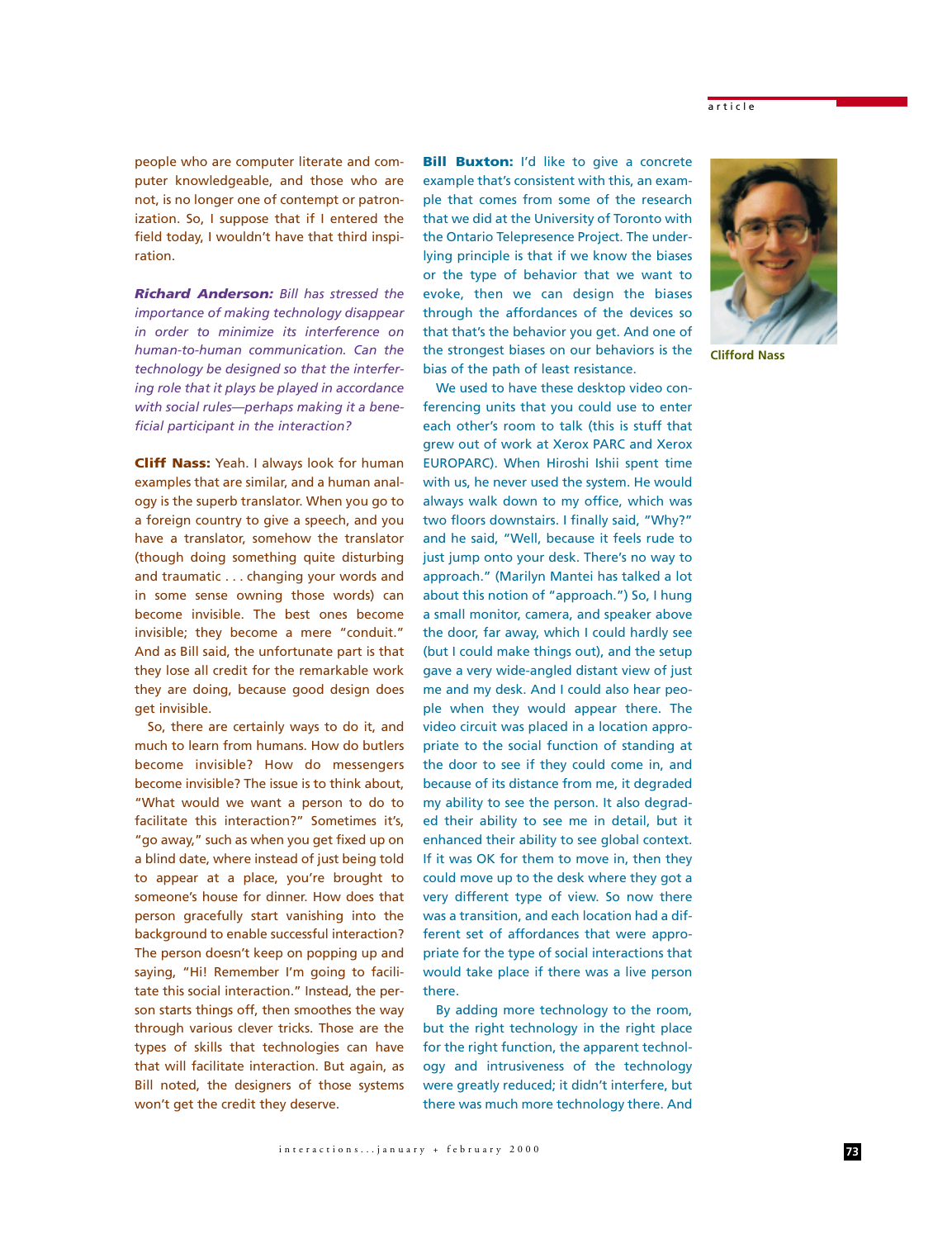each of the pieces was bad at some things, just as each was good at other things. The design grew straight out of the social or anthropological analysis of the architectural space and the social functions that appear at different locations in that space.

I got really excited when I read The Media Equation, because I wasn't familiar with that work. Clifford and Byron were taking a descriptive approach to things rather than saying, "This might be relevant to design." We had sort of stumbled onto this stuff. We didn't have any of the theory behind it, but we were applying it to design. So, my reading of Clifford's book sort of said, "Yes, that's why it worked; that can explain what we did." It was like finding the other half to something we'd been struggling with for more than 6 years.

*Richard Anderson*: *Bill, you have often argued that it is appropriate to design things to accelerate and encourage the transition from being a novice to being an expert, instead of designing something to be user friendly.*

## **Bill Buxton:** Yeah.

*Richard Anderson*: *Might Cliff's work suggest that things need to be user friendly while guiding the growth of expertise?*

**Bill Buxton:** This is funny, because we just had a big argument about this today. Were you eavesdropping?

My concerns about the notion of user friendly have to do with the question of, "What the hell does 'user friendly' mean?" If you take a sociologist's perspective or a behavioral psychologist's perspective, you might be able to quantify it and measure it. I talk about enhancing the ability to make the transition from problem solving behavior to skilled behavior—novice to expert, because I know what those things mean quantitatively…I know how to measure those things (well, actually, I don't, but I'm lucky to work with smart people who do). But we know how to measure this stuff, and we can actually make specifications. And it's meaningful.

By the way, when I talk about the noviceto-expert transition, I don't mean novice to expert as an artist or as an animator or as an accountant—I'm assuming you're an expert there. I'm talking about your ability to utilize the tools.

The term "user friendly" is a marketing slogan which I stay away from—just because it's become meaningless. Things in our lives, whether they be buttons, shoelaces, saxophones, pianos, guitars, or automobiles… none of those things are "easy to use"…none of those things meet Ted Nelson's "10-minute rule," which claims that you should be able to be functioning and working in 10 minutes. Ted is a charming guy and is entertaining, but that's a stupid statement to make about tools (if, in fact, he ever really made it). If you believed that user friendly was important, all the things I just listed, like the violin, the piano, and the car, would be obsolete, because they aren't user friendly in the sense that you can just walk up and use them. Yet, that's what most people mean when they talk about user-friendly computers.

When making the transition between novice and expert…should there be a smooth curve? Should there be a gradual transition? Should what I do in 30 stages of problem solving be developed and reinforced to help me later in the expert stage? Absolutely! And should I be swearing that whole time? Absolutely not! So, in that sense, yes, they should have a degree of politeness and civility. But I would never use the term "user friendly" any time, any place, except to rant about how much I don't like the term.

**Cliff Nass:** I agree with Bill. In fact, there are things for which your friend is not the right person to teach you. Some of my greatest teachers were not and never could be my friends; in fact, there were domains in which their harshness and ruthlessness really helped me to achieve my goal, which was to become expert in those domains.

So, is the goal to instantly make people happy (which is a perfectly fine goal)? Or is



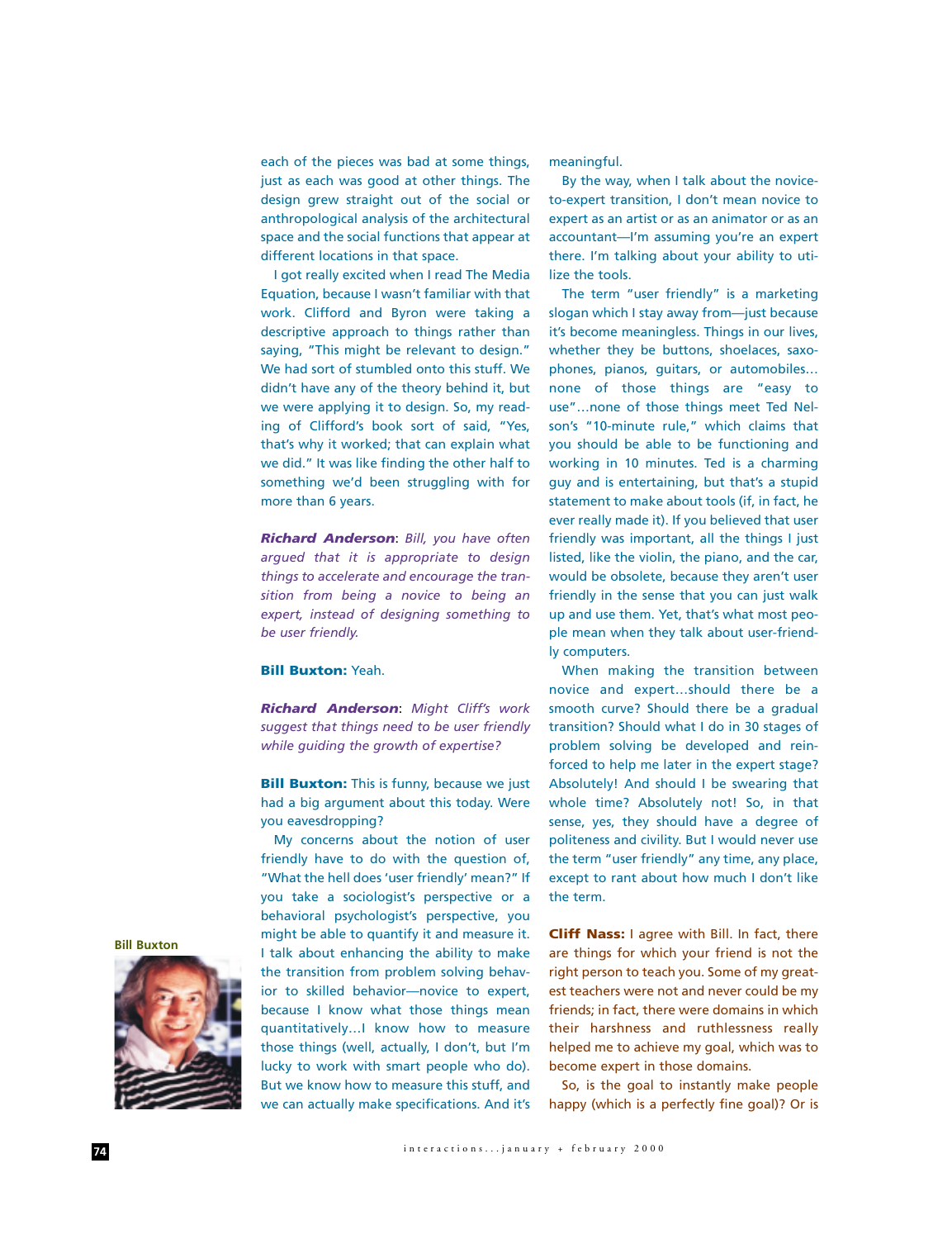the goal to get people to use a particular tool successfully so that in the long run they will be happy? Long-run happiness and short-run happiness are often competitive, and neither one is always the right thing to do. I don't know of any expert in any area who says, "Gee, the reason I'm an expert is because everything was so easy and everyone was just so supportive." Sometimes you need pushing. My graduate students tell me I err perhaps too much that way. Nonetheless, it's not always the right thing to try to be nice. The nicest thing you can do for someone is to help them meet their goals. Different people do that in different ways, because of individual differences and because different situations require different techniques.

And learning things in 10 minutes… I don't actually think Ted meant that. Ted says many things he doesn't mean, and I think that was one of them.

## **Bill Buxton:** Unlike us, right? (laughing)

**Cliff Nass:** Right! We stand by what we say, Bill! (laughing)

*Richard Anderson: Yesterday, Clement Mok and Jacob Nielsen argued for a need for information designers, brand strategists, user researchers, software engineers, and all sorts of other disciplines on a Web design project. I'm interested in learning what disciplines the two of you emphasize the need for.*

**Bill Buxton:** I can't answer that question without qualifying it. Am I at a university? Am I at a research lab? Or am I actually building and designing products for people who are trying to do serious things (and art is serious, by the way)? Am I trying to make tools that ensure that the people who work for my company will still have a job tomorrow and ensure that the artists who use the technology (in our case, the animation systems) have the best tools available? Where I work today, the reality of trying to do good design and get innovation and new concepts into products is very, very different than when I was at Xerox PARC or at the University of Toronto. The strategies and the approaches are very, very different. One of the reasons I made the transition to the company I am now at is because I wanted to understand both sides. Technology transfer—for things to get out from the time they're known to the time they're in the public—continues to take 15 years. I'd like to reduce that to about 7 years.

I also want to find out how to have the skill of user interface design understood so that people will respect it in the same way that they respect the skill of hacking an operating system or designing a microprocessor. Since the skill of design is not well understood, everybody is an expert, and they all have an equal vote. There's no other discipline that I'm aware of where everybody has an equal vote, regardless of their skill or expertise. So, one of the ingredients that will bring us to better design within companies and other organizations is getting to the essence of what the core elements of design are that we have to put into place…in terms of the organizational structure of our teams and so on.

Graphics design is really important, and a lot of people work on the visuals, but very, very few people work on interaction. The feel…the actual aesthetic of the gestures (the connectivity and the body language in that), and the dynamics of interaction, and the timing and the tempo, and the fluidity, … this is the most neglected part…this is the area in which we have the fewest people who are literate. Therefore, we have these jerky, disconnected sentences in the body language of our interactions with computers.

**Cliff Nass:** I work very closely with a company, Netsage, that says, "To do design, you need social scientists, artists, and technologists." I think that's a pretty good formula. I want to emphasize a point that Bill made. There's been this idea that somehow design is this richly democratic process where we all listen to each other, we're all expert, we all take each other seriously. I don't think that is fully true. I think a better model is that we



**Clifford Nass**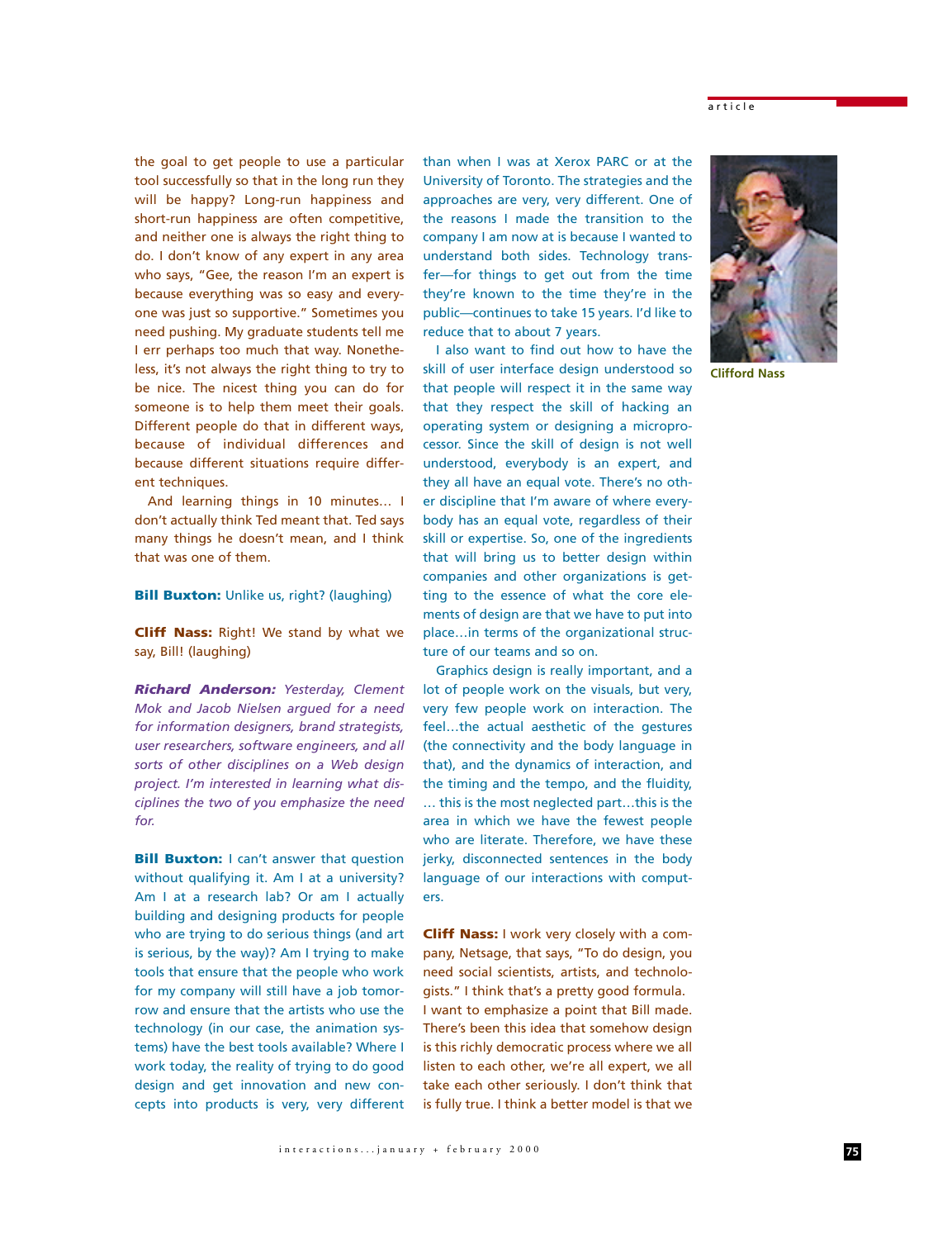figure out who knows the most about an area and listen to them most closely. The artist should listen to the social scientists about social science and to the technologists about technology…be informed about the true constraints and the opportunities. But the artists have to be trusted to do art; social scientists and technologists shouldn't be doing art. Nor should artists be doing technology. Since it's really hard to be good at one of these things…let alone two or even three…I think that division of labor makes sense. This idea of participatory design is a good one, but not when it means the abdication of expertise.

I was once teaching a class at Stanford, which often has these democratic impulses, and I said, "I can't remember who said this particular quotation: A or B." One of the students raised their hand and said; "Well, lets take a vote on it!" That idea about voting about facts…about voting about what's true, while it is charming and feels good, doesn't result in the best designs. You have to trust people at what they're really good at and interject stuff that you're really good at.

**Bill Buxton:** I've spent quite a bit of time in my current job around filmmakers. Filmmaking is clearly a highly collaborate skill involving tons of people with lots of different skills, but the fact is that there is one director…one who has final say. The way we do a lot of user interface design is that everybody on the executive team has an equal vote. If we made films that way, films would be like our user interfaces, and people wouldn't line up for a month to watch them!

I wish I could just wave a magic wand and say, "Here's how to do it." But when you're actually trying to build a commercial system, it's rare that you have the luxury of having that full suite of talents that Clifford and I sort of enumerated. And we left out some…we left out the usability testing people and the QA people and even others. All of a sudden you have such a huge team that you will never get a product to market, because either the team is too big to function or you simply can't afford it. That's the

problem. How do you do good design and get great user interfaces with economical teams? That seems to be a really important challenge. And it's a challenge which is all the more pronounced when we're still in an era where 95-plus percent of the computer science graduates in the world today still graduate without ever having written a program that was used by another human being, much less being marked on their ability to do so.

*Richard Anderson: Why is it difficult for people to trust the expertise of another?*

**Cliff Nass:** The problem has been that problems in computer science have historically been defined as technology problems. As the technologies become simpler and more accessible…so that you can use complicated programs without being a programmer, trust becomes equalized. In the days when the only people who could read were the priests (who were literate), nobody else had much say about anything. They could claim a monopoly on knowledge that was hard to challenge, because they claimed a particular skill that was so compelling and so unique, that it implied knowledge of all other things. In some sense, that's been the history of the field of human–computer interaction.

As computers get cheaper, easier, and faster, and software gets easier to use, no group can claim the core competency from which all power derives. As that happens, the social things will work themselves out…namely if no one can claim a core and critical position over all others, then they can't claim core competence in all areas. That's a very common sociological phenomenon. So, as more people can use this stuff and the priesthood breaks down. you'll start seeing a lot more trust and cooperation.

The early days of film weren't as cheery and remarkable as now. The cameraman, especially the person who could build and fix the camera, had an enormous amount of power and would often co-opt that into areas, such as directing, in which they might

**Bill Buxton**

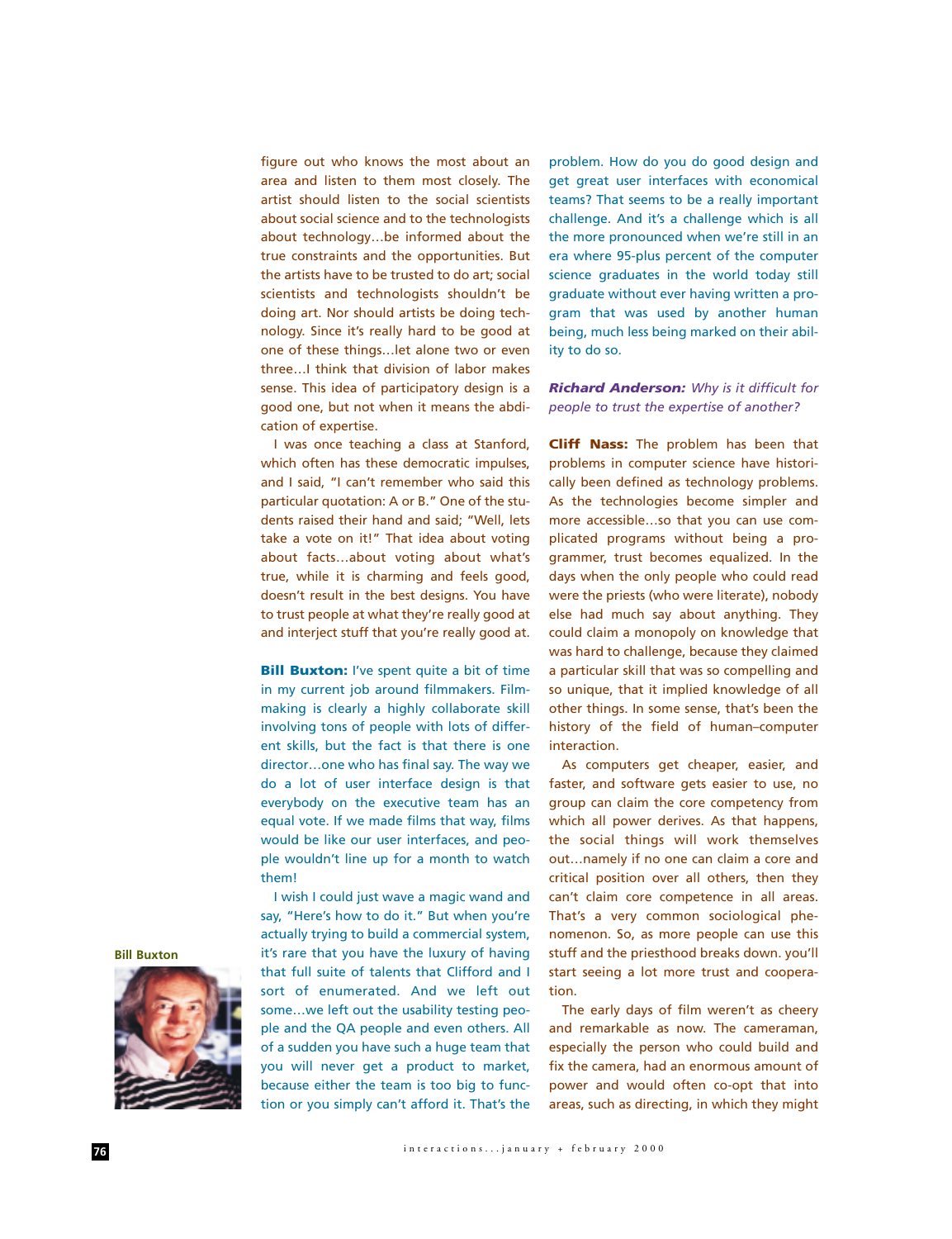#### article

not have any competence. Eventually, cameras got so reliable, so easy to use, that those guys eventually lost their status or the best ones retained their status for that particular role. So, I think it's a matter of the technology becoming stable enough for the priesthoods to vanish.

**Bill Buxton:** I think there's an additional issue. You need to know something about something before you know what you don't know. When you have a product to design or something you're trying to build and get into the hands of the ultimate user, you want to move…you want to be efficient. What you're trying to do is the equivalent of trying to do mathematics, and it's difficult to do mathematics if you have to explain arithmetic all the way along. It's the people who aren't even literate with the basic operations of arithmetic who believe that they know as much about math as you do.

I don't want to sound like an elitist, but education helps you build discrimination. You start to see differences that weren't there before. We know this about the history of photography in terms of resolution. We know that when Fisher played the first stereo, everybody said it sounded exactly like an orchestra, and we said the same thing about CDs. As we got more expertise and granularity, we started to realize that they don't sound exactly like an orchestra. Think of the paintings you saw in an art history course that made you say, "I could have done that." As you start to get some literacy, you realize, "No, I couldn't have." The point is that there is a basic literacy that has to be achieved before you start to see some of the finer granularity to how to make decisions and to why to think this way or that way. The basic assumptions that we need to all share so we can get on with the job are not there right now…they are there in more mature areas. But even art still suffers from this problem, so we shouldn't feel picked on. We should just recognize the phenomenon and start to figure what to do about it.

*Richard Anderson: Bill, you have talked about how people often focus on concepts*

*that are wrong—that are too simplistic. For example, at a workshop of yours that I attended some time ago, you argued that people should be focusing on interactive perceptualization instead of scientific visualization. Also on multisensory instead of multimedia. What concepts are people focusing on now that are too simplistic, and what should they be focusing on instead?*

**Bill Buxton:** I think that there are a number of things. We're overly simplistic about our view of how the Internet and putting computers in the classroom are going to revolutionize education. And I still question, in terms of epistemology, whether we know anything more than we did before that can be applied to the technology. For example, do we understand the difference between a whiteboard and a slate?

The fundamental problems are not technological in almost any domain in which we're trying to apply technology. The techno-centric view, as opposed to a human-centric view, is most simplistic thing. I think always of the technology as a prosthesis whether it be a physical prosthesis or a cognitive prosthesis or a sensory prosthesis. To build a prosthesis, you need to know and have a theory of the function of the task it is intended to support. Then you can design its affordances in accordance with that model. We often cannot articulate the model that's underlying our designs, because we just do the design without the model. If I want to make a system for drawing, I had better understand drawing, not computers.

*Richard Anderson: You've also argued that we lack respect for human capability; indeed, you've stressed this already today. What human capability do we lack respect for that results in our lack of respect for human capability? Or to put it a little differently, what human capability do we lack respect for that makes it difficult to correct our lack of respect for human capability?*

**Bill Buxton:** It's interesting...you can go to any bookstore and see walls of self-help books about finding your inner self. I some-



**Clifford Nass**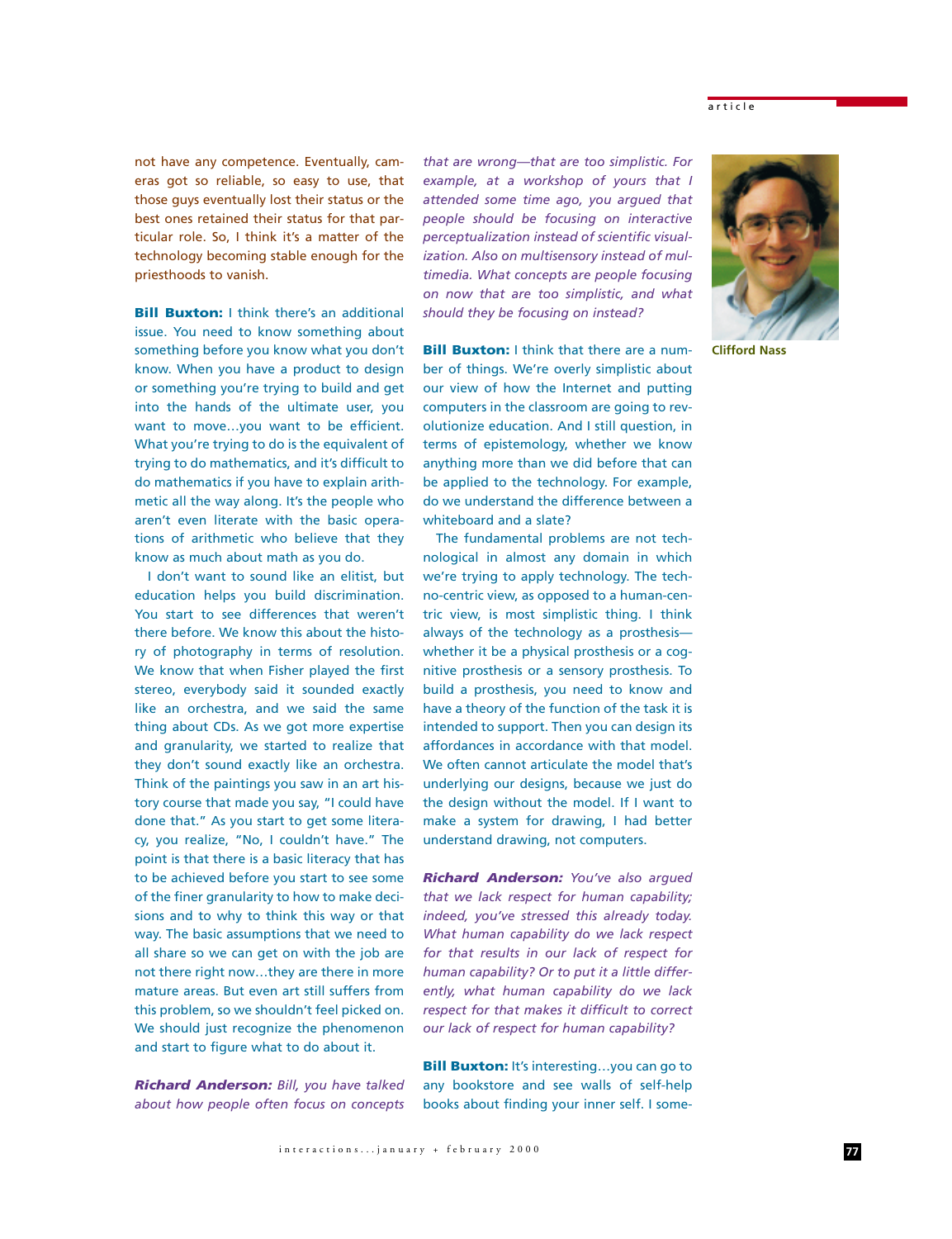times wonder whether this is rooted in the fact that a lot of us just aren't aware how we derive our sense of self, and what we're proud of, and our identity. In many cases, it has to do with the things that differentiate us from other people. Those are the things that we work hard at, because usually those differentiators are things we have had to work hard at. We probably have had some aptitude that we worked hard at, whether it be the kid who's the best math, the kid who's the best at music, the one who has the best calligraphy, the fastest runner, and so forth. If we start to understand that this is what's important to me… this is my sense of self and identity… and that everyone else has something like that, then the best thing that I can do as a designer is design things that amplify that, rather than ignore it and denigrate it—and as a result we're going to get great design. If many of us don't see what it is in ourselves that's important, then how are we going to take into consideration what is important in others in our designs…so that our designs amplifies what is important in other peoples. If we don't see it in ourselves, how are we going to see it in other people? Again, it's not a technological issue; it's just a question of what makes us what we are. (audience applause)

*Audience Member: A social perspective of interaction would suggest that people respond as they respond to people. I respond and interact with my mother very differently than how I interact with my daughter. With my daughter, I "emote" a lot more; I'm very accentuating/emotional. With my boss, I'm very reserved. I differentiate, and I treat people as individuals, and I'm successful, because I can do that. I'm trusted, because I can do that. Do interfaces need to be able to differentiate, know the individual, and adapt accordingly or do they need to continue to just seek the successful central tendencies and serve the mass populations?*

**Bill Buxton**



**Bill Buxton:** You played beautifully into the argument I've been trying to make about strong specific versus weak general systems. The more specific the device, the more I know about what it is, who's going to use it, context, and so on; therefore, the more appropriate the response can be. So, I would argue that your father's computer is going to be a different computer than your child's computer versus your boss's computer, because they will be distinguishable by the physical and social context in which they appear and where they are used and the behaviors that will be embodied.

The biggest problem with computers today is that they all have personality disorders—they would all have to be on Prozac if they were human beings. One minute I'm a word processor, the next minute I'm killing people in a game, the next minute I'm in email, and the next minute I'm sitting there for erotic pleasure—what am I? If you look at strong, specific devices such as a personal computer which we commonly call a camera…it knows that it is a camera; it knows it's not a word processor; it behaves like a camera; it knows that its function is to have light in and chemistry out, or light in and pixels out; therefore, it behaves appropriately for its form and function and location. It doesn't have so much ambiguity, and the more I can let it know what it is.

Look at a flatbed scanner. A flatbed scanner has a personality disorder—it doesn't know what the hell it is. But if you look at the physical affordances, what the hell is it for if it's not for scanning flat documents? Yet, it doesn't know that it's for that, and it doesn't know anything about flat documents. And when you put a document on it, it can't say, "Hey, you're a color image—I'll do you in 24 bits," or "You're a grayscale—I'll do you in 8 bits," or "You're line art, so I'll do you in 1 bit," and things like that. It can have this kind of knowledge and take advantage of it. Xerox did some really interesting work on this for a product that shipped for awhile, but it hasn't come into the mainstream. As soon as we start having devices that know what they are, you will behave with them differently—in exactly the same way, I would argue, that you differently behave with the family and the other people in your social network that you enumerated.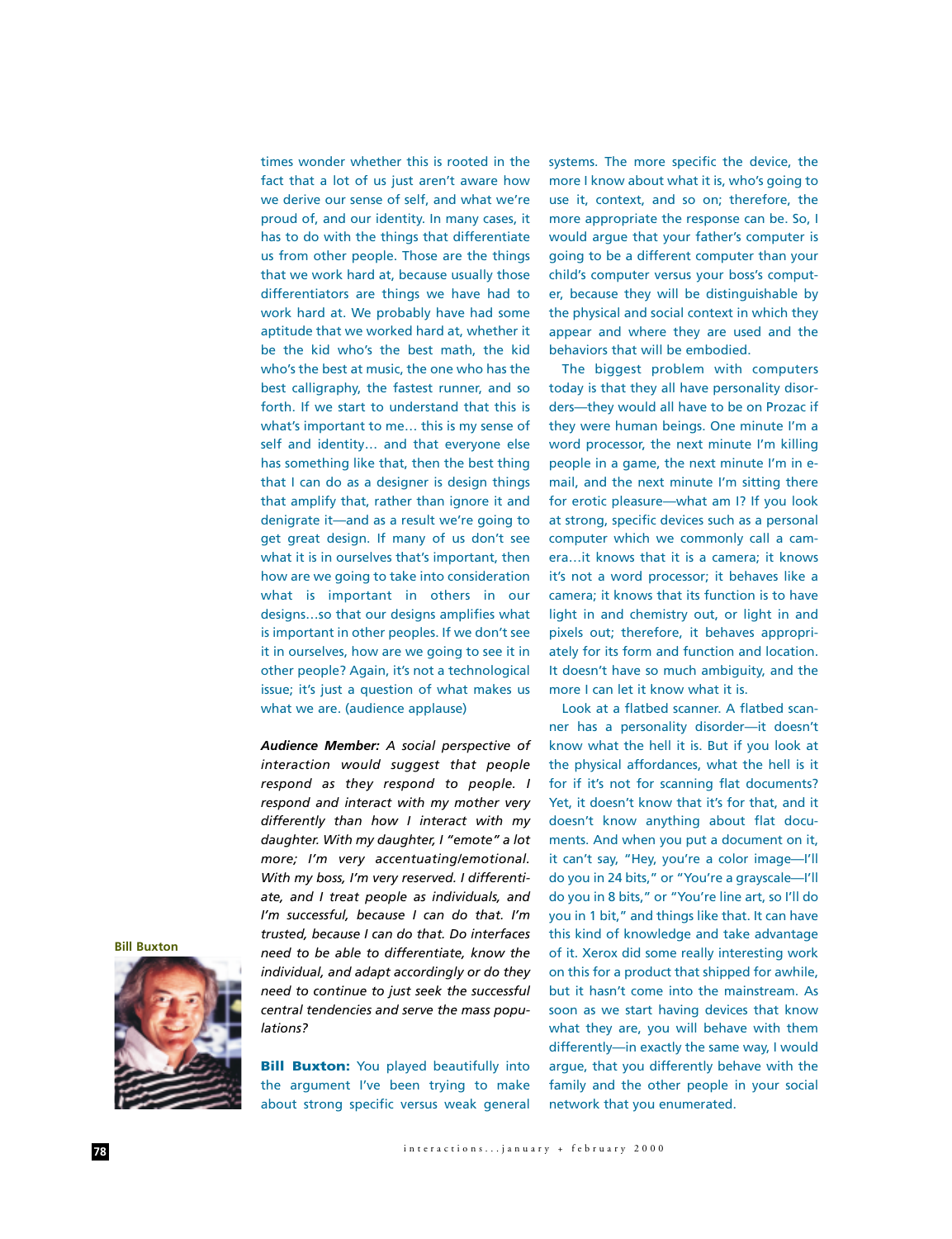**Cliff Nass:** The irony of that is that those clearly defined devices that have a clear role, a clear point of view, clear orientation, … are in one sense easier to design for, because of the positive feedback that it ensues. If I have a clearly defined device, such as a camera that works like a camera in all the ways cameras should work and does all the logical things, not only will you as a user find it easier to use, but I'll be better able to predict what you're going to do. Therefore, I can further optimize, because I will not only know what the initial state is, I'll know the progression of that interaction.

This is true in voice systems as well. We've been doing studies on things like using a particular voice type to elicit certain voice characteristics. If you have, let's say, a highly accented voice speaking to you in a speech recognizer, we know the types of speech patterns you'll use. We know you'll hyperarticulate. We know you'll speak louder, because we all speak louder when we speak with people who we don't think understand us. Plus, I can leverage that to tune the recognizer to those particular characteristics. By knowing what's going on, you not only

can make the user happier, you also get to, in some sense, positively manipulate the user into doing things that you can then further optimize to and therefore further manipulate the user. It's why we can carry on conversations without thinking very hard. It's because there are a lot of basic patterns that we execute quite well.

**Bill Buxton:** Let me give you an example that goes even deeper than that. BMW and a couple of trucking companies have been developing what is essentially a video camera with a microprocessor that fits in the dashboard of your car and watches you. The sole purpose of this computer is to get a sense of how tired you are, because it actually understands the behavior of your eyes, eyelids, and your glancing in order to alert you if you start to fall asleep at the wheel. Here's a case where a very strong, specialized computational device will be embedded in automobiles that basically can be the difference between life and death. Their sole purpose is to take a measure of your arousal. Again, it is exactly what Clifford and Byron talk about in their book.

And they're useless for word processing! (audience laughter)

*Audience Member: Within industrial design, design is a process whereby function and form get defined. I wonder to what extent you people feel that we are taking advantage of this model. To what extent should we be addressing the functionality and interface issues at the same time…in other words, dealing with usefulness at the same time and usability?*

**Bill Buxton:** I think that both the CHI community and the industrial design community need to extend their design briefs in each other's directions. The industrial design usually stops when you get to the glass; industrial designers work in front of the glass, not behind it. They don't typically design the fonts or the icons—they're working on things like the box. Yes, I know there are exceptions, so don't beat me up.

Fifteen years ago, a lot of people doing user interface design and designing computers actually took it upon themselves to change the physical nature of the box, because they understood that it had an effect on performance. That is, to a large extent, one of the lost arts. A limitation that I now see in a lot of CHI research is that we take a priori and accept the fact that there is a keyboard, a mouse, a CRT or an LCD, and a GUI type of interface, and use that as the point of departure and just try to refine that. Now, any industrial designer would say, "No, no, no, let's truly take this notion of form and function and have consistency from the design of the fonts right through to the design of the box (for the function of whatever it might be), and let's not have any of those things a priori. Both sides could try to flow a bit into those opposites and just work a lot more together, but typically they're educated at completely different institutions.

**Cliff Nass:** Well, I think that there are times when you want to accentuate form



**Clifford Nass**